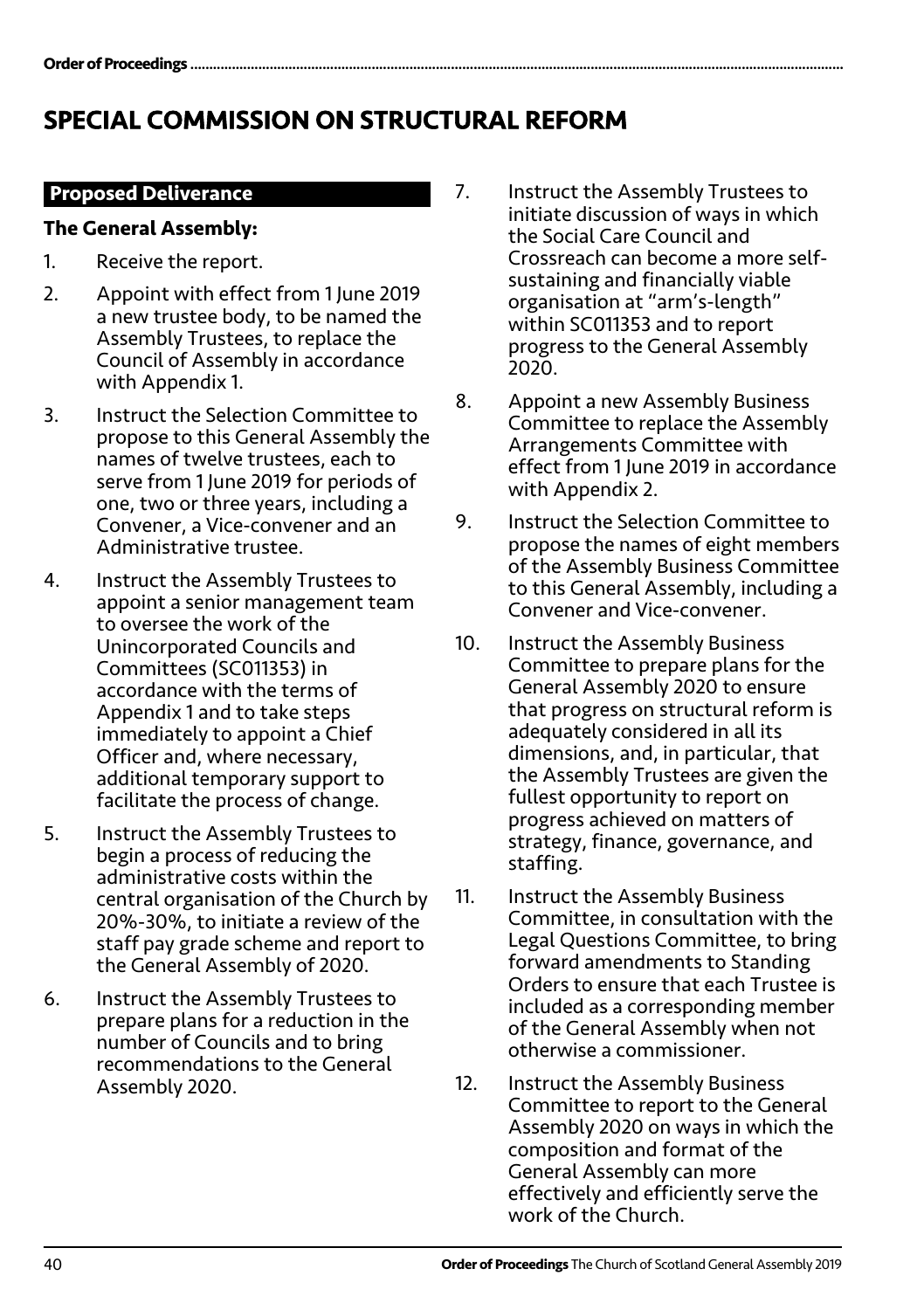- 13. Discharge the Panel on Review and Reform with effect from 1st June 2019 and thank its Convener, members and officers for their service.
- 14. Instruct the Assembly Trustees to make provision for adequate research and analysis to be undertaken in order to inform the vision, strategy and policies of the Church.
- 15. Commend the work of the Principal Clerk in facilitating Presbytery reform and encourage him to continue this process with a view to reducing significantly the number of Presbyteries within the next five years.
- 16. Thank the Convener and members of the Council of Assembly for their service to the Church.
- 17. Thank the officers of the General Assembly, and staff members of all Councils and committees for their commitment, dedication, and hard work.
- 18. Thank all those who have constructively engaged with the Special Commission whether in person or in writing.
- 19. Thank and discharge the Special Commission.

## **Report**

## **Introduction**

Following a report of the Council of Assembly to a meeting of the Commission of the General Assembly on 3 October 2018, a Special Commission of five members, independent of the Councils of the Church, was appointed 'to consider the matters within the following remit, to consult widely and to report to the General Assembly of 2019.

- a. To review the governance structures of the Church of Scotland Charity number SC011353 and make recommendations for a trustee body which would conform to best practice (including the avoidance of conflicts of interest) in terms of charity law while being true to Presbyterian church polity.
- b. To recommend key principles for a national structure which is "lean and fit for purpose to lead reform" (GA 2018) and which would ensure that the General Assembly can effectively and efficiently direct its Councils and Committees so that they prioritise their work and resources to support the mission of the local Church.
- c. To recommend what further work should be done to embed these principles and review the current pattern of Councils and Committees in order that these might better focus on the Church's understanding of its vocation to be a national church engaged in mission.'

The five members of the Special Commission are Rev Professor David Fergusson (New College, Convener), Sarah Davidson (Scottish Government), Right Rev Peter Forster (Bishop of Chester) until 25 March 2019, James McNeill QC, and Morag Ross QC. Nomi Pritz-Bennett (PhD student at New College) has acted as secretary and research assistant to the group. We have also received valuable support from Susan Taylor at 121 George Street.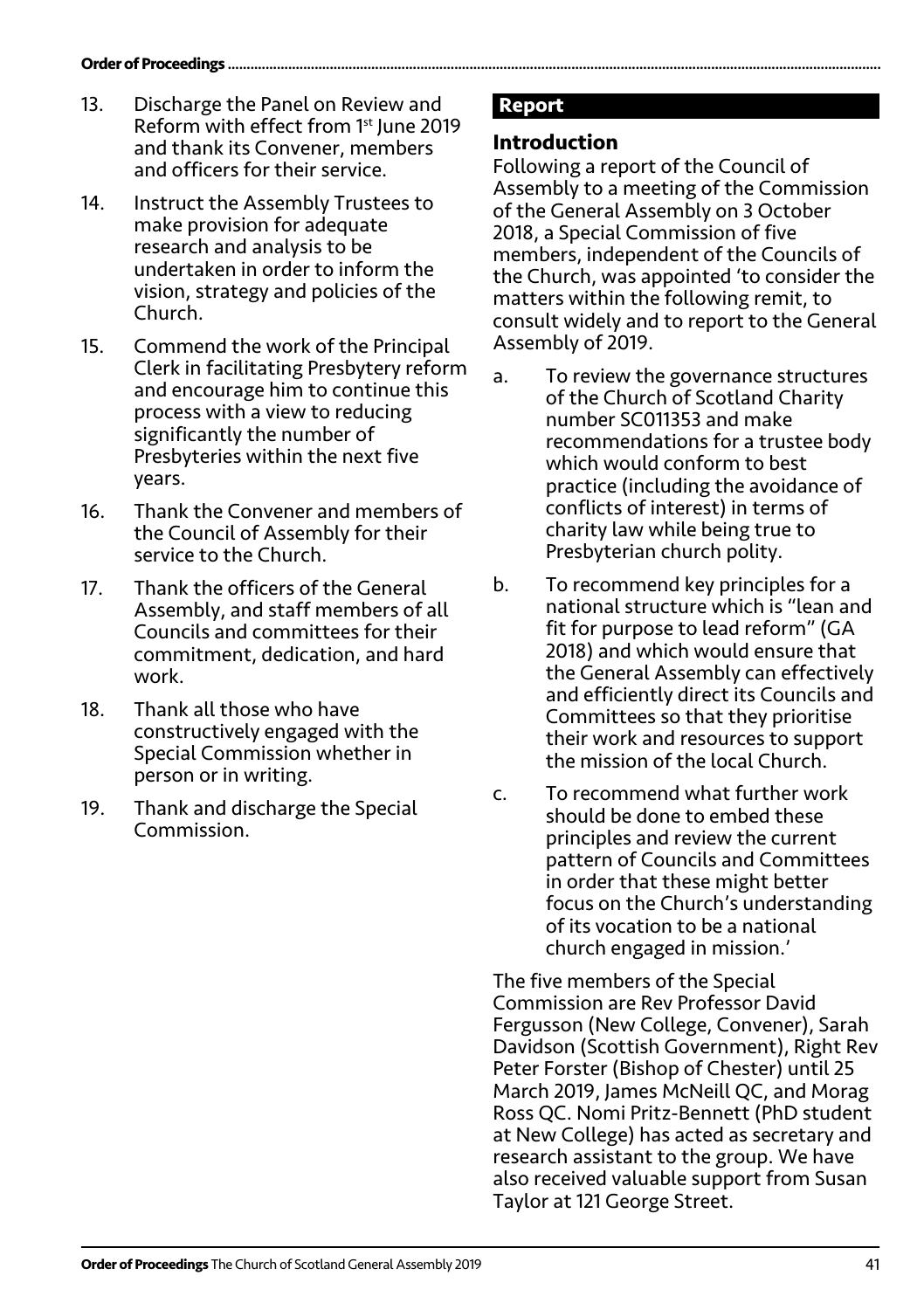#### Order of Proceedings .................

The Commission has met 18 times in plenary session over a six-month period. During these meetings and in numerous other informal discussions we have sought to engage with a wide range of officebearers and employees within SC011353. Discussions have also taken place with the Council of Assembly and the Clerks Forum, while a wider consultation exercise was held through the Church of Scotland's website. The Special Commission wishes to thank all those who have been willing to speak with us in person and to present their views in writing, despite the short period in which we have undertaken our work. Although compressed, we have found the time-frame of six months sufficient. The well-focussed oral and written submissions made us immediately aware of the critical issues in the minds of contributors with numerous themes being readily apparent. Specially created electronic databases, for which we are grateful, have given us immediate access to all available materials on the national work of the Church. And our respective backgrounds within the Church have enabled us to engage with each other at detailed levels.

In light of all of our meetings and investigations we agree with the concerns underlying the remit. There is urgent need for a group of trustees unhindered by conflict of interest. A revised structure is required to enable the General Assembly effectively to direct prioritisation of the work of the Church. The principles to govern these matters can now be embedded. Given concerns as to proper stewardship of resources, these issues should be tackled without delay.

### **Presbyterian Church Government**

According to the mainstream Reformed tradition, the two marks of the church are Word and sacrament. At the time of the Reformation, this led to a renewed appreciation of the local church as the place where the Word of God was proclaimed, the sacraments administered, and oversight exercised. Set within its

parish community, the church was visible through its regular weekly worship together with the pastoral care, education and mission that were essential to the people's calling of God. Notwithstanding this local focus, the Church of Scotland was never ordered simply as a congregational organisation. Each parish church was under the oversight of a regional body which came to be known as the Presbytery. This court had several functions including worship and witness, mutual support and encouragement, and oversight of all matters relating to the life and work of congregations and parishes. These regional bodies in turn were regulated by the highest court, the General Assembly, which through its legislative powers sought consistency of doctrine, discipline, and practice while overseeing a system of territorial coverage. But the presence of the Church was primarily manifested at the local level, with the higher courts exercising a responsibility towards its maintenance and welfare. At the national level, the Reformed church continued to exercise a vital and visible part in Scottish civic life which continues to this day. Yet the Kirk's prominence has depended in large measure on the traction it gained from its presence in each parish community.

Arguably, this system served the Kirk well for the best part of four centuries. It produced a stable form of church government that shaped the life of the nation in what Tom Devine has called 'the parish state'.[1] But with the rapid decline in membership since the mid-1950s and the evident dissociation of Scottish society from organised religion, it has proved less well equipped to adapt to changing circumstances. Since the 1950s, the Church of Scotland has lost c80% of its membership, and it is now half the size it was in 2000. With membership declining at c4% per annum, we should anticipate a smaller church with reduced resources which will require to take some hard decisions about its priorities and dispositions. As G. D. Henderson once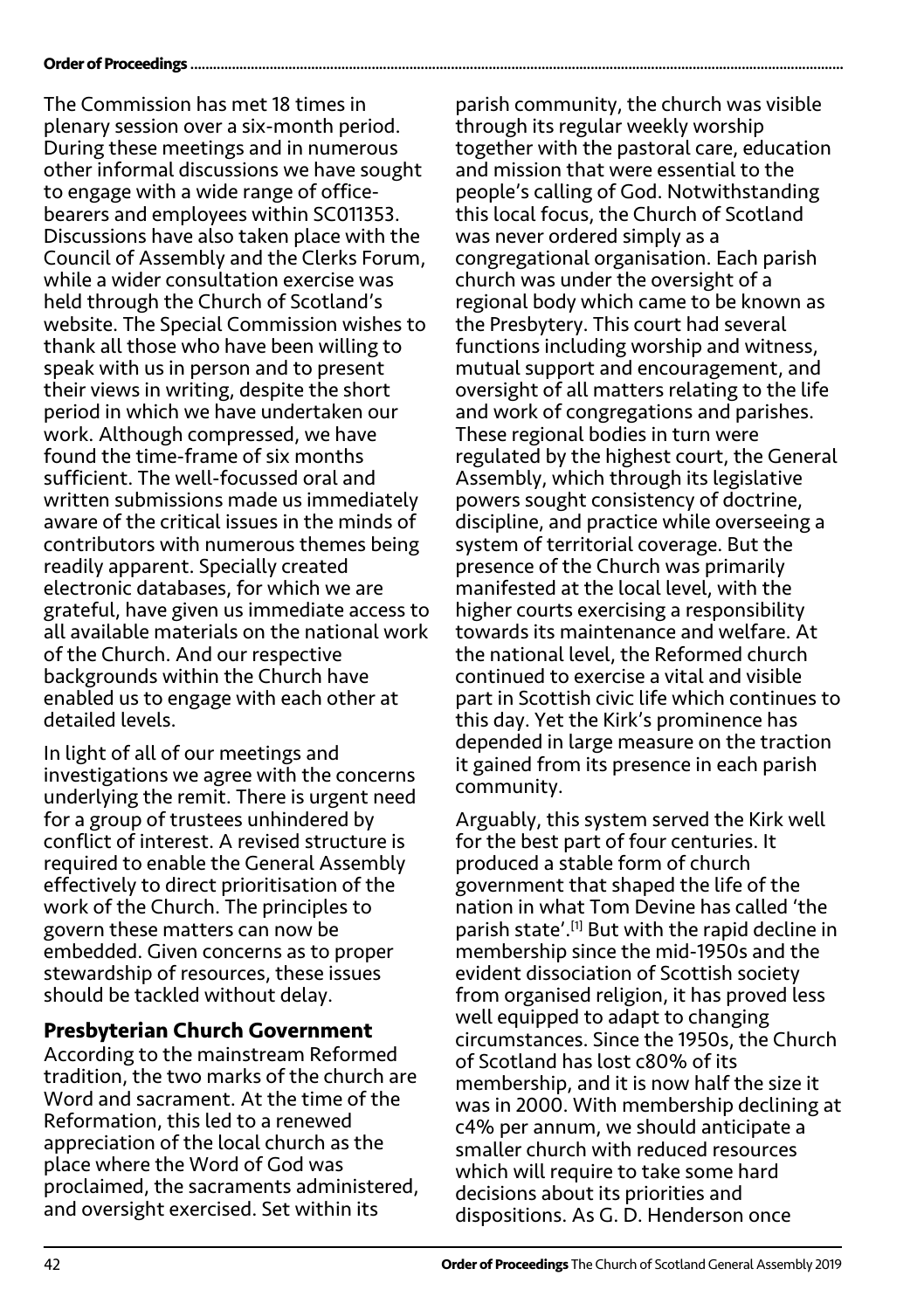#### **Order of Proceedings.**

suggested, although Presbyterianism works well under settled conditions, it has had more limited success as a pioneering agency.[2]

Despite the decline in membership, congregational giving has remained at impressive levels. But income is now flatlining and is expected to decrease in the years ahead in light of demographic trends. Congregations increasingly comprise a disproportionate number of retired people and the predictions are that these trends are likely to continue for the foreseeable future. This of course is not a counsel of despair. The Church has an important and exciting missiological task in a changing social landscape and many congregations are meetings these challenges faithfully and imaginatively. But the prospects for further numerical decline and the likelihood of a much smaller Church of Scotland in the next 10-20 years cannot be ignored.<sup>[3]</sup>

## **The Path of Reform**

Notwithstanding the efforts of several bodies and commissions dating back to the Committee of Forty in the 1970s, the church has found itself increasingly hampered by structures that were intended to maintain and regulate the life of a much larger organisation.

The case for change has been consistently made by a succession of commissions and working groups. Their work is outlined in Dr Doug Gay's recent work on *Reforming the Kirk*, a work to which the Commission is indebted.[4] Since our recommendations may be seen as consistent with a single trajectory of thinking, including much that is argued by Doug Gay, we note the following.

*Church without Walls* (2001) – this comprehensive report called for farreaching reform at every level of church government.[5] The accent here falls on the local church as a place of worship and an agency for mission. Power, resource, responsibility and initiative should be devolved to a greater extent to the local

level. More flexible and efficient structures are required to facilitate the work of congregations, though the report closes by noting a longstanding resistance to change within the Church of Scotland based on an admixture of fear and power. Many of the recommendations of *Church Without Walls* are still being sifted, adapted and partially implemented. The work of this Special Commission may be seen as continuing that process.

*Commission on Review and Reform* (2008) – chaired by Lord Brodie, this commission was established following an overture to the General Assembly expressing concerns about the increased centralisation of power.[6] Again, the thrust of the report was towards a more decentralised church through the emergence of a smaller number of better resourced Presbyteries – this led to the report of the Panel on Review and Reform (see below). Serious questions were also raised about the cost and effectiveness of the General Assembly with its hefty volume of reports and quantity of deliverances that can baffle even the most determined and seasoned of commissioners. Similar criticisms of the Assembly are not hard to detect at earlier times. For example, more than twenty years ago in an acute analysis in *Life and Work*, Dr John Chalmers described some of the obvious difficulties in the way the General Assembly functions. The Blue Book is neither well read nor understood by most commissioners as they leave after a week of deliberations, and soon the annual process begins over again. 'When you take into account the cost of taking men and women out of their parishes, the Assembly actually costs more than we spend on new churches or providing development opportunities for our ministers. That's a lot of money – but what do we get for this investment?'[7]

*Panel on Review and Reform Report* (2011) – following a process of consultation, the Panel submitted proposals that were directed towards a new system of c13 Presbytery assemblies.<sup>[8]</sup> This represented a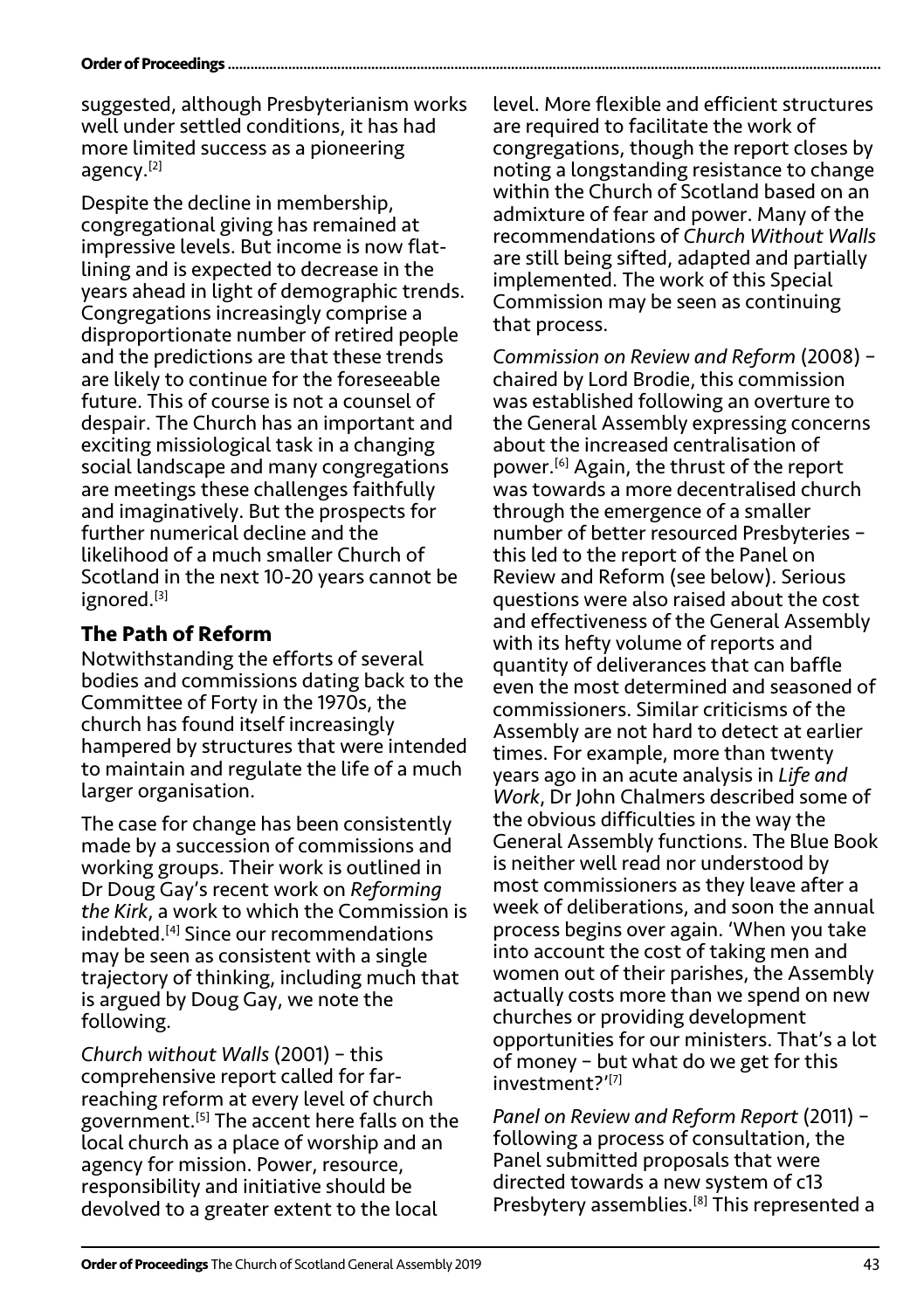#### **Order of Proceedings**.

radical shift from a polity of 46 Presbyteries, but the proposals were defeated on the floor of the Assembly. In examining this episode, Doug Gay has argued that Presbytery reform can only succeed if it is accompanied by a simultaneous reform of the central church. The Commission shares this view which has been confirmed by our realisation of how the Church of Scotland ought to function as an organic body with many interlocking parts. The creation of fewer but larger and better resourced Presbyteries makes sense only if there is some devolution of initiative and resource from the centre to the regions. Without such a transfer, neither additional funding nor the increased powers in relation to strategy, mission and allocation of resource will make much sense. Accordingly, the Commission takes the view that a necessary accompaniment to its proposals is that element of the current Radical Action Plan (proposed by the Council of Assembly) which proposes a rapid reduction in the number of Presbyteries. And the improved functioning of these larger Presbyteries will require some simultaneous rethinking of how they can better relate to the General Assembly, a matter which we understand is being considered by the Legal Questions Committee. Nothing should be allowed to stand in the way of this restructuring of Presbyteries.

In surveying this body of material, we are struck by i) how much of it adumbrates our recommendations in this report and ii) how slow the Church has been to bring about the radical structural reforms that have been recommended in the past. Our situation has now become critical in terms of finance, numbers, and the evident dysfunctionalities of our organisation. Without immediate change, it is unlikely that the Church can operate in a way that will command the confidence of its members, ministers and employees.

## **Council of Assembly**

One of the recommendations of the Committee of Forty was the establishment of an Assembly Council in 1978. The growth of increasingly large and powerful Boards (later Councils) and Committees (with staff and budgets) reporting directly to the General Assembly was judged to require greater oversight and coordination. Hence, the primary remit of the Assembly Council was to coordinate the work of the central Councils and to set budgets and staffing levels in accordance with strategic priorities.[9]Whether this ever worked satisfactorily is questionable.

In 2004, this became a Council of Assembly with a stronger emphasis upon envisioning a strategy for changing times and acting as a catalyst for change in the Church of Scotland. The report of 2004 recommended that the new body have stronger financial and administrative oversight of the central organisation.[10] At the same time, the old Boards and Committees were reorganised. With the emergence of Councils, the current organisational structure was established. And, following the advent of new charities legislation, the voting members of this body became the trustees of SC011353 upon the recommendation of a further special report. This made the reasonable point that since the Council of Assembly exercised functions of oversight, stewardship and management it was already acting *de facto* as the trustee body. [11]

Yet since its inception (or reinvention) the Council of Assembly has laboured under several systemic difficulties relating to composition, financial management, and its relationship to the other Councils. These were listed in the report brought by the Council itself to the Commission of Assembly in October 2018. Our findings support its conclusions.

Following full and frank discussions with a range of office-bearers, we offer the following observations. These confirm our judgement that the Council of Assembly in its present form is incapable of acting satisfactorily as a trustee body owing to i) conflicts of interest, ii) a confusion of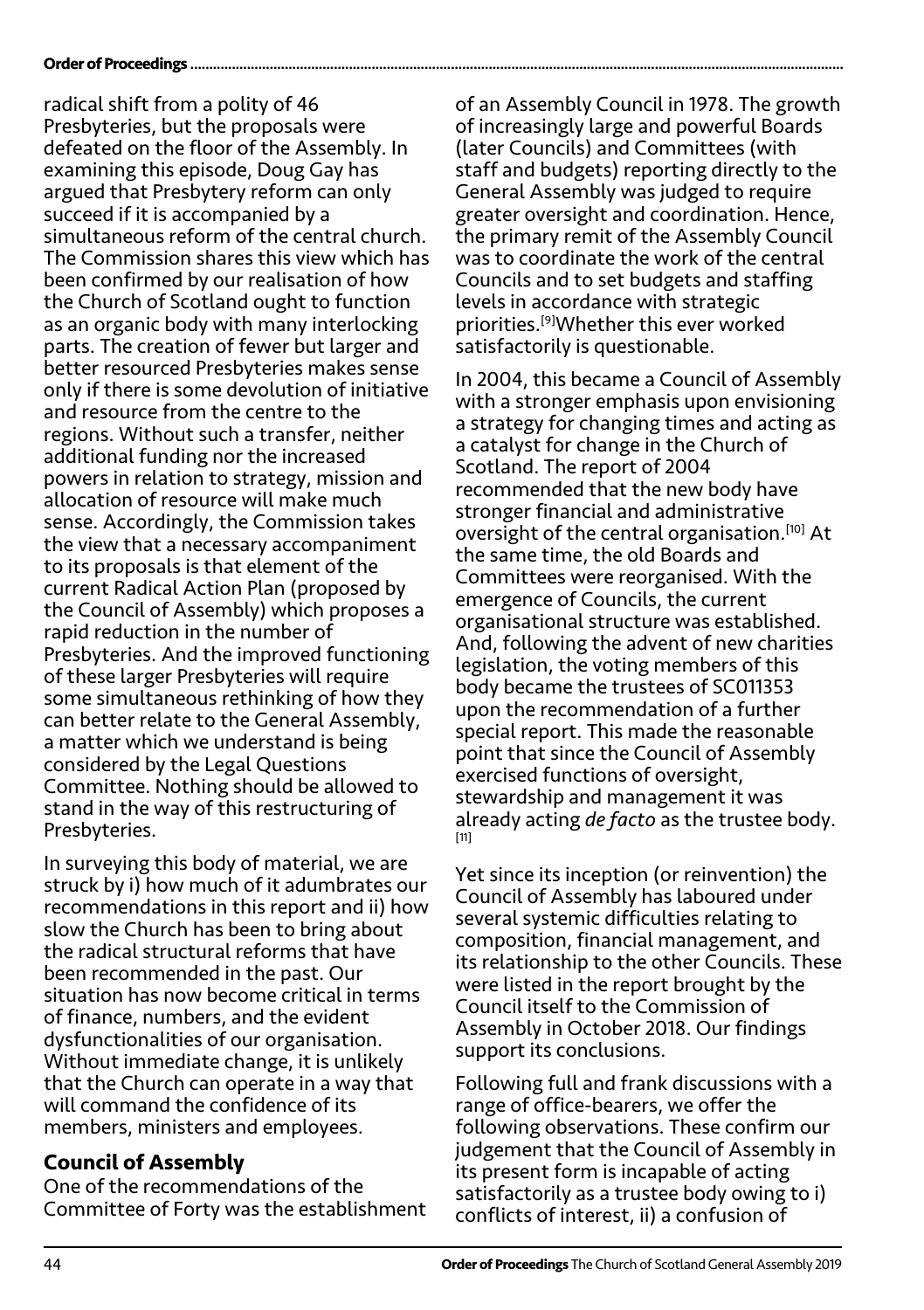#### **Order of Proceedings**

oversight with the day-to-day running of an organisation, iii) a diffusion of fund holders in the organisation, and iv) an unsatisfactory relationship with the General Assembly. In its report to the Commission of Assembly, the Council alluded to inherent tensions which had not been mitigated and believed that there was a pressing need to create mechanisms for a clearer prioritisation of the work of the Church. In considering this, the Commission has come quickly to the view that we should not expect our trustees to labour with an impossible remit; hence, we propose the formation of a new trustee body with a different composition, much more specific financial powers, a clearer relationship to the senior management team, and significant adjustments in its relationship to the General Assembly. In our view, these proposals provide conformity with best practice in terms of charity law and Presbyterian church polity, as we have been asked to recommend.

*Membership* – the voting members of the Council of Assembly include conveners of each of the other Councils, thus generating a conflict of loyalties, particularly with respect to the allocation of resources. Where conveners (accompanied by secretaries as non-voting members) are faced with the challenge of securing resource for the work of their Councils, the wider strategic vision of the Council of Assembly can be compromised. If too many people are seated around the table (around 30 people can currently attend the Council of Assembly), the group is less likely to function well. Low levels of participation amongst some members, especially the General Assembly appointees, can result in their feeling disempowered and marginalised. Several have complained to us of the way in which discussion tends to be dominated by Council representatives. We have heard frequent complaints of a 'silo' mentality inside the central organisation, in part exacerbated by the control of restricted funds. This is confirmed by the recent Transformational Change report

commissioned by the Council of Assembly. In its executive summary, the report states that 'starkly disproportionate levels of funding across the Councils are resulting in protectionist attitudes, leading to an imbalance in the Senior Management Team's overall ability to perform tasks collaboratively. The issue of historic budget setting is furthermore impacting adversely on the ability of support services to perform their crucial roles within the organisation. As a result, a wasteful duplication of roles within and across Councils is commonplace, and the potential to issue a coherent message of high quality across the organisation is lost.' [12]

*Function* – The current remit of the Council of Assembly fails to reflect that the principal duty of charity trustees is to preserve and deal with the charity's assets in accordance with its purposes. Much of the remit reflects the responsibility to act in an executive capacity as regards the dayto-day management of the work of Councils and Committees. We note that in many organisations these functions would be clearly separated with the executive staff members being accountable to the trustees. For this reason, oversight and executive functions should be more clearly distinguished in any future structure and this has been our aim in introducing a new set of proposals for governance.

*Management* – the Secretary of the Council of Assembly has been required to line manage up to 14 senior staff within the organisation. This has compounded the remit of the Council, again confusing trusteeship with day-to-day management, while also highlighting the blurred lines dividing the responsibility of General Assembly office-bearers and Council appointees. In recent years, the Church has alternated between having a separate appointee as secretary to the Council of Assembly and combining this post with that of Principal Clerk. This duality of control has occasioned different concerns around the workload and a potential for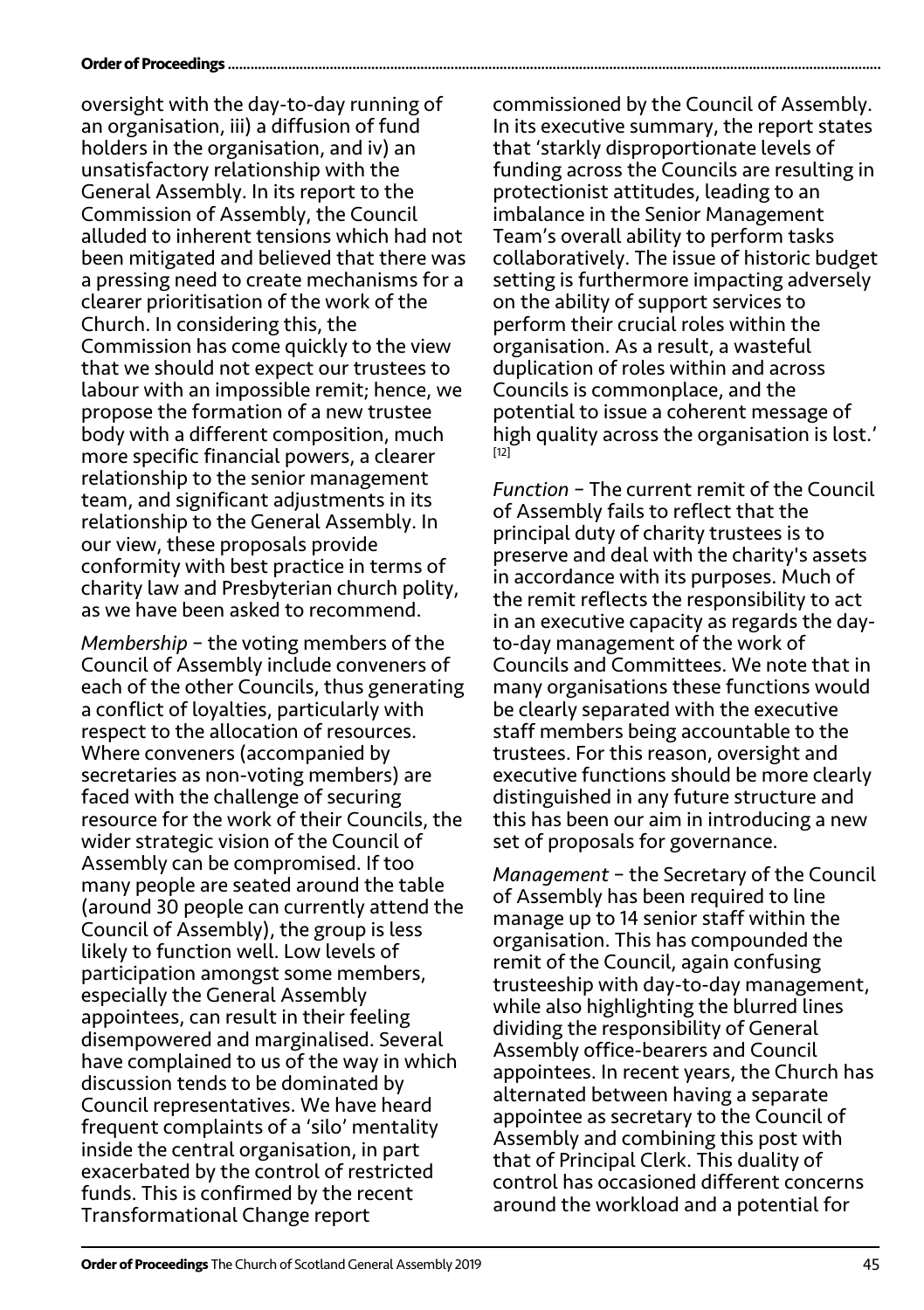#### **Order of Proceedings ...........**

conflict. There may be no perfect solution here, but our view is that the current formal remit, and therefore the required skillset, of the Principal Clerk is quite different from that of a senior executive manager of staff and activities within SC011353. From all of our consultation, we are in no doubt that the proper management of staff and activities within the central offices deserves and requires a properly qualified senior executive, as would be obligatory in any organisation of comparable size and complexity. The roles of Principal Clerk and Senior Executive are complementary as each will release the other to focus on her or his principal duties to the Church. The function of the Chief Officer, a new post that is being proposed for this purpose, is essentially that of director of administration. As accountable to the trustee body, the office-holder cannot be a member of it. The responsibility for the development of vision, strategy and overarching policy will belong to the trustee body as guided by the General Assembly, and it will be for the Chief Officer, working with the trustees, to implement that vision, strategy and policy. The primary remit of the Chief Officer will thus be inward-facing in relation to organisational leadership and the management of staff and resources, rather than as a representative of the Church of Scotland in the wider public domain. The skillset and experience required for this role is likely to attract someone with a track record of senior executive leadership in an organisation of comparable scale, with strategic and operational delivery experience.

*Reporting* – the Council of Assembly reports directly to the General Assembly, as do the other Councils and committees of the church. This generates a further problem around coordination of strategy and establishment of priorities, when the Assembly can give approval (as it usually does) to whatever is proposed by these other bodies. The role of the Council of Assembly is consequently limited at the General Assembly, as it tends to report as one amongst many Councils thus compromising the oversight and coordination that it ought to exercise. This is compounded by a system that prevents members of the Council of Assembly serving as commissioners *ex officio*. They are thus unable to participate in discussions at the highest court of the church in which they exercise an important trustee role. It has also been pointed out to us that members of the Council of Assembly often have access to the reports and deliverances of other Councils only after these have gone to press. There appears to be little scrutiny, filtering, or opportunity for aligning reports with the established priorities of the organisation. In part, this may be explained by the very tight time-frame within which reports have to be compiled and submitted for publication. We find this absence of scrutiny by the Council of Assembly surprising given that its primary function is one of coordination and oversight. With an overall failure to impose a coordination of strategy and the establishment of priorities, approvals given by the Assembly can be piecemeal, involve duplication and result in waste of resources.

*Strategy and Priorities* - A further complaint concerns the absence of any common understanding, whether expressed formally or not, of the clear, strategic priorities of the Church of Scotland. These priorities would need to be consistent with the Articles Declaratory and the expressed will of the General Assembly. Yet several persons in positions of leadership have complained to us that they are having to interpret strategic priorities for themselves, a point that is also stressed in the Transformational Change report. This prevents the work of the Church being carried out effectively, causes confusion and duplication, and puts an undue burden on leaders. In our view a new trustee body, freed from internal conflicts of interest between Councils, should be able to carry out the present remit of the Council of Assembly to assist the Assembly to determine strategies and to set priorities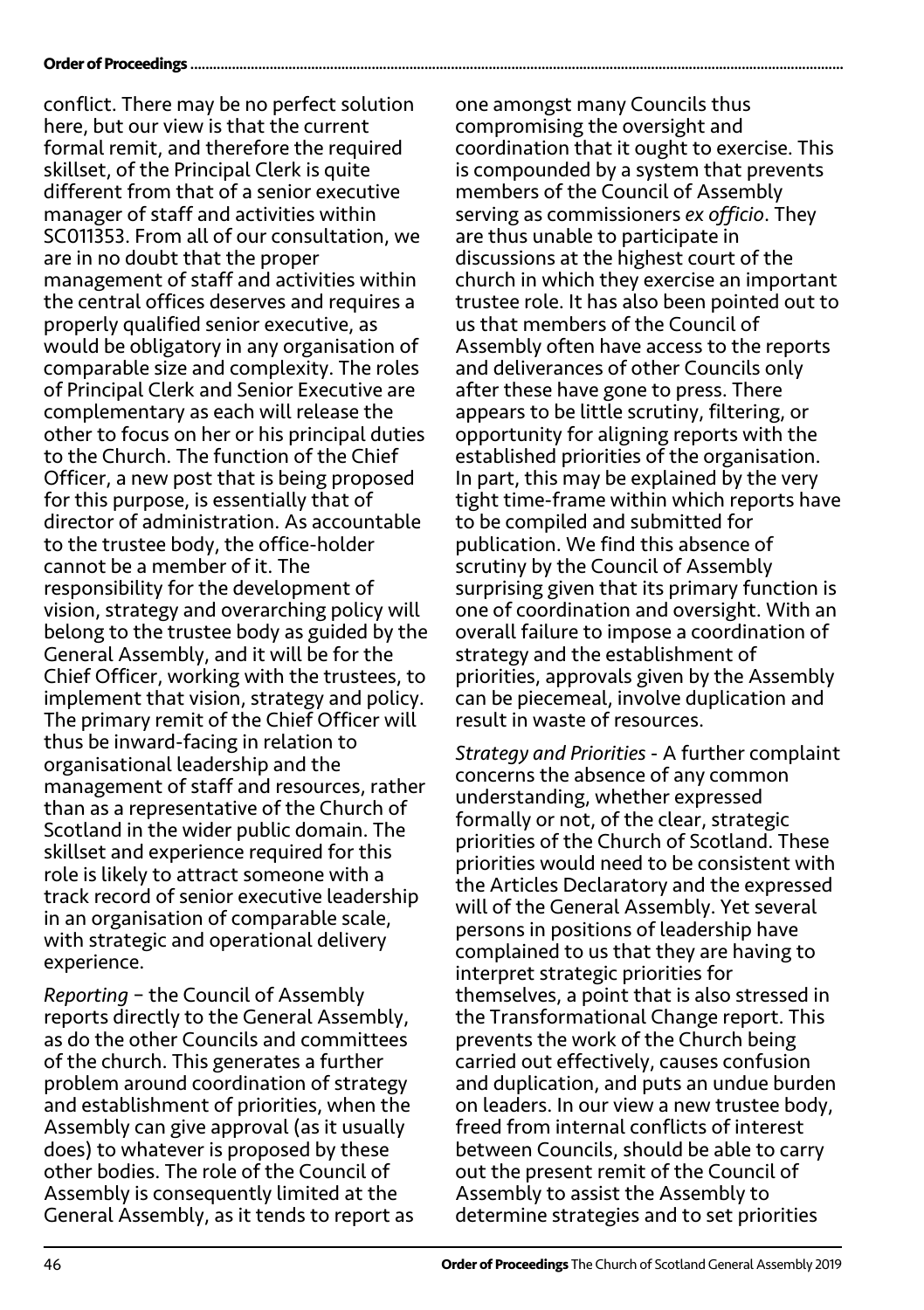#### **Order of Proceedings..**

and monitor delivery. There is no reason why, as in any large, national organisation, this cannot be done systematically through a well-prepared rolling programme devised by trustees, committees and working groups. A clearly articulated set of priorities would also be of much benefit to the General Trustees in aligning their work with that of the General Assembly.

*Finances* – although the Council of Assembly is required to authorise expenditure, in practice its financial powers are limited by the extent to which some funds are restricted and others designated for the work of individual Councils. The lack of clarity surrounding many of these creates difficulties for all concerned. The task of determining which funds are restricted and whether their status can be altered has taken some time but, we understand, will soon be completed. Councils are incurring annual deficits, especially Social Care and the Israeli entities. These deficits have to be made up from reserves. The operating loss for 2018 (excluding exceptional items such as losses on investments and gains on property sales) was £5m. The principal contributors were Ministries £(1.1m), Social Care £(1.5m) and the Israeli entities £(1m). Since at least 2015, budgets, management accounts and annual outturns have shown net annual deficits varying between £2m and £7m. Budgets and forecasts have often been at variance. In scrutinising the minutes of the Council of Assembly over a four-year period, the Special Commission was dismayed to see how little attention appeared to be devoted to discussion of financial matters, and this despite the detailed work of its Finance Group and warnings sounded by some of its members. We take one example. At meetings of the Council of Assembly in November and December 2016, the deficit for 2016 was being forecast at £4m against a budgeted deficit of £3.2m and the budget for 2017 was being revised to a deficit of £4.7m from a forecast of £1.3m. Whilst members of the Council expressed 'concern', the Council engaged in no further discussion

over 2017 as to how to respond to this lack of budgetary control. Only in December 2017 were serious questions asked, when the Council's Finance Group reported that the detailed budget deficit for 2018 was £4m against a forecast of £2.3m and that 2019 would present serious challenges because of reducing congregational contributions and a continuing and significant reduction in legacy income. Even so there was no urgency expressed: merely that firmer budget measures "might be required".

A related concern is the relentless growth of posts and staff costs within the central Councils and committees. At the end of 2018, 245 persons (217 full-time equivalent) were employed within SC011353, at an annual payroll cost of £9.9m. This represents a growth in numbers of c10% from 222 (198 full-time equivalents) since 2013 with a cost rise of over 20% from £8.2m. Even allowing for inflation, the rising cost of the central staffing complement seems unaffordable, given the reduced size of the Church of Scotland and the anticipated decline in congregational income (currently c£47m). Successive General Assemblies have added to central staff numbers without proper discussion of the optimal size of the central organization. A smaller and leaner bureaucracy will be needed for the years ahead, especially if larger Presbyteries are to be better resourced for their work.

Not only is there no deficit reduction plan, but our detailed investigations have shown a disturbing lack of concern to curb and control expenditure. Substantial sums of money have recently been spent on consultancy, branding exercises, YouTube productions and newsletters. Until a moratorium was recently declared, 33 different newsletters were being distributed to a variety of mailing lists from inside 121 George Street. There is no coherent strategy supporting these disparate communications activities, with ample evidence of duplication and minimal consideration of the needs of the intended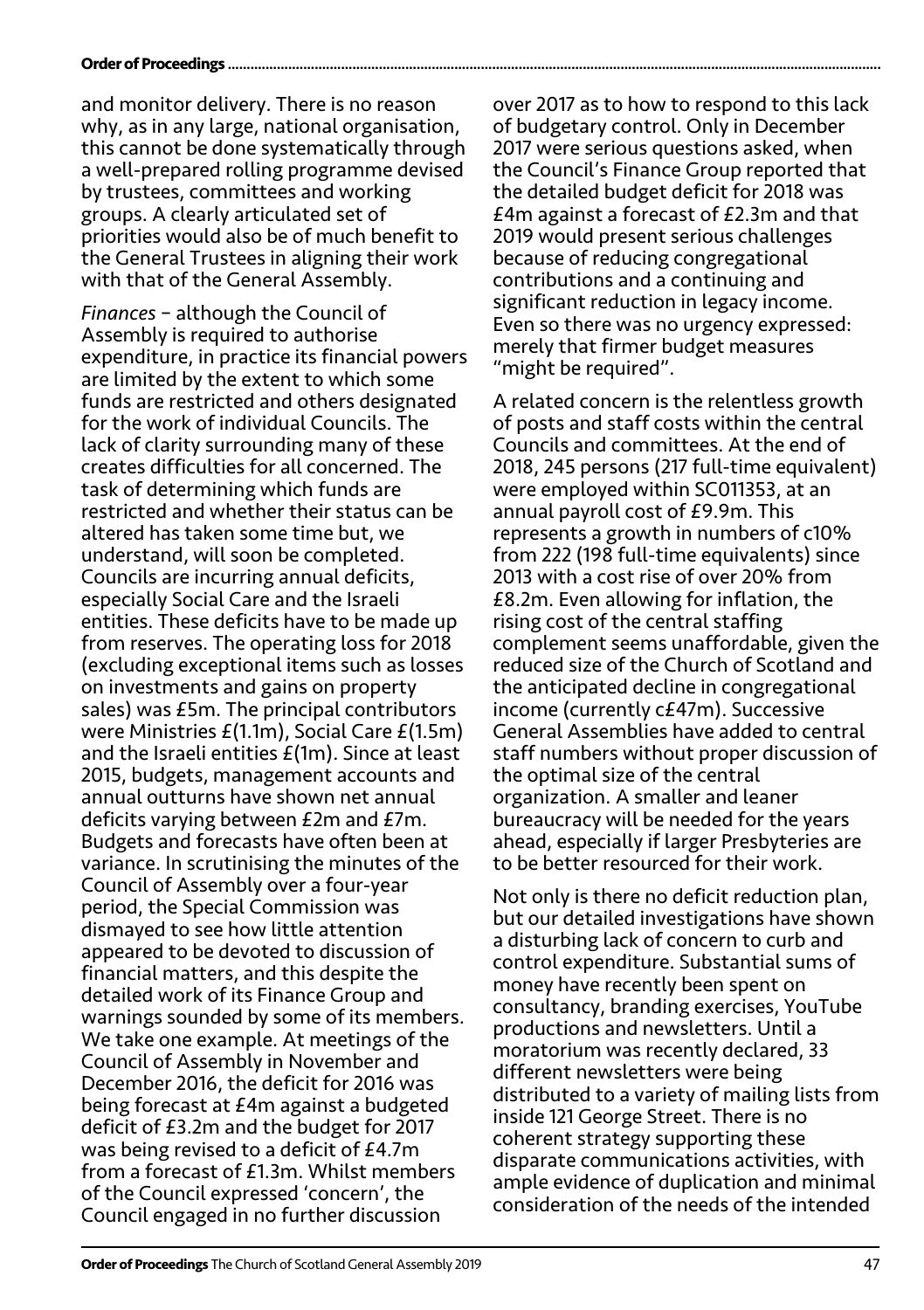#### Order of Proceedings ....................

audiences. This seems an inefficient use of scarce resources. One correspondent suggested to us, not unreasonably in our view, that if another national charity were to send us over 30 newsletters from different elements of its central administration, we would find this baffling.

With further dismay, we note that these forms of expenditure have taken place at a time when ministry candidates and their families continue to face serious financial pressures. Despite repeated pleas and some valiant efforts, the Church of Scotland has still failed to provide an adequate stipend for those who are required to devote three of four years of full-time study to their ordination training. Many of our candidates continue to borrow money from the Students Loan Agency only later to face repaying debts from a ministerial stipend. Those called to ministry are required normally to undertake a intense programme of 3-4 years of full-time study and training. Having relinquished their secular employment, they deserve to be better supported throughout this process. At a time of acute ministerial shortage and crisis in recruitment, this is symptomatic of an organisation that is losing sight of its fundamental priorities.

*Councils* – at present, the General Assembly has six standing Councils: Council of Assembly; Ministries; Mission and Discipleship; World Mission; Church and Society; and Social Care. Given our remit to explore ways in which a leaner structure would better serve the local church and its mission, we are proposing a reduction in the number of Councils. Again, this is not a novel idea but one that has been advocated for some time. In recent years, there have been areas either of overlap or of common activity without strategic oversight, e.g. more than one council reports on Israel/Palestine, three Councils have developed initiatives for younger people, parish mission is a preoccupation for at least two Councils and so on. Some consolidation of effort

and reduction of semi-autonomous groups would save resource, while also facilitating more coordinated and strategically focussed activity. A rationalised structure could achieve better oversight, reduced expenditure, economies of scale, less duplication of effort, cessation of work which is no longer a priority, and less rivalry between Councils.

We have been unable to identify a clear role for the Panel on Review and Reform in the new structures envisaged, though we recognise the need for a forward looking 'think tank' that can stimulate fresh reflection and vision. Such groupings could be established on a limited, fixed-term basis with a clearly defined remit by the new trustee body. To underpin this and other work, there is a need for an in-house facility to ensure that policies are informed by proper research and analysis. Comparisons with other churches, e.g. the Church of England and the PCUSA, suggest that such a facility is desirable, even necessary. For example, a research support officer might undertake work in the following areas, all of which are central to the mission of the church:

- 'functionality' of particular Presbyteries or areas of the country - their use and allocation of financial and human resources, the 'weak spots' in terms of territorial coverage;
- Presbytery 'health checks' to enable more realistic planning, involving closures, new initiatives in pioneering and church planting, and the resourcing of healthy churches to enable growth;
- 'mapping' to identify space for new initiatives in church life, and drawing upon best practice in other churches;
- assessing the development of new 'fresh expressions'.

Social Care presents distinctive and formidable challenges in terms of governance and finance. We have discussed these with office-bearers and the CEO of Crossreach and we share their view that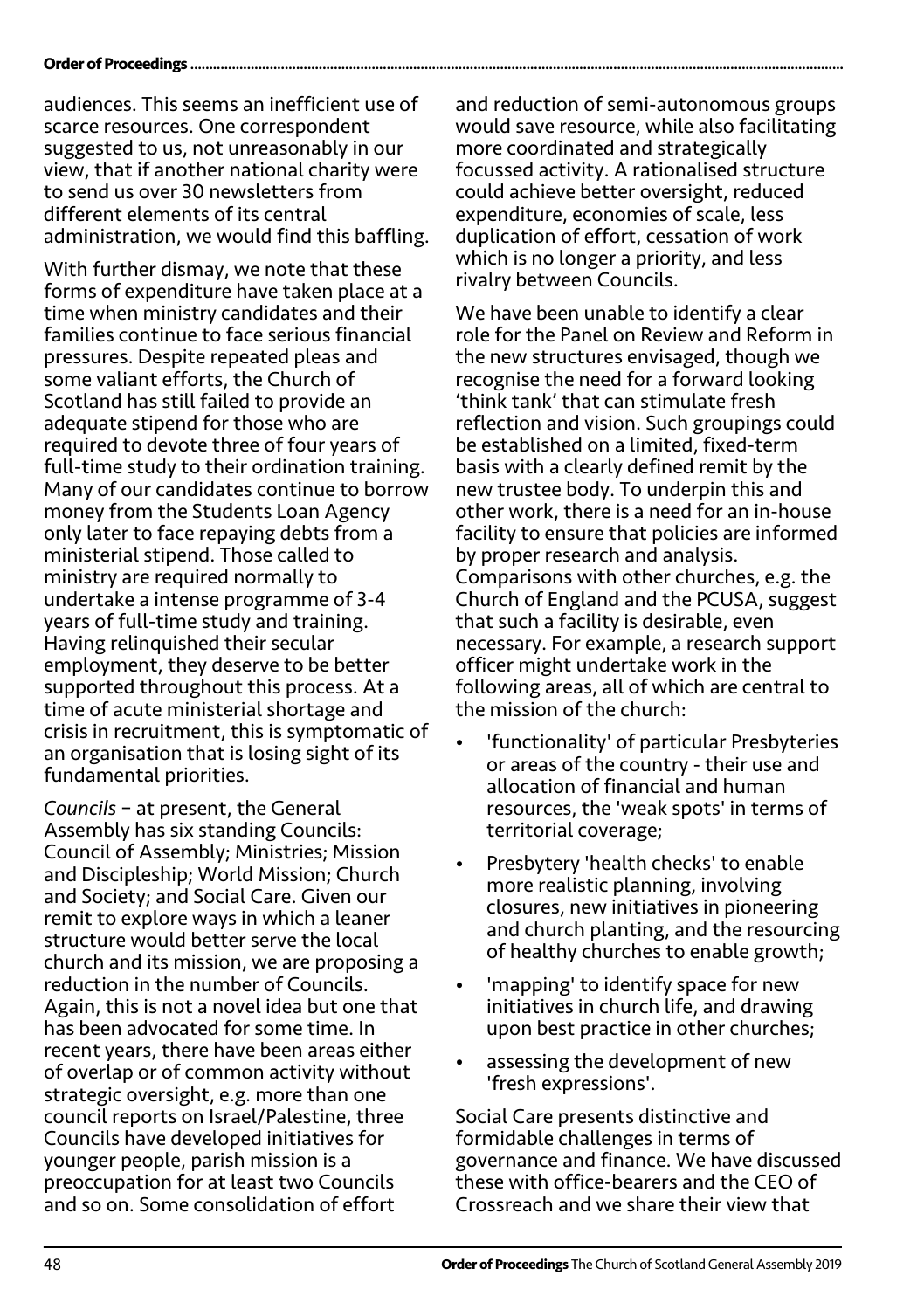#### **Order of Proceedings.**

Crossreach should become an arms-length, self-sustaining organisation. While remaining within the charitable body and drawing strength from its links with the Church of Scotland, Crossreach could function in a more autonomous capacity with its own management, financial and HR structures. This would also result in significant efficiency gains; for example, at present, the CEO of Crossreach dedicates c30% of her time to the work of church committees, most of which are remote from her expertise and remit.

*Representation on Councils and Committees* – a further complaint that we received on several occasions concerned the size of many Councils and Committees. These often exceed 30 members with the result that significant numbers are unable to contribute effectively to discussions and decision making. Moreover, the managing of these relatively large bodies appears to absorb a disproportionate amount of effort on the part of staff inside the church offices. Given this problem, in addition to the general decline in numbers and resource, we believe that the Church of Scotland could function more effectively with a much smaller representation on these and other bodies. Our system of church government at every level is currently populated by large and unwieldy bodies that neither facilitate effective decision-making processes, nor proper stewardship of time and resource. We should ensure that, wherever appropriate, Council officials are empowered and trusted to take executive decisions, instead of requiring these to be channelled through large committees for scrutiny, discussion and approval.

### **Wider Structural Concerns**

Although the remit of the Special Commission begins with a focus on the Council of Assembly, it raises further concerns about the need for a 'national structure' that is sufficiently 'lean and fit to lead reform'. The Special Commission has also considered this, mindful of the wish of the General Assembly 2018 to see proposals for radical reform brought forward in this context.

*General Assembly* – as a body of c800 commissioners, the Assembly has often proved inadequate in holding Councils and committees accountable, controlling expenditure, and in articulating a coherent strategy for the whole church. Time and again, we have been confronted in our discussions by the view that the General Assembly is unfit for purpose and unable properly to exercise its role in relation to oversight, coordination, and the enabling of the mission of the local church. There are many symptoms and several causes of this malaise.

On average 167 people are attending the General Assembly for the first time and most have not been present in the preceding year. Commissioners are confronted by a substantial volume to which is added another set of supplementary reports which appears shortly before the Assembly, as well as several sets of Daily Papers. Coupled with the procedures surrounding questions, debates and deliverances, it is perhaps inevitable that most recommendations are received, taken on trust, and approved. (Amidst the plethora of approved deliverances, some decisions are never acted upon, while efforts to 'encourage congregations' to undertake some task or other seem unlikely to have any real effect.) The timing of the Assembly is also problematic, given that it requires any working elder to take a week's annual leave. Costings are imprecise, but it is certain that the headline figure (£400+K) does not represent the total amount. The time spent by ministers preparing reports, travelling to meetings and spending one week of the year in Edinburgh also requires to be properly costed, as does the input of staff time in servicing these committees, and preparing for the Assembly. If all this were included in the calculation, the Church of Scotland's AGM would appear to be a very expensive undertaking. And with the approval of reports and deliverances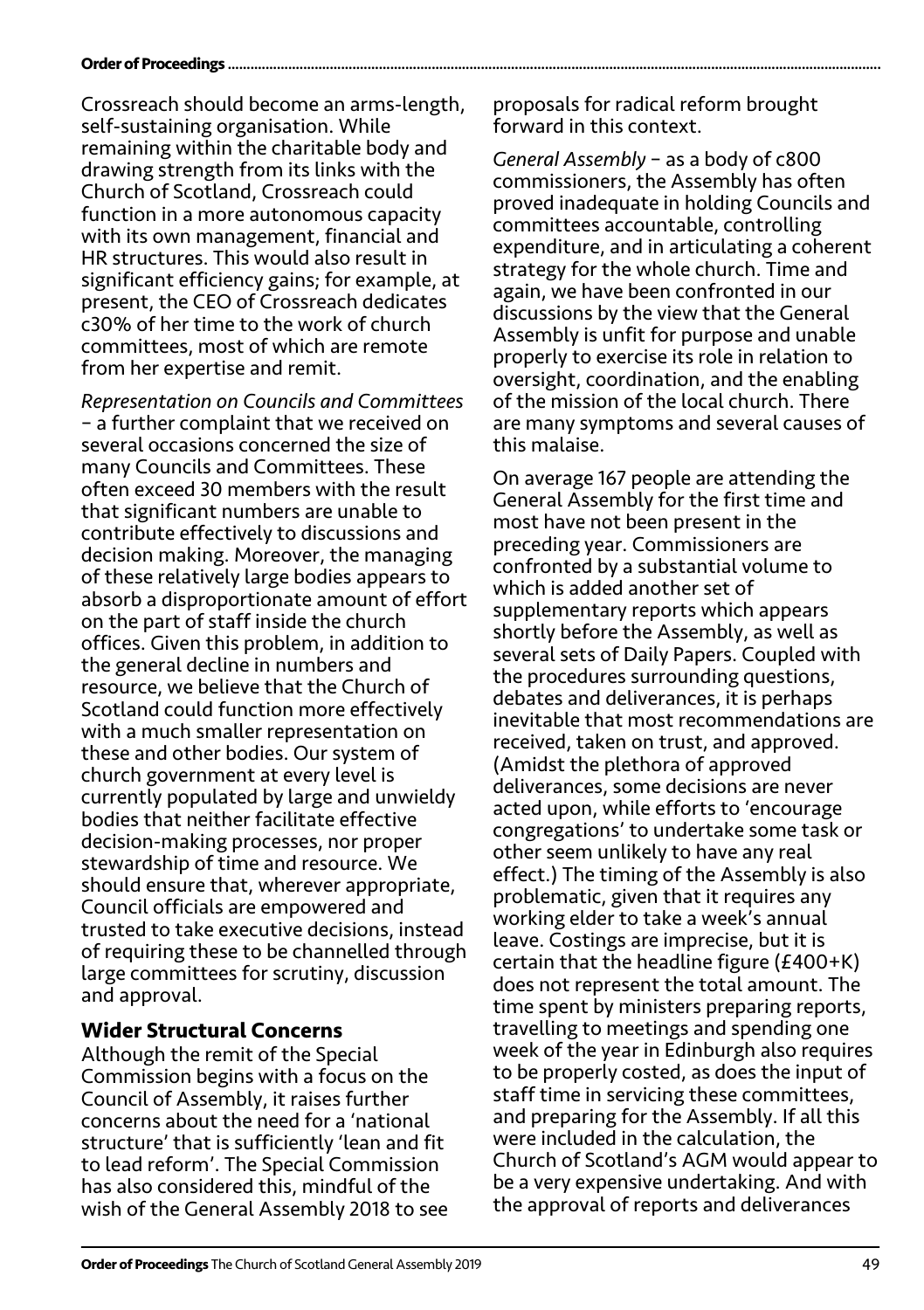#### Order of Proceedings ..............

completed, it is not long before the process begins all over again. The disproportionate number of retired ministers in attendance also attracts negative comment, especially from those younger ministers in post who find this disempowering. We believe that the proposed new Business Committee, as an immediate priority, should identify ways in which the General Assembly can be reduced in size and become more effective in serving its purpose.

*Presbyteries* – although their number is generally agreed to be too high, efforts at reform have hitherto proved largely unsuccessful. The distress experienced by many of the smaller Presbyteries is now palpable and reform is urgently needed. The emergence of groups is a welcome development but soon the Church of Scotland will need to reduce the number of its Presbyteries from 45 to c12, if these are to function as effective and properly resourced regional bodies. Work on this is already underway and should be further encouraged and accelerated. There are two problems that afflict the relationship of the Presbyteries to the General Assembly. First, there is a lack of accountability. We appear to have no reporting mechanism by which plans and strategies are approved by the Assembly, though some Councils do maintain frequent contact with Presbyteries and provide regular advice and support, while the Clerks Forum ensures some coordination of Presbyteries with the central church. But how the General Assembly satisfies itself that Presbyteries are functioning well is not at all clear. This relates to a second problem surrounding resource. The distribution of funds from wealthier parts of the church has historically taken place according to the two criteria of poverty and remoteness of location. It has been an axiom of our system that a sharing of material resources is needed to support congregations in the poorest parts of Scotland and in more remote locations where population density cannot produce financial sustainability. According at least to anecdotal evidence, the present system of resource allocation

seems to work sub-optimally with not a few congregations in areas that are neither poor nor remote receiving substantial subsidies. This suggests that a rationalisation of resource allocation, informed by the provision of more robust and granular data is urgently required. The system of resource allocation is also controversial for the disincentives it creates particularly for congregations in long-term vacancies, [13] and for the ways in which funds released by the sale of assets (e.g. as a result of a union) are not distributed to areas of strategic priority. We recognise that there are tensions amongst the local, the regional and the national church but some balancing of interests and priorities needs to be more clearly established.

*Kirk Sessions* – Neither is the local church free of structural problems. Kirk Sessions function as trustee bodies but again the numbers are often too large to deliver proper oversight and executive control. The size of Kirk Sessions has historically been determined by the number of districts requiring pastoral care. This has produced bodies of 50+ persons in many places. Whether the ministry and mission of the church are best exercised by such large groups spending significant amounts of time servicing committees and visiting districts is at least an open question. And whether younger members wish to hold an office that is effectively for life is doubtful. Another correspondent suggested to us that if prospective young elders were to sample a Kirk Session meeting and then be offered the post for life, they would be unlikely to find this an attractive proposition. We note that in other churches, for example the Presbyterian Church of the USA, Kirk Sessions comprise only those elected to serve for a fixed term, thus constituting much smaller and arguably more effective executive bodies at local level. A disproportionate amount of time is arguably absorbed by the routine tasks of the eldership. This could be released for other activities and new initiatives. We welcome the initiative of the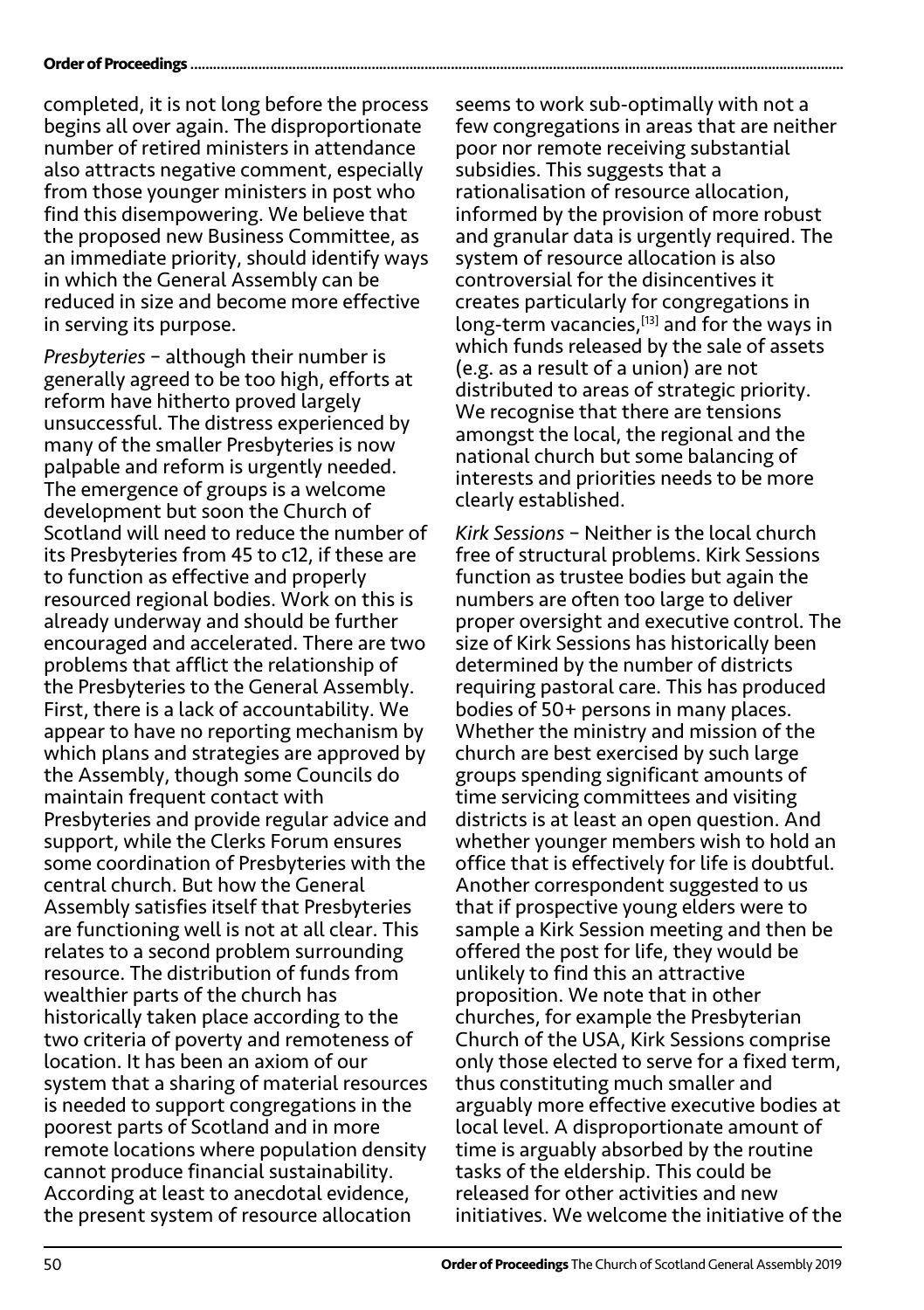#### **Order of Proceedings.**

Legal Questions Committee in bringing forward new proposals to this end.

*121 George Street* – there has much discussion over the future of the buildings that currently house the church offices. We have received conflicting reports of the cost of necessary repairs, of decanting, of securing alternative accommodation, and of the commercial viability of leasing sections of the building. The Commission has not taken a view on these matters except to observe that i) the new trustee body will require to take an informed view on the future of the buildings and possible alternatives at an early opportunity, ii) that this should be done through close consultation with the General Trustees, iii) that no decision should be taken until there is greater clarity on the future shape and needs of the central organisation of the church and iv) that the wider cultural impact on the organisation should be considered in this context. Accordingly, we recommend that the trustee body takes steps to carry out necessary repairs to ensure that the organisation can continue to function in 121 at least for the short term but that steps be taken to assess its longerterm viability. Further remarks from the Transformational Change report are relevant in this context. 'It was evident from our visits to 121 and from numerous comments received from SMT members that the existing building general arrangement and infrastructure present considerable challenges to creating an open, collaborative workplace. Some examples of close adjacencies between teams were reported to be extremely successful. Most members, however, saw the compartmentalised internal plan arrangement, with distinct front and rear accommodation blocks arranged over multiple levels, as presenting barriers to effective inter-team collaboration.<sup>'[14]</sup>

## **Outline of Proposals**

The focus of our remit is proper trustee governance, together with the identification of, and proposals to embed in the Church's structures, key principles to allow the General Assembly to prioritise the work and resources of the Church. Six months of meetings and investigation have made us acutely aware of the need for widespread reform, including a Radical Action Plan.

*Proposal 1*– A new body of trustees, to be called the Assembly Trustees, should be established with effect from the end of the General Assembly 2019. This body will act as the trustees of all funds held within SC011053 whether restricted, designated or unrestricted. Trustees appointed by General Assembly 2019 will retire in a gradual process after one year, following which appointment should take place through a transparent and inclusive process of advertisement, application, recommendation and interview. This process should be designed to maximise the diversity of the Trustee body from among all members of the Church and with the necessary skills. The remit and responsibilities of the new trustee body are set out in Appendix 1.

Those trustees first appointed by the General Assembly will be a transitional body who will make the necessary appointment of a Chief Officer, establish governance systems which allow the trustees to carry out their work properly, and provide assurance to the General Assembly as to the manner in which the Assembly's strategies and priorities are being taken forward. From extensive discussions with colleagues inside and outside the Council of Assembly, we have reached the conclusion that the current structure has never been fit for purpose. Its composition has resulted in too large a group, conflicts of interests on the part of conveners and others in attendance, a confusion of oversight with executive management, and an inability to exercise proper fiscal control over Councils and committees. Our view is that this new body requires to take up post with immediate effect to ensure a rapid response to a sense of crisis. This has multiple causes – financial, organisational and motivational.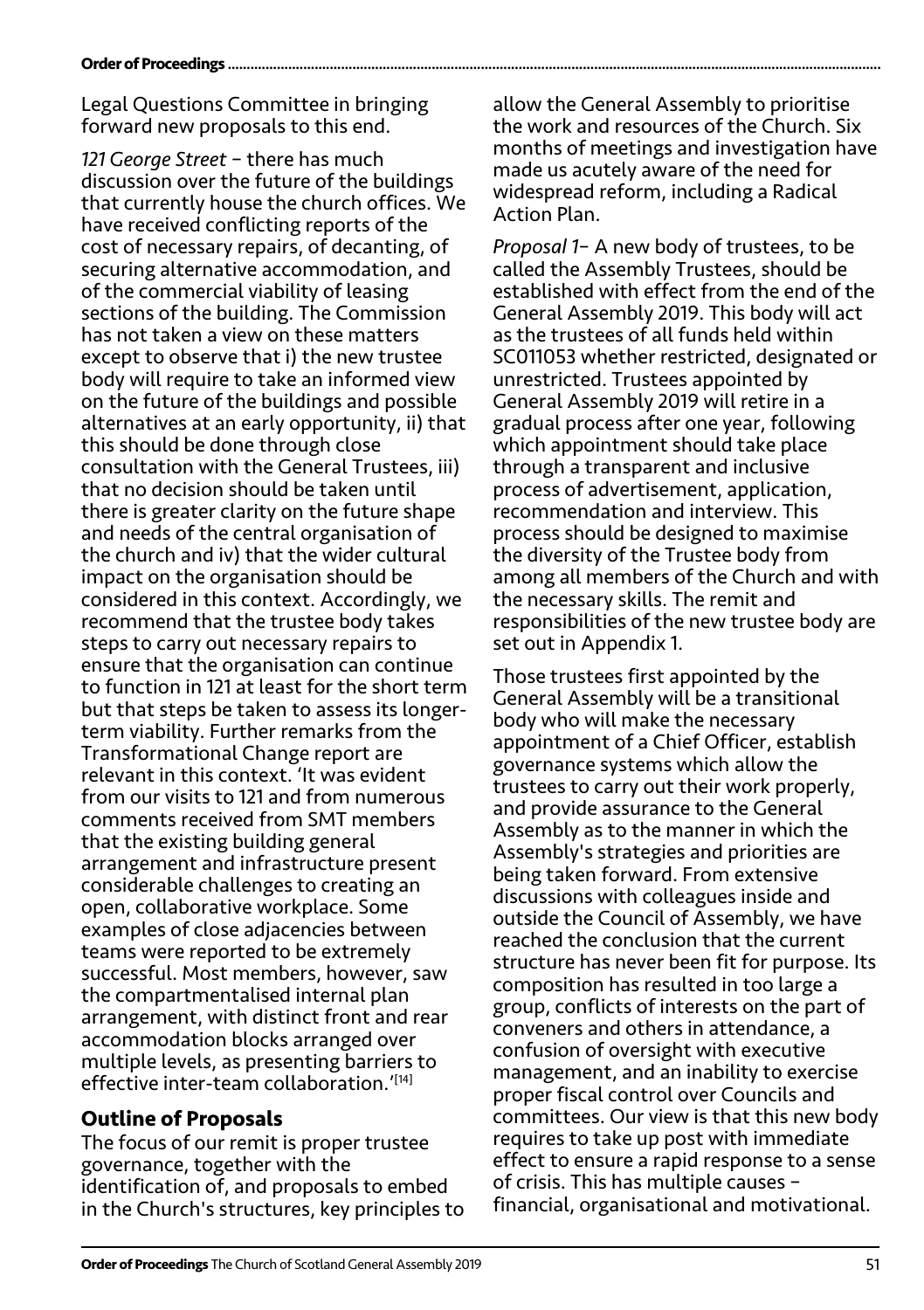#### **Order of Proceedings ...........**

*Proposal 2* – Beyond the three-year transitional period, the trustee body should comprise 12 members, to be appointed for a period of three years, including a convener, vice-convener and administrative trustee. Two further members will be appointed *ex officiis*, the Convener of the Business Committee of the General Assembly and the Chair of the General Trustees. We agree with the indication in our remit that a proper structure should ensure that the Assembly can effectively direct prioritisation of work and resources. In order to achieve this, there must be true collaboration between Councils (or their successors). This will be enhanced if the new trustees are able to carry out the work which had been remitted to the Council of Assembly of monitoring, evaluating, and co-ordinating the work of Agencies and Councils and their wise use of resources. This can be achieved by the new trustees facilitating a rolling budgetary programme and having oversight of all potential reports and deliverances. The General Assembly will then be able to set priorities upon the basis of a systematically presented set of options The Assembly Trustees should determine for themselves an appropriate sub-committee structure. All reports and deliverances to the General Assembly should be transmitted to and scrutinised by the trustees prior to their publication. In our view, this will better represent the way in which the trustees are intended to exercise broad oversight of the work of the charitable body. The new trustee body should receive administrative support from within the organisation. Our view is that c12 is the optimal figure for the trustee body of our charitable organisation. It should be sufficiently large to incorporate the necessary skills and to reflect the breadth of the Church of Scotland. But it should be sufficiently small to ensure that all its members participate actively in meetings and assume responsibility for establishing priorities and for exercising oversight and coordination of activities. The trustee body should comprise people with skills in law, human

resources, finance, management, communications and theology, while also including members with extensive experience of leadership in the Church of Scotland. The need for proper coordination with the work of the General Assembly Business Committee and the General Trustees can be served by appointing the conveners of these bodies as trustees *ex officiis*. No employee of the Church of Scotland, full-time appointee of the General Assembly, or other convener should hold the position of trustee.

*Proposal 3* – A senior management team should be restructured to work closely with the trustees, with delegated authority for the discharge of functions from day to day. This will be led by a full-time Chief Officer – a new role – whose appointment should be an urgent priority for the new trustee body. The appropriate membership of and remit of the Senior Management Team will be determined by the Trustees in accordance with good management practice. We have given serious consideration to what a "leaner and fitter" management structure would look like. Conscious of the burden imposed by large management spans and having considered practice in comparable organisations, we believe that there may be an advantage in a further new appointment to the SMT of a Head of Corporate Services. This post would support the Chief Officer, taking management responsibility for finance; human resources; communications; IT; estates and other central functions. Accordingly, we would invite the trustees to consider this. During the interim period from 1 June, we would recommend that the current Acting Secretary to the Council of Assembly continue in his role with respect to organisational oversight, working under the authority of the new trustee body.

From a range of conversations, we have reached the conclusion that the current senior management team is neither sufficiently clear of its role nor sufficiently empowered to act as an executive body. This is confirmed again by the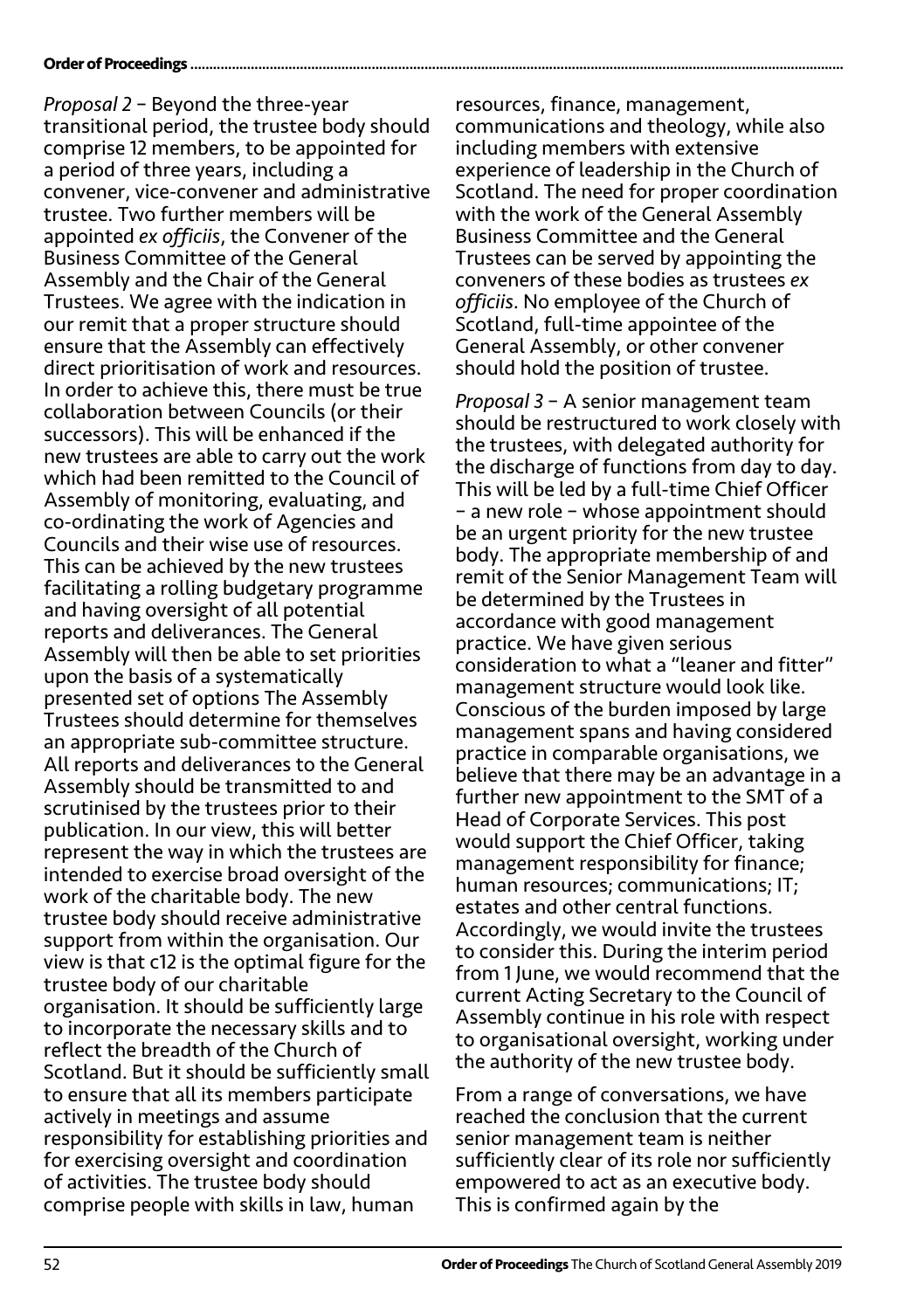#### **Order of Proceedings..**

Transformational Change Report. Clearer delegations of responsibility and accountability need to flow from the trustee body through the Senior Management Team to the rest of the organisation. In particular, this must involve greater management oversight, support and development of staff and control over budgets, expenditure and implementation of the strategic aims of the trustee body as approved by the General Assembly. This model functions well in many other charitable bodies and partner churches; it should be followed within the parameters of our Presbyterian form of church government.

In addition, the trustees will be served by one of their own number to act as the Administrative Trustee. With appropriate support from a staff member in the central organisation, the Administrative Trustee, among other matters, shall make all necessary arrangements for meetings of the Trustees and the work to be covered by them, work closely with the Convener, Vice-Convener, and the Chief Officer to ensure that all proper governance measures are implemented and to ensure that trustees are given appropriate training.

*Proposal 4* – There should a reduction in the number of Councils, with a view to the formation of two groupings. The following model is suggested, though we recognise that further internal discussion is required with a view to the Assembly Trustees bringing a set of recommendations to General Assembly 2020. The Ministries Council and the Mission and Discipleship Council might merge to form one 'inward facing' body with responsibilities for the resourcing of ministries, the upbuilding of the congregations of the Church of Scotland and the envisioning of Christian mission in Scotland. The World Mission Council and the Church and Society Council might merge to form one 'outward facing' body that will facilitate the overseas work of the Church of Scotland together with the task of bearing Christian social witness

at home and overseas. These new groupings could provisionally be named the Ministries and Mission Group, and the Church in the World Group. We recommend abandoning the nomenclature of 'Councils' to signify more clearly the distinction between the trustee body and those groupings within the central organisation of the Church that in future will become more accountable to the trustees in terms of strategy and reporting, and through the trustees to the General Assembly. But, once formed, these new groupings should feel free in due course to propose alternative designations to the General Assembly that reflects their remit.

Admittedly, the terms 'inward facing' and 'outward facing' are not altogether happy. The task of equipping ministers and congregations for mission clearly has an outward role, while much that is undertaken with respect to Scotland, the UK and the wider world has a reference to congregations, their witness and their partnerships with other churches and agencies. And the ecumenical work of the Church of Scotland will have a demonstrable locus in both bodies. Nevertheless, the integration of these Councils into two units has sufficient rationale to enable greater coordination and economies of scale to take place without loss of vision or vital activities. If we can ensure that there is sufficient cooperation and alignment with organisational priorities, then these two groupings can be made to work for the good of the whole church. Our view is that the location of Ecumenical Relations, the Theological Forum, and the Inter-Faith Officer should be considered in light of this new configuration with a view to developing closer links, more efficient working and a coherent governance model. Consideration should also be given to other groupings within the organisation. For example, we are aware of the important work of the Guild and would recommend that the trustees seek to identify any ways in which it can be best included in any new governance arrangements. To develop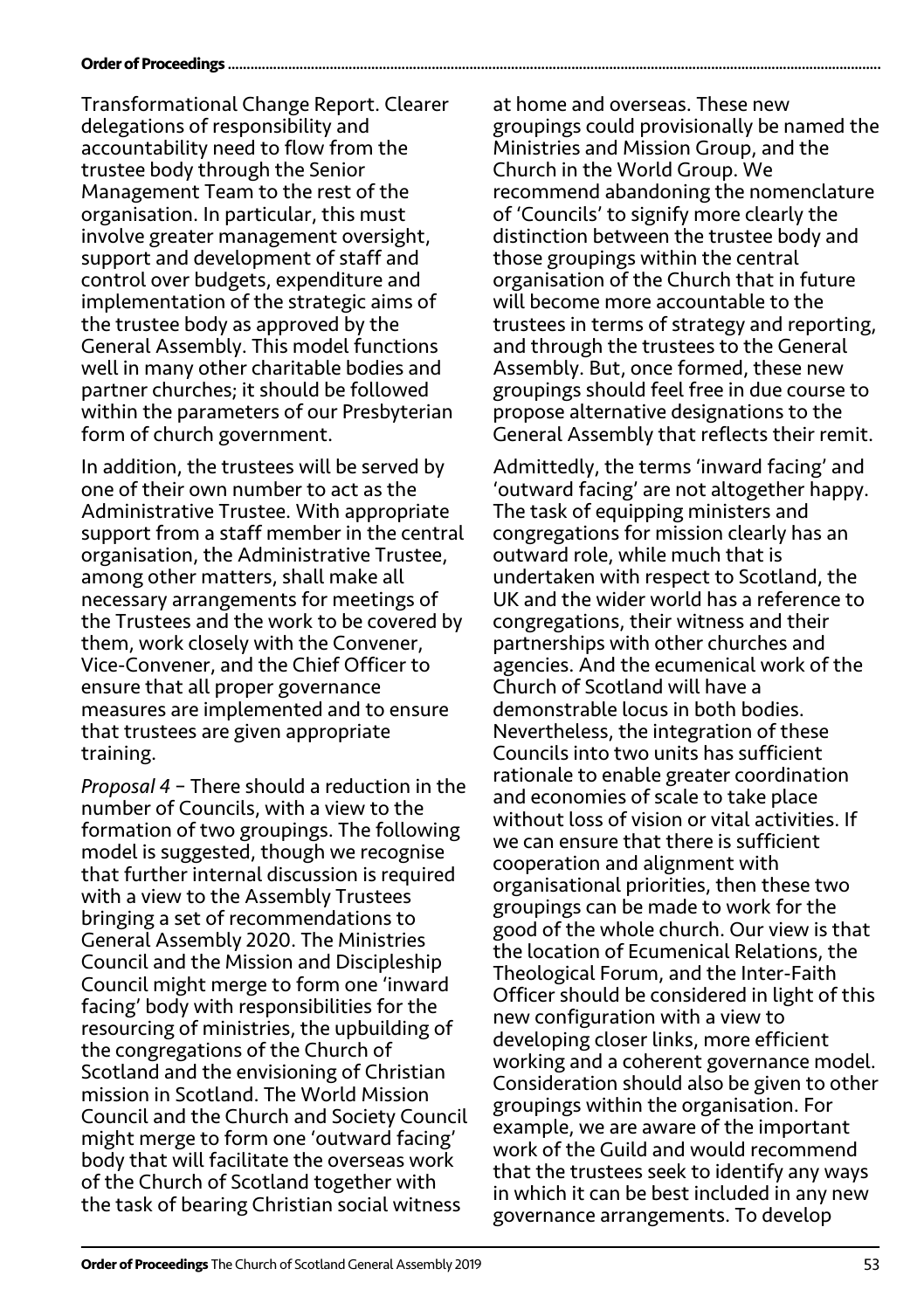#### **Order of Proceedings.**

close links between these new groupings and the Assembly Trustees, we envisage 'liaison trustees' being appointed, from amongst the trustees, to work alongside the group leadership.

A fusion of four Councils into two groups should enable economies of scale, avoidance of duplication and competition, reduction of central staff numbers, more effective working across the organisation and devolution of some functions to larger Presbyteries. These Council mergers have been mooted for some years with the intention of creating one internally focussed and one externally focussed group. Now is the time to bring about this reorganisation.

The Panel on Review and Reform was established by the *Church Without Walls* report in 2001. Its remit has fallen somewhat uncertainly between those of other bodies, e.g. the Council of Assembly which is responsible for strategy and both Ministries and Mission and Discipleship which have initiated new programmes in ministry and mission in the intervening years. Our view is that a place will need to be found for the wider strategic thinking undertaken by the Panel, particularly in a comparative context, but that this can be done on an occasional basis either by the two new groupings or by an ad hoc working group of the trustee body. In this connection, we have also come to the view, following Doug Gay, that the Church requires a research facility in order to generate accurate data and informed analysis across a range of activities. This could be based within the new Ministries and Mission Group. Accordingly, the Panel on Review and Reform can now be discharged not with disregard to the importance of its remit but with the intent of embedding and strengthening its work via other bodies.

Social Care faces formidable challenges, already alluded to above. Our view, which appears already to be widely shared, is that Crossreach needs to become a more autonomous body both in terms of its

finance and governance. The different and specialist nature of its activities will require this, while the need to reach a position closer to financial sustainability is apparent. A positive relationship with the Church of Scotland should be maintained but in a way that is financially prudent in the longer term. The Social Care Council should become the Social Care Committee and be instructed, in line with the Radical Action Plan, to forge a new identity for Crossreach as a self-sustaining 'armslength' body. The Social Care Committee should bring a series of recommendations in those terms to the General Assembly of 2020.

*Proposal 5* – The new trustee body should seek within one or two years a reduction in the costs of the central administration of SC011353 by c20–30%. This figure is indicative only, but our initial judgement is that it needs to be of that order for cost savings that will prove commensurate with the steady decline in the size of our membership and the subsequent impact on income. To oversee this process of transition, expertise in organisational change management should be secured, where necessary, by the trustees. This might be on a fixed-term basis: again, the precise nature of this appointment is a matter for the trustees, working with the new Chief Officer. A simultaneous review of the pay grade scheme should be also be undertaken. We understand that this is now overdue and that significant anomalies require to be tackled. A time of administrative re-organisation will provide an opportunity for this work to be advanced.

There has been recent growth in the number of posts created within the central committees and Councils. This number is unsustainable for a membership shrinking in size by c4% each year and with congregational income likely to decline. Furthermore, the need to create fewer and better resourced Presbyteries will require a slimming down of the central organisation and a redistribution of resource to the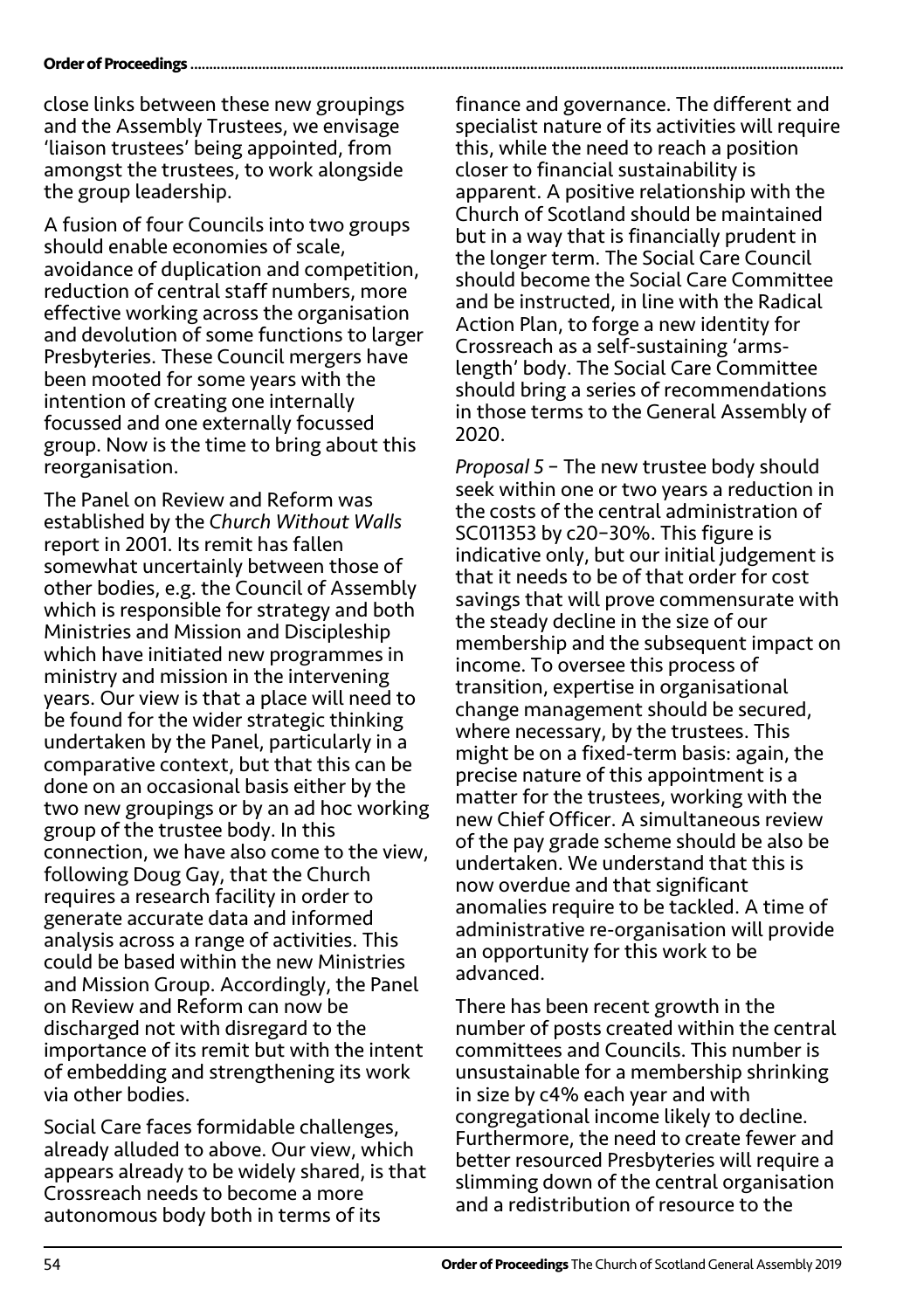#### **Order of Proceedings ........**

regions. Steps to reduce central costs should be undertaken as an immediate priority by the new trustee body. To be effective this programme will need to consider functions essential for compliance with charities law, the core business of the Church, ways in which some activities might devolve to larger Presbyteries (for example, support with mission, buildings, finance, and human resources). Other activities should be re-evaluated in relation to the shrinking size of the Church, increasing financial constraints, and a clearer understanding of the Church's priorities.

*Proposal 6* – The Assembly Arrangements Committee should become the Business Committee of the General Assembly to form a body of 12 members – see Appendix  $\mathcal{L}$ 

The newly formed Business Committee should report in 2020 on ways in which the Assembly can become smaller, of shorter duration, and more cost effective. To this end, the 2020 Assembly should be largely devoted to issues of governance, finance and the articulation of strategic priorities for the whole church. Reports and deliverances from Councils should be kept to a minimum during this transitional year. Following merger, the two new groupings should be tasked with identifying ways in which committee membership can be significantly reduced as a cost saving measure.

The General Assembly should also be reduced in size and duration to reflect the smaller membership of the Church of Scotland and to produce a more effective forum for discussion and decision making. Models from other Reformed churches could be compared for the sake of envisioning a more adequate form of church government which better coordinates central, regional and local church structures. In particular, a new way of enabling Presbyteries to report to the General Assembly should be considered – as mentioned above, we understand that

the Legal Questions Committee is already engaging with this task

The Commission judges that the new trustee body should have a more central role at the General Assembly than the Council of Assembly, which has too often found that it is by-passed by other Councils and thus marginalised at key moments. For example, it is anomalous that the Council of Assembly often lacks advance notice of reports and deliverances of other committees and Councils prior to their submission for publication. Our requirement is that all reports and deliverances now be transmitted to the trustees via the Senior Management Team and scrutinised prior to publication. Deliverances and reports should be significantly reduced in length in the interests of efficiency, accessibility and cost savings. The presence of trustees as commissioners will also ensure better knowledge of Assembly business, improved channels of communication, and increased accountability. Responsibility for Heart and Soul should be remitted to the Ministries and Mission grouping.

Through much of our consultation process, we have been struck by the adverse comments on the size of Councils and Committees. These large bodies generate significant amounts of staff administrative time and costs in terms of time and travel. Our view is that these bodies would be at least as efficient if contracted in size with savings also generation. To ensure sufficient expertise for the expediting of business, Committees should continue to have powers to co-opt members. We recommend that the eventual merged groupings review their committee structures with a view to achieving a significant reduction in numbers, wherever possible.

### **Conclusion**

The Commission submits these proposals to the Church, conscious of their farreaching consequences. These are aligned with previous analyses and reports, together with much of what we have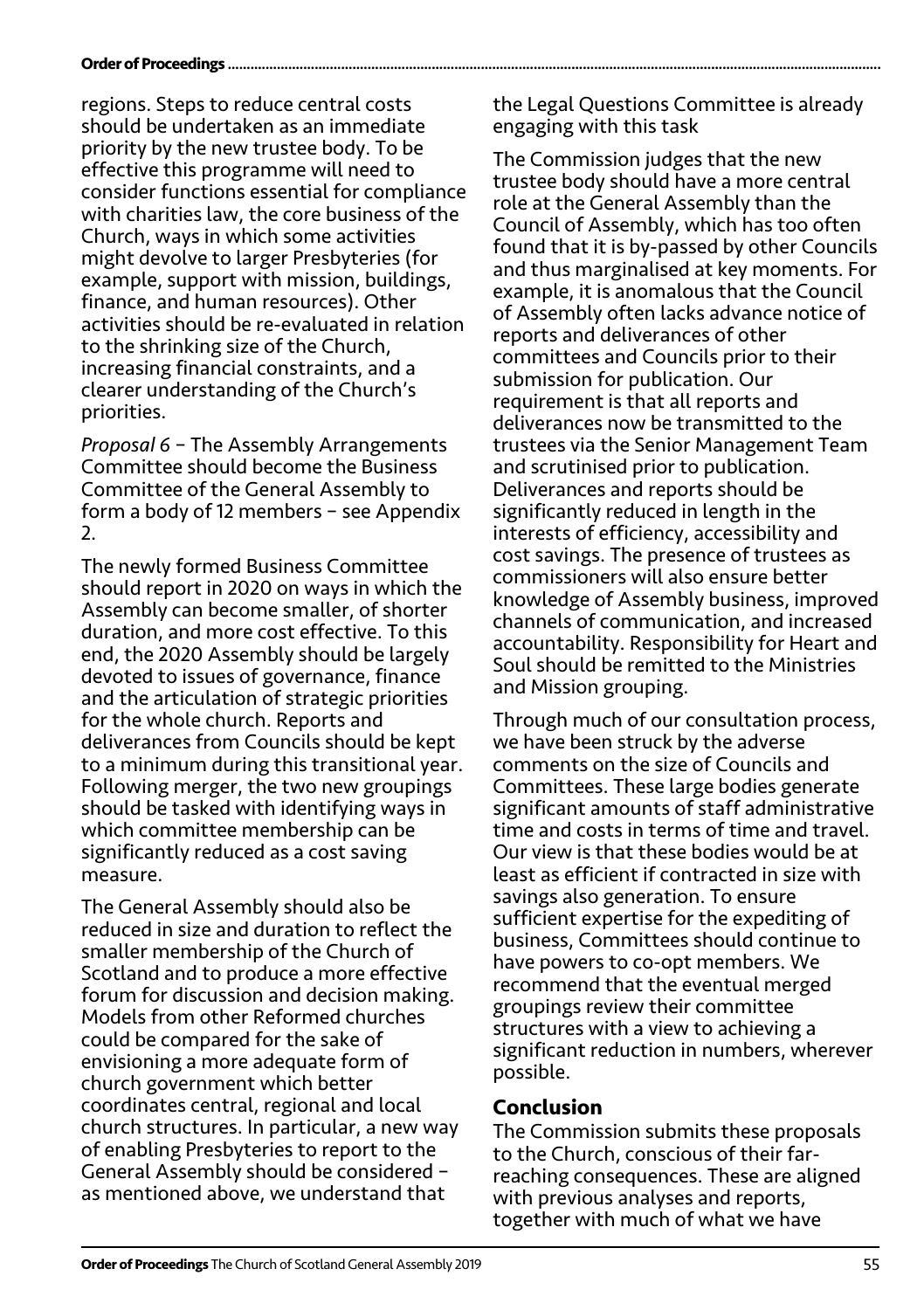learned through the consultation process. It is clear to us that the status quo is not sustainable and that vital changes are immediately required for the welfare of the whole Church and the proper stewardship of its resources. Frequently, we have been urged to be bold and radical in our proposals. In that spirit, we offer this report and its recommendations to the General Assembly.

*In the name of the Commission*

David Fergusson, *Convener* Sarah Davidson James McNeill Morag Ross

## **Appendix 1**

#### **CONSTITUTION AND REMIT OF THE CHARITY TRUSTEES OF THE CHURCH OF SCOTLAND, (the Unincorporated Entities), SCOTTISH CHARITY NO SC011353**

### **Introduction**

- 1. The Charity Trustees of the Church of Scotland, (the Unincorporated Entities) Scottish Charity No. SC011353 (the "Charity") are known as the "Assembly Trustees".
- 2. The general work of the Church of Scotland (the "Church") beyond the local spheres of Congregations and Presbyteries is directed and controlled by the General Assembly of the Church (the "General Assembly") through standing committees appointed for the purpose. By Deliverance of the General Assembly made on 17 May 2004, the Council of Assembly (the "Council") was established, with effect from 1 June 2004, as such a standing committee of the General Assembly, to which it is directly accountable and to which it is required to report annually.
- 3. Following upon the coming into force of the Charities and Trustee Investment (Scotland) Act 2005 (asp 10) (the "2005 Act") the Church is recognised as a Designated Religious Charity, Scottish Charity No. SC011353. By Deliverance of the General Assembly those members of the Council appointed by the General Assembly together with those members of the Council holding office as Conveners of the six major Councils of the Church (the "Conveners" ) were appointed to act as the Charity Trustees and, as such Trustees, to have general control and management of the assets of the unincorporated Councils and Committees of the Church (the "Unincorporated Entities").
- 4. The assets of the Charity are those held for the Unincorporated Entities and include the assets of the Church of Scotland Housing and Loan Fund for Retired Ministers and Widows and Widowers of Ministers. Other Church assets are held by the General Trustees, Scottish Charity SC014574, the Church of Scotland Investors Trust, Scottish Charity SC022884 and the Church of Scotland Trust, Scottish Charity SC020269 (together, the "Statutory Corporations"). Church assets are also held locally by individual trustees on behalf of Congregations or by Presbytery trustees on behalf of Presbyteries.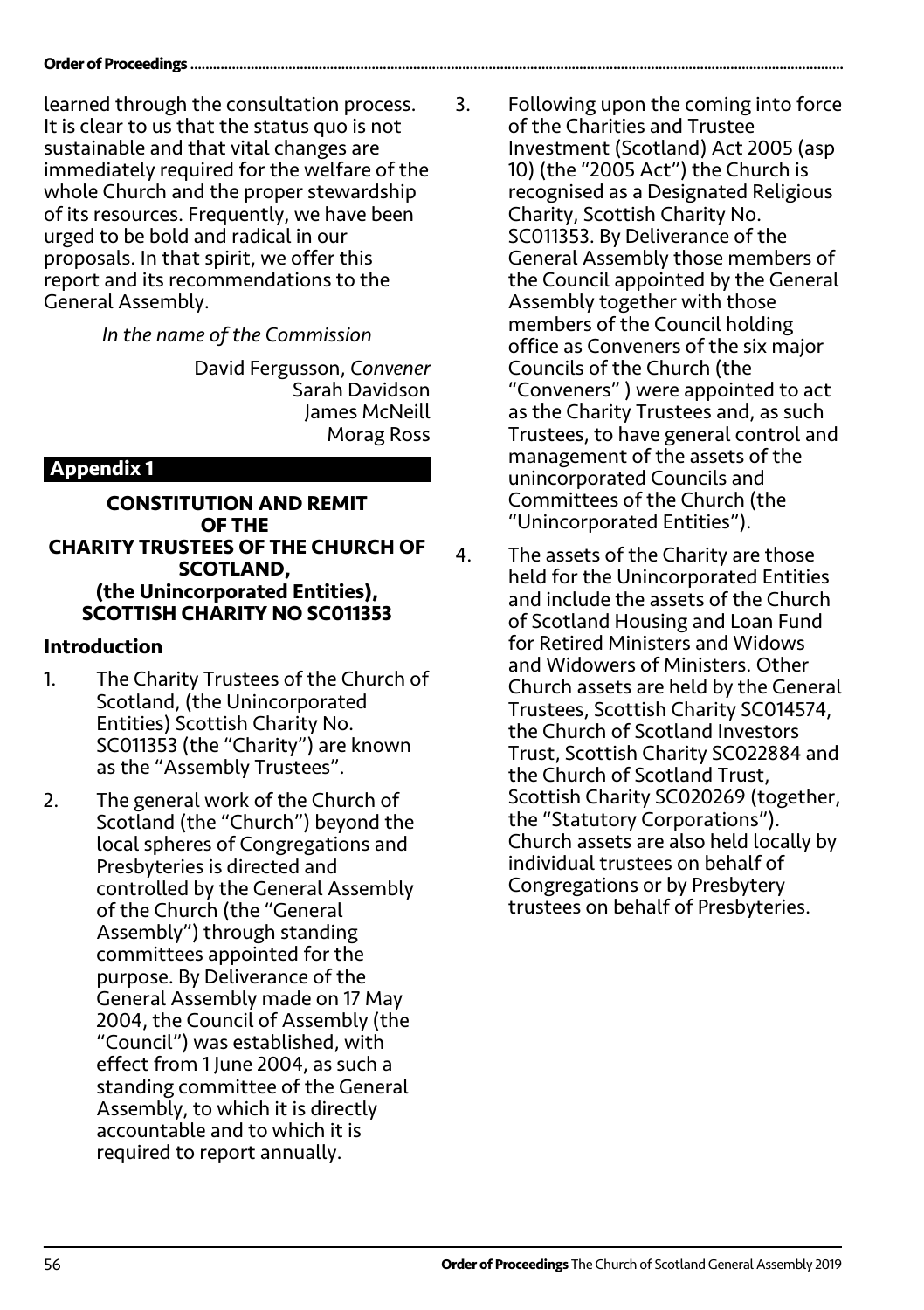#### **Order of Proceedings .........**

- 5. In practice it has been found that (a) because much of the remit of the Council involves acting in an executive capacity as regards the day-to-day management of the work of Councils and committees, it is impractical for a body of volunteer trustees to accomplish such work without dedicated executive support (with the result that what should be the principal role of exercising oversight and coordination of activities suffers) and (b) the inclusion as Charity Trustees of the Conveners (as members of the Council) have not been conducive to good governance and management of the Charity's assets.
- 6. This deed therefore makes new provision as to the constitution, powers and duties of the Assembly Trustees, reconfirms the charitable purposes, makes specific provision as to the nature of the matters to be carried out by the Trustees and confirms the extent to which day to day management of the work of the General Assembly's standing committees is to be carried out under the aegis of the Assembly Trustees and as part of the remit to them.

### **Trustees**

- 7. As from the date of their appointment by the General Assembly the first Assembly Trustees (the "Trustees") shall be **[ here take in the names of those individuals first appointed by General Assembly 2019]. [name]** shall be the first Convener. **[name]** shall be the first Vice Convener. **[name]** shall be the first Administrative Trustee.
- 8. The Trustees shall be members of the Church.
- 9. Trustees shall hold office for a term of three years, renewable for one further term only, whether

consecutive or not; provided that, as regards the Trustees first appointed, one third in number shall serve for a term of one year only, nonrenewable for a consecutive term, one third in number shall serve for a term of two years only, nonrenewable for a consecutive term, and one third in number shall serve for a term of three years only, nonrenewable for a consecutive term. The Trustees first appointed shall be eligible to serve a second term, nonrenewable, after an interval of three years.

- 10 The appointment of a new Trustee upon the occurrence of a vacancy by reason of death, resignation or otherwise, and any re-appointment, shall be determined by the Trustees, subject to approval by the General Assembly, through the adoption of a policy such as that set out in ScheduleA below. There shall be twelve appointed Trustees except in time of vacancy. In addition to appointed Trustees the Convener of the Business Committee of the General Assembly and the Chair of the General Trustees of the Church of Scotland shall be Trustees by virtue of office.
- 11. Up to one half of the Trustees may be ministers and deacons of the Church. No employee of the Church and no member of any Agency will be eligible for appointment as a trustee.
- 12. There shall be a Governance Group as provided for in Schedule B below.
- 13. There shall be a Convener, Vice Convener and Administrative Trustee, chosen as provided for in Schedule C below.
- 14. A Trustee will automatically cease to hold office if: -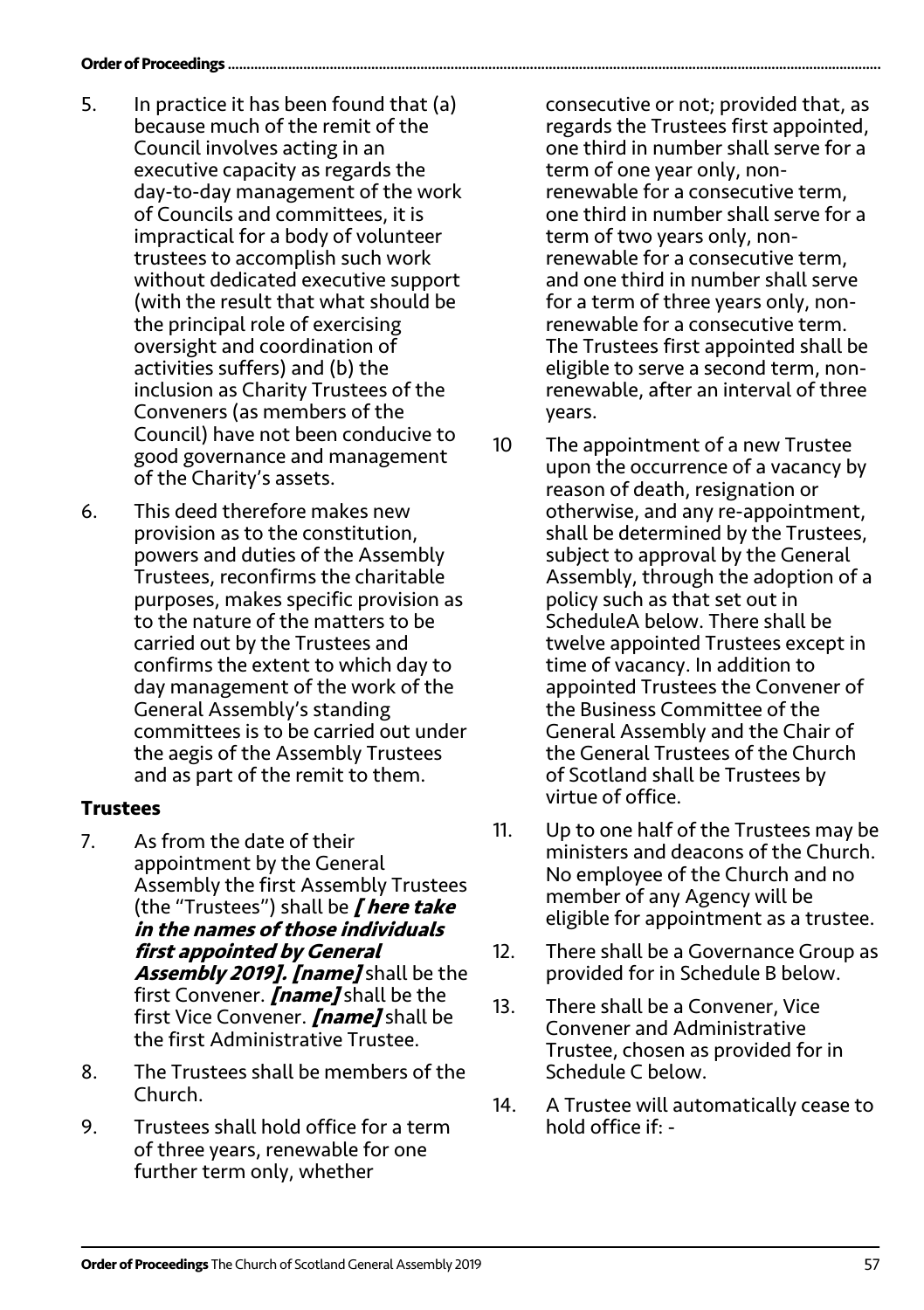- a. he or she becomes incapable for medical reasons of carrying out his or her duties as a charity trustee – but only if that has continued (or is expected to continue) for a period of more than six months; or
- b. he or she gives to the Convener a signed notice of resignation; or
- c. he or she is removed from office following the procedure set out in paragraph 15 and Schedule B below.
- 15. If it appears to the Convener, Vice Convener or Administrative Trustee that a trustee may be in material breach of her or his duties as a Trustee or if a complaint is made by another Trustee or by an interested party alleging such a breach, the Administrative Trustee (or, if necessary, another Office Bearer) shall report the matter to the Trustees' Governance Group at the first reasonable opportunity, without naming the Trustee, with a request that the Governance Group take such steps as are appropriate within the provisions of Schedule B below. Upon such an occurrence, the Trustee in question shall have the rights and obligations set out in that Schedule in addition to all other rights and obligations at law.
- 16. In all aspects of their work as Trustees, each of the Trustees shall be indemnified by the Church in respect of any liability incurred as one of the Trustees arising from acts or omissions save where a Trustee has acted in a breach of trust amounting to wilful default or recklessness.

### **Charitable Purposes**

- 17. In accordance with the Declaratory Articles and Act of Assembly V of 2010, the Trustees shall hold the entire heritable and moveable property, assets, securities, investments and income held by or for the Charity (the "Charitable Estate") for the following objects:
	- 1) to offer Christian worship, fellowship, instruction, mission and service;
	- 2) to bring the ordinances of religion to the people in every parish of Scotland through a territorial ministry;
	- 3) to labour for the advancement of the Kingdom of God throughout the world.
- 18. In doing so the Trustees
	- a. shall seek to build and strengthen local congregations as centres of worship, care nurture, service, witness and mission;
	- b. shall promote, in partnership with other churches, the ministry and mission of the Church throughout all of Scotland, with particular reference to its poorest and most remote areas;
	- c. shall support the work of ecumenical bodies and other agencies in Scotland and elsewhere in the world; and
	- d. may make such provision of support, if any, to other charitable bodies having similar aims as those foregoing, as may seem appropriate in a common pursuance of the foregoing objects.
- 19. As regards the investments and income held by or for the Trustees as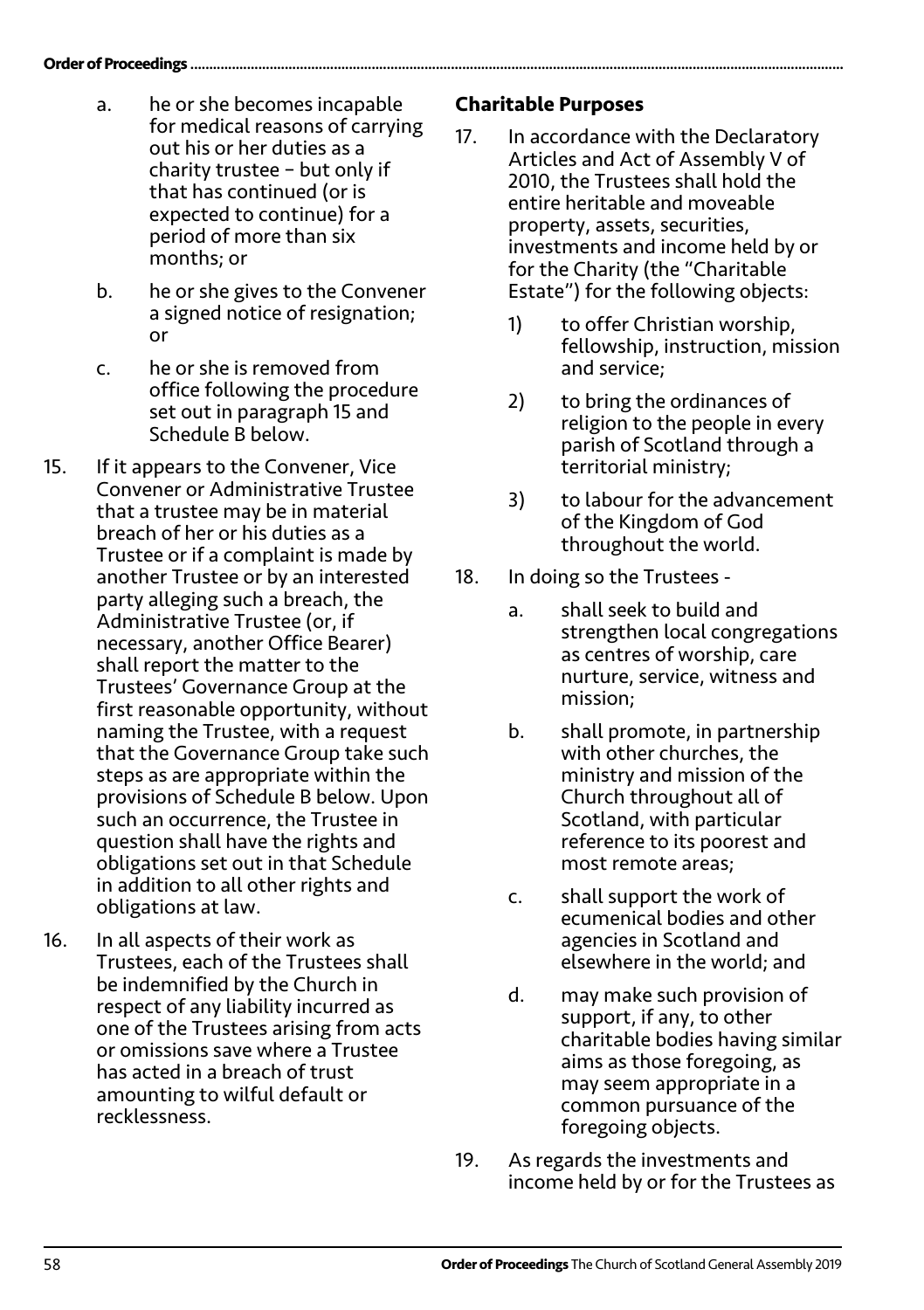#### **Order of Proceedings...**

part of the Charitable Estate, the Trustees shall have sole and absolute authority to give instructions to the Church of Scotland Investors Trust as to the management of and dealing with those assets, declaring that the Trustees shall maintain, and in consultation with the General Treasurer keep under review, a list of nominated persons by whom such instructions may be given.

### **Work of the Trustees**

#### *Governance*

- 20. The Trustees shall exercise the supervisory function required by the Church's Designated Religious Charity status; in particular, they shall –
	- a. maintain a Code of Conduct for the Trustees adhere to it and supervise compliance with that Code by all Trustees;
	- b. maintain a Code of Conduct for all Agencies, adhere to it and supervise compliance with that Code by all members of such Agencies;
	- c. carry out the work of trusteeship in accordance with the provisions of Schedule C below; and
	- d. maintain and implement such internal audit functions and risk management strategies as appear to the trustees, upon proper advice, to be appropriate.
- 21. The Trustees shall liaise with the Principal Clerk of the General Assembly (the "Principal Clerk") as necessary and in particular insofar as the work required in that post interacts with the work of the Trustees. The Trustees shall request the Principal Clerk to attend such parts of such meetings of the

Trustees as appear to the Trustees and to the Principal Clerk to be appropriate; but without the Principal Clerk being entitled to participate in any vote or other form of determination by the Trustees. The Solicitor of the Church shall attend meetings for the purpose of giving such advice as may be necessary on the legal implications of matters being discussed.

- 22. The Trustees shall have oversight of the work of the Agencies and shall seek to ensure that the use and proposed use by the Agencies of the Charitable Estate is in accordance with the policies, priorities and strategic objectives of the General Assembly and the Financial Strategy of the Trustees.
- 23. The Trustees shall approve the reports to the General Assembly of all Agencies and others prior to submission; and shall ensure that such reports are submitted in draft to the Senior Management Teamno later than four weeks prior to any printing deadline required for submission to the General Assembly. Before approving reports for submission to the General Assembly the Trustees shall discuss with Agencies any apparent inconsistencies with the policies, priorities and strategic objectives of the General Assembly, with the Financial Strategy of the Trustees and as between or among reports of various Agencies.
- 24. The Trustees shall attend the sittings of the General Assembly in accordance with such arrangements as are put in place through the Business Committee of the General Assembly.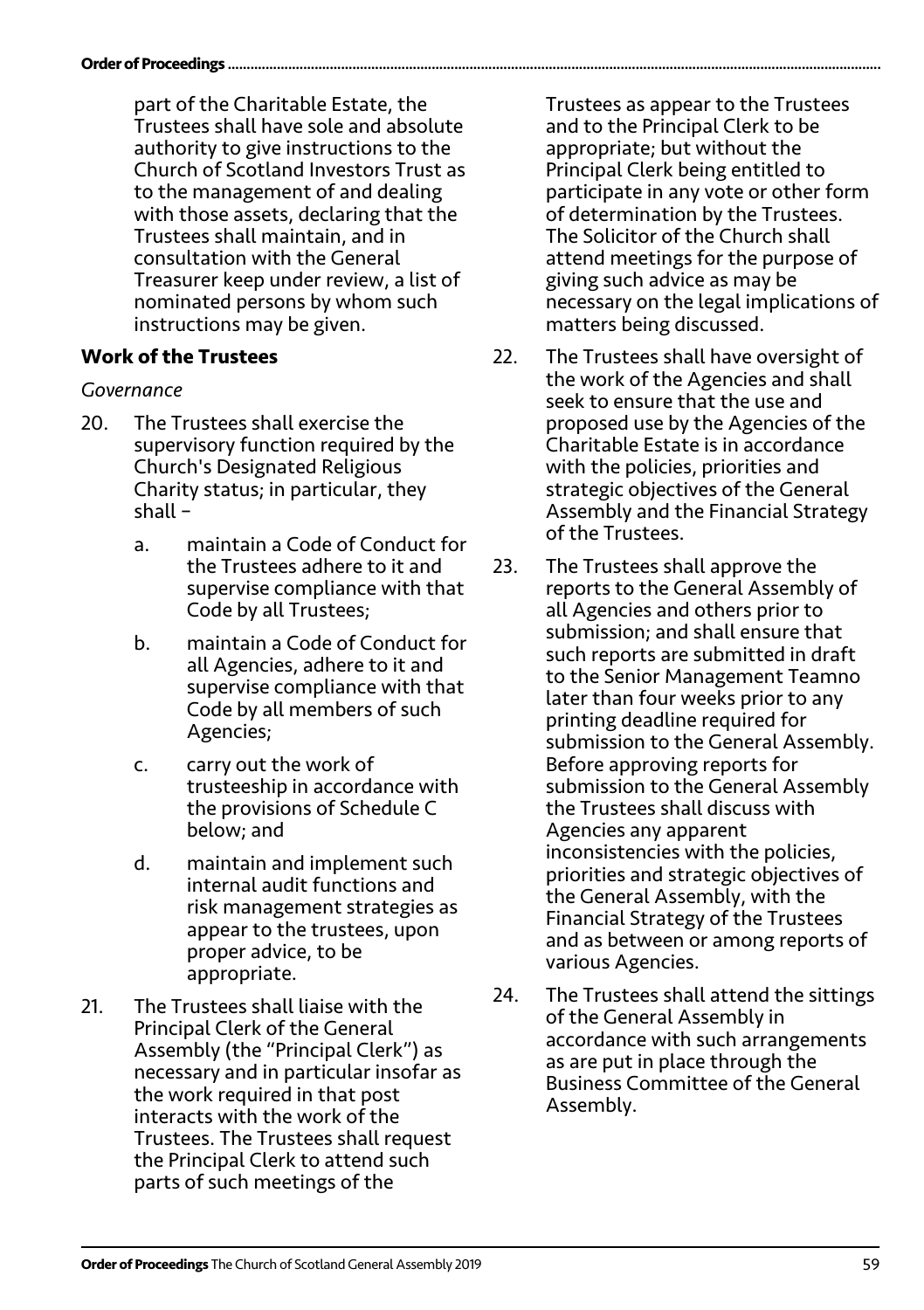#### **Order of Proceedings..**

#### *Powers*

- 25. In carrying out their work in terms of this constitution the Trustees have power to do all such things as are necessary or incidental to the attainment of the Charitable Purposes.
- 26. In particular, the Trustees shall have all powers necessary to put into effect the matters hereinafter specified and set out in Schedules A, B, C and D below.
- 27. At a meeting of the Trustees at which the appropriate quorum (as set out in Schedule C below) is present, those Trustees present may exercise all powers exercisable by the Trustees.

### *Duties*

- 28. The Trustees shall seek to ensure the implementation of the policies, priorities and strategic objectives of the General Assembly through working with the Agencies to achieve a collaborative approach to the nurturing of the people of the Church in their witness, worship and service and through assisting the General Assembly to determine strategy for the Church.
- 29. Upon the appointment of the Trustees first appointed –
	- a. the Trustees shall, as soon as practicable after appointment, consult with the respective Conveners of the Church and Society, Ministries, Mission and Discipleship, and World Mission Groups as to the most effective and efficient manner in which the work of the Ministries Group and that of the Mission and Discipleship Group, and the work of the World Mission Group and that

of the Church and Society Group are to be carried out in two new groupings;

- b. the Trustees shall as soon as practicable after such consultation, require the Conveners of the Ministries, Mission and Discipleship Groups and, separately, the World Mission and Church and Society Groups to report to the Trustees within two months with proposals from each combined Group as to:
	- i. a proposed name for their combined Group;
	- ii. an appraisal of those parts of the work of their former Councils which should be carried out by Presbyteries, those parts which should be carried out by the combined Group and any parts which it is no longer necessary to carry out;
	- iii. a proposed remit for their combined Group;
	- iv. a reasoned proposal for the number of members for their combined Group; and
	- v. a reasoned proposal as to which areas of work of the combined Groups might most conveniently be carried out through special task groups or working parties;
- c. the Trustees shall, within one month of receipt of those proposals and after such further consultation as the Trustees deem appropriate, determine upon the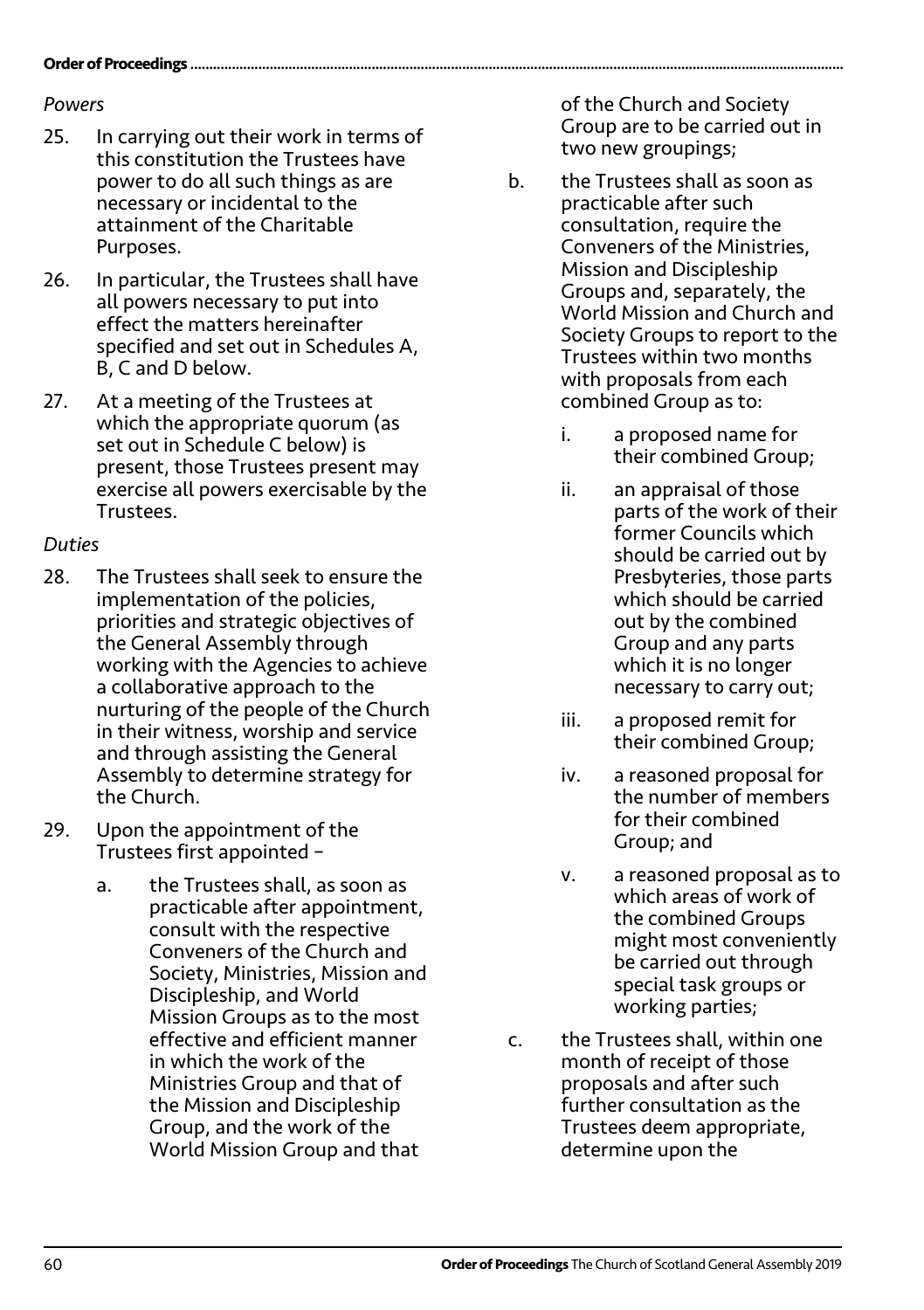appropriate name, division of work, remit and number of members of each combined Group; and

d. the Trustees shall, within one month of such determinations, issue appropriate guidelines to the combined Groups as to the manner in which the combined Groups are authorised to carry out work through special task groups or working parties and the parameters which are to be applied to such an approach.

### *Administration of the work of the Trustees*

30. The Trustees shall appoint one of their number as the Administrative Trustee to carry out the work set out in Schedule E below, or otherwise as the Trustees shall determine, and to liaise with the Chief Officer, the General Treasurer and, when necessary, the Principal Clerk, as to the proper conduct of the administration of the Charity. In carrying out this work, the Administrative Trustee shall be assisted by the Solicitor of the Church.

### *Finance and Stewardship*

31. The Trustees shall oversee the work of the General Treasurer in contributing to the fulfilling of the work of the Church by maintaining a strategic overview in the delivery of finance, accounting and support services, in being responsible to the Trustees for budgetary control, in coordinating an appropriate approach to financial services which are of a strategic nature, in carrying out the work of day-to-day oversight of the provision of an effective treasury function and in overseeing the support of human resources, IT and communications.

- 32. The Trustees shall ensure that Church resources are used wisely and effectively and in accordance with the policies, priorities and strategic objectives of the General Assembly; and in particular, they shall –
	- a. adhere to the policies, priorities and strategic objectives of the General Assembly;
	- b. adopt, maintain and keep under review a Financial Strategy;
	- c. after each General Assembly, review as necessary whether potential expenditure should be categorised for the purpose of identifying prioritisation of expenditure;
	- d. after each General Assembly, review as necessary the appropriate prioritisation of expenditure;
	- e. maintain and, after each General Assembly, review as necessary a set of Budget Principles to be applied in determinations in accordance with the provisions of Schedule D;
	- f. maintain, and in consultation with the Church of Scotland Investors Trust subject to a periodic review, an appropriate Investment Policy as regards investments held as part of the Charitable Estate;
	- g. maintain, and in consultation with the Agencies subject to a periodic review, an appropriate Scheme of Financial Delegation such as that set out in Schedule F below to be followed by the Agencies;
	- h. maintain, and in consultation with the Agencies subject to a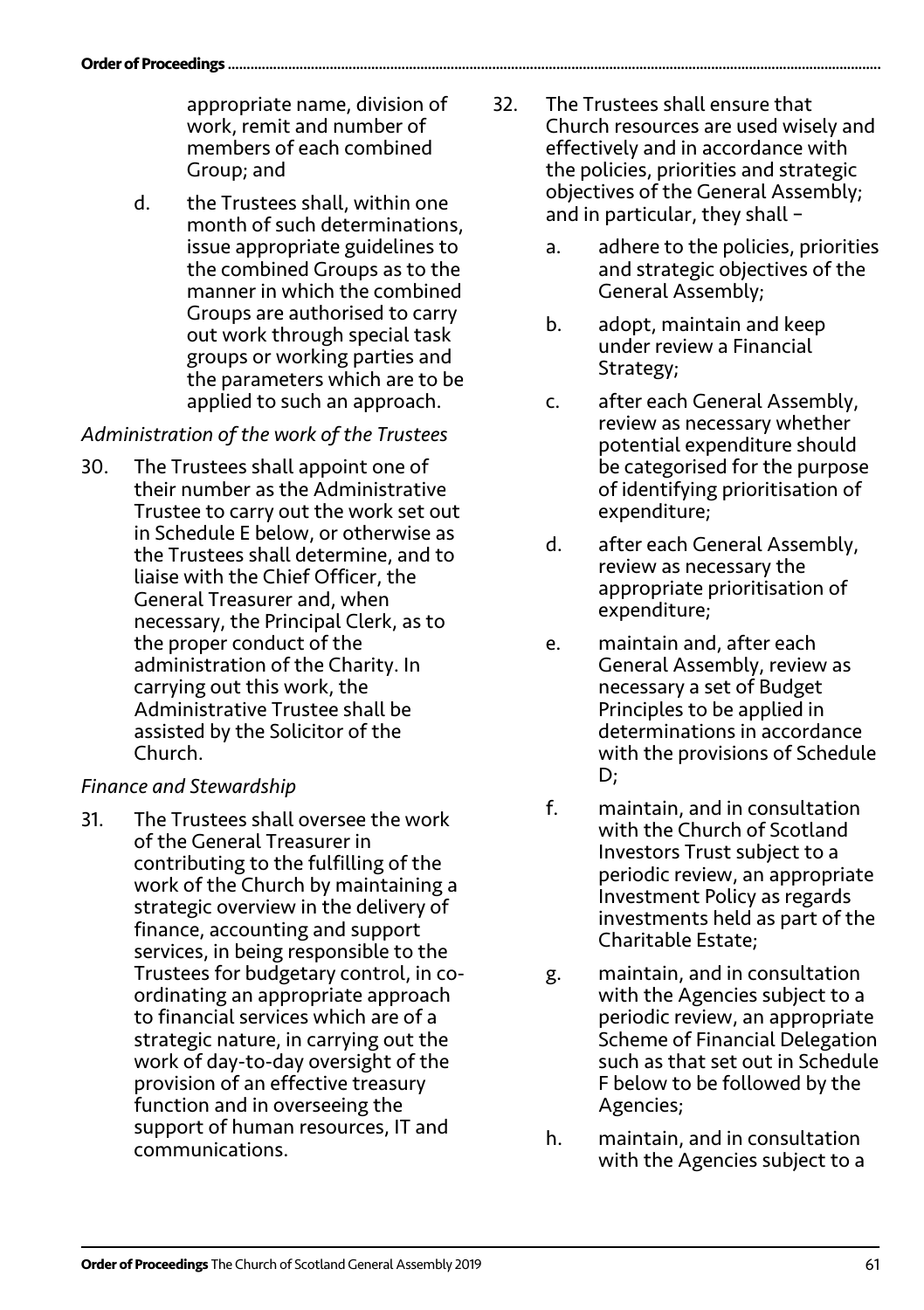#### **Order of Proceedings**

periodic review, an appropriate Scheme of General Delegation;

- i. maintain, and in consultation with the finance committees of the Agencies subject to periodic review, an appropriate Procurement Policy to be followed by the Agencies;
- j. set appropriate standards of financial management for Agencies and to oversee compliance;
- k. supervise and assist Presbyteries and congregations in adhering to financial standards required by charity law and by the General Assembly and to oversee compliance;
- l. oversee the provision of financial management services for the Agencies, as agreed from time to time for the Statutory Corporations;
- m. determine policy in relation to the teaching and promotion of Christian stewardship throughout the Church and to ensure adherence; and, in particular they shall –
	- i. provide support to Presbyteries and congregations in the promotion of stewardship with a view to generating sufficient income to resource the worship, mission, nurture and service of the Church; and
	- ii. make proposals to the General Assembly as to appropriate policy in relation to Ministries and

Mission Contributions from congregations, and, subject to Regulations to be approved by the General Assembly, to determine with Presbyteries the Ministries and Mission Contributions required annually from congregations.

- 33. The Trustees shall maintain budgetary control of the use of the resources of the Charity; and in particular they shall –
	- a. determine in accordance with the provisions of Schedule D, for each calendar year, the financial provision (including contingency allowances) to be made available for the work of each Agency and shall ensure that funds are made available to each Agency to meet the provision determined upon;
	- b. prepare, approve and present annually to the General Assembly an indicative Rolling Budget and outline Financial Plan for the following five years;
	- c. prepare, approve and present annually to the General Assembly the audited Annual Report and Financial Statements of the Unincorporated Entities; and
	- d. ensure the maintenance by Agencies and any other budget holders of proper accounting records including those for financial transactions and payroll matters together with management accounts.
- 34. For the financial year 2020, the Trustees shall determine a final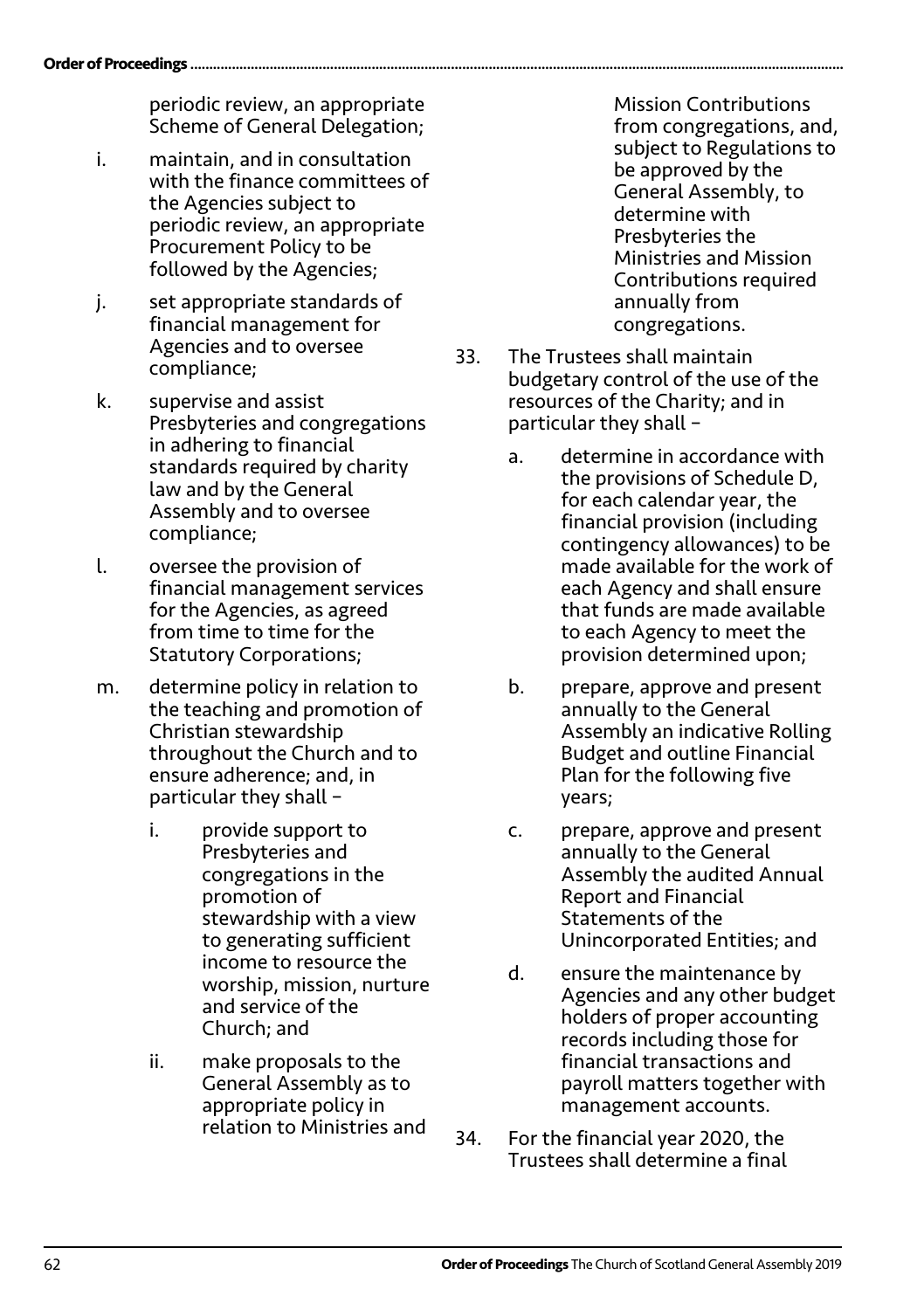budget for that year no later than 1 December 2019.

- 35. For the financial years 2021 and following, the Trustees shall commence work by 31 August 2019 on the development of the budget for that year and beyond under the arrangements set out in Schedule D.
- 36. The Trustees shall recommend to the General Assembly the total amount of the Church's Co-ordinated Budget for the Parish Ministries Fund and the Mission and Renewal Fund for the following financial year; and shall determine the allocation of the budget for the Mission and Renewal Fund among the relevant Agencies.
- 37. The Trustees shall develop and maintain a Reserves Policy; and, in particular, they shall make special provision for the funding of Funds such as the Go For It Fund and of any Growth Fund approved by the General Assembly. The Trustees shall maintain oversight of the work of such Funds to ensure that the Charitable Estate is deployed in accordance with the Charitable Purposes set out above.
- 38. The Trustees shall receive and distribute the income or capital of unrestricted legacies and donations among the Agencies at such times and in such proportions as to the Trustees shall seem appropriate, with power to specify the use to which these funds are to be applied.
- 39. The Trustees shall have regard to the conclusions of the 2018-2019 review of Funds which seeks to identify whether Funds are subject to restrictions as to the uses to which such Funds may be put and, if so, as to the proper interpretation of such restrictions. As regards Funds in respect of which there is no such restriction ("Unrestricted Funds"),

the Trustees, if they consider it to be appropriate for the work of the Church, may, following upon consultation with the Agency or Agencies affected, reallocate such portion as they determine appropriate of any Unrestricted Funds for the time being held on behalf of any of the Agencies, to the work of another Agency or Agencies with power to specify the use to which the same are to be applied. The Trustees shall carry out subsequent reviews at intervals of five years with the aim of ensuring that Funds are allocated in accordance with the agreed priorities of the General Assembly.

- 40. The Trustees shall maintain a register of Funds held by them in respect of which the terms of the donation indicate a restriction as to the uses to which such Funds may be put ("Special Funds") together with a statement of the terms of the restriction. They shall monitor whether the nature of the restriction continues to provide a suitable and effective method of achieving the objects of the Charity. If, in the opinion of the Trustees, having taken appropriate advice, the nature of the restriction does not provide a suitable and effective method of achieving the objects of the Charity, they shall seek to have the restriction removed.
- 41. The Trustees, as confirmed in the Constitution of the Church of Scotland Housing and Loan Fund for Retired Ministers and Widows and Widowers of Ministers, having supervisory duties in respect of that Fund, shall monitor the extent to which that Fund continues to provide a suitable and effective method of achieving the objects of the Fund. In the event that the Trustees conclude, in consultation with the trustees of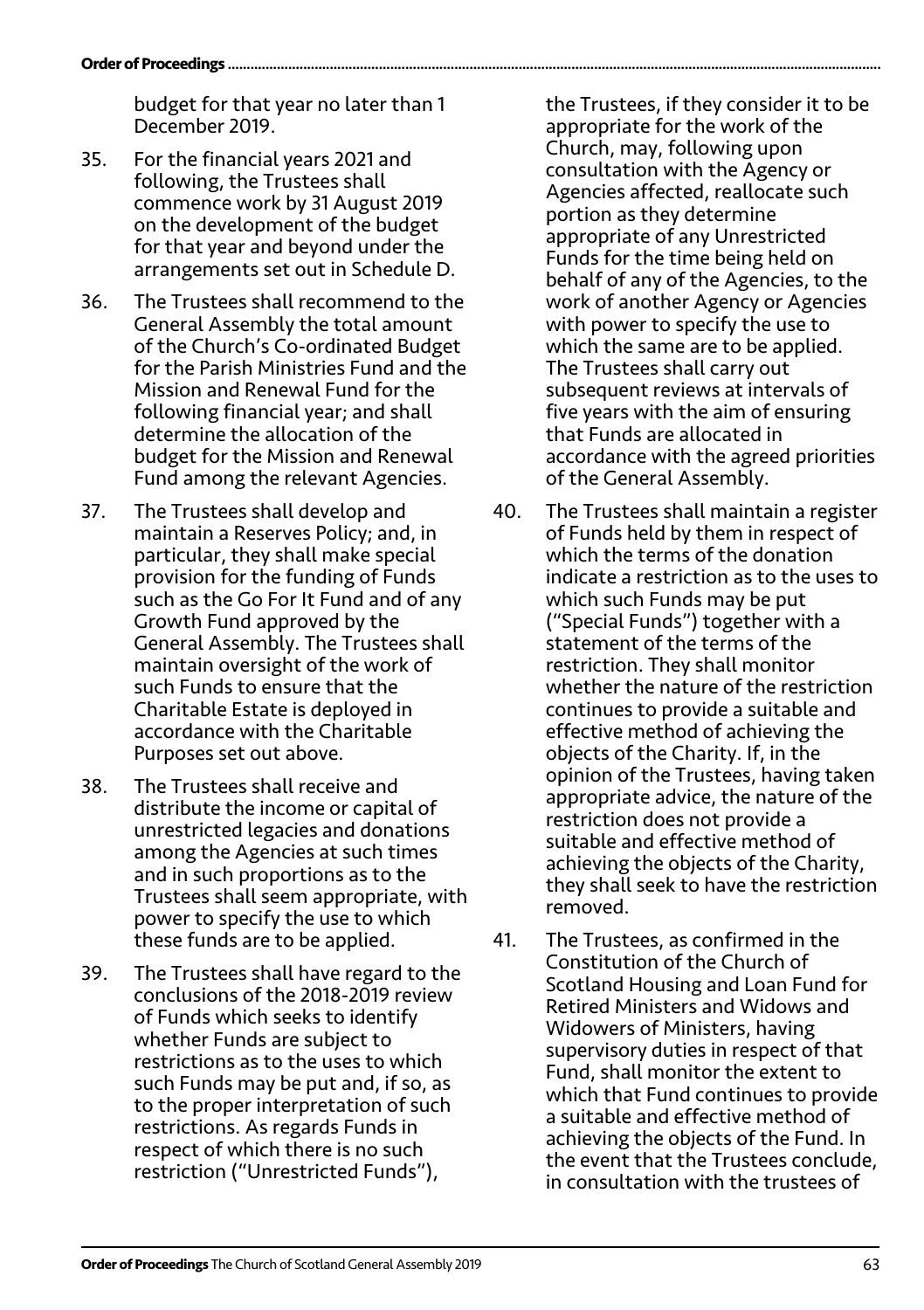that Fund, that the purposes of that Fund provide a use for only part of its assets, the Trustees, together with the Fund's trustees, shall recommend to the General Assembly that they apply to the Charity Regulator for a reorganisation scheme in order that such part of the Fund's assets as may be deemed appropriate may be applied to better effect for charitable purposes consistently with the Charitable Purposes set out in paragraphs 17 and 18 above; and in the event of approval being given by the General Assembly, the Trustees shall make such application.

- 42. The Trustees shall determine annually the stipend rate, having regard to the recommendation of the appropriate Agency; under declaration that any Trustee in receipt of either a salary or stipend from the Parish Ministries Fund, or married to or the civil partner of such a person shall be excluded from deliberation or voting on that determination.
- 43. The Trustees shall determine the types and rates of expenses which may be claimed by members serving on Agencies.

*Operational oversight and Strategy*

- 44. The Trustees shall employ a Chief Officer to ensure that the determinations of the Trustees are enacted efficiently in order to promote the ministry and mission of the Church, and to ensure the effective management of staff and resources. The duties of the Chief Officer shall include facilitation of the development and enhancement of joint working between and among the Agencies, strategic oversight of the administration of the work of the Agencies, and working collaboratively with the Principal Clerk.
- 45. The Trustees shall arrange with the Chief Officer the institution and maintenance of a Senior Management Team to be convened by the Chief Officer on a regular basis in order to ensure that there is oversight of any emerging issues, effective co-ordination of the work of the Agencies of the Church, and collective leadership of the staff body. The constitution and remit of the Senior Management Team, shall be determined by the Chief Officer after consultation with the Trustees.
- 46. In seeking to achieve a collaborative approach to the nurturing of the people of the Church, the Trustees shall meet with Agencies and may establish working groups with them to reflect on the best practices to be adopted.
- 47. In exercising general oversight of the work of the Agencies the Trustees shall appoint liaison Trustees for each Agency (the "Liaison Trustees"). Liaison Trustees shall work collaboratively with their Agency to understand the development of the Agency's work.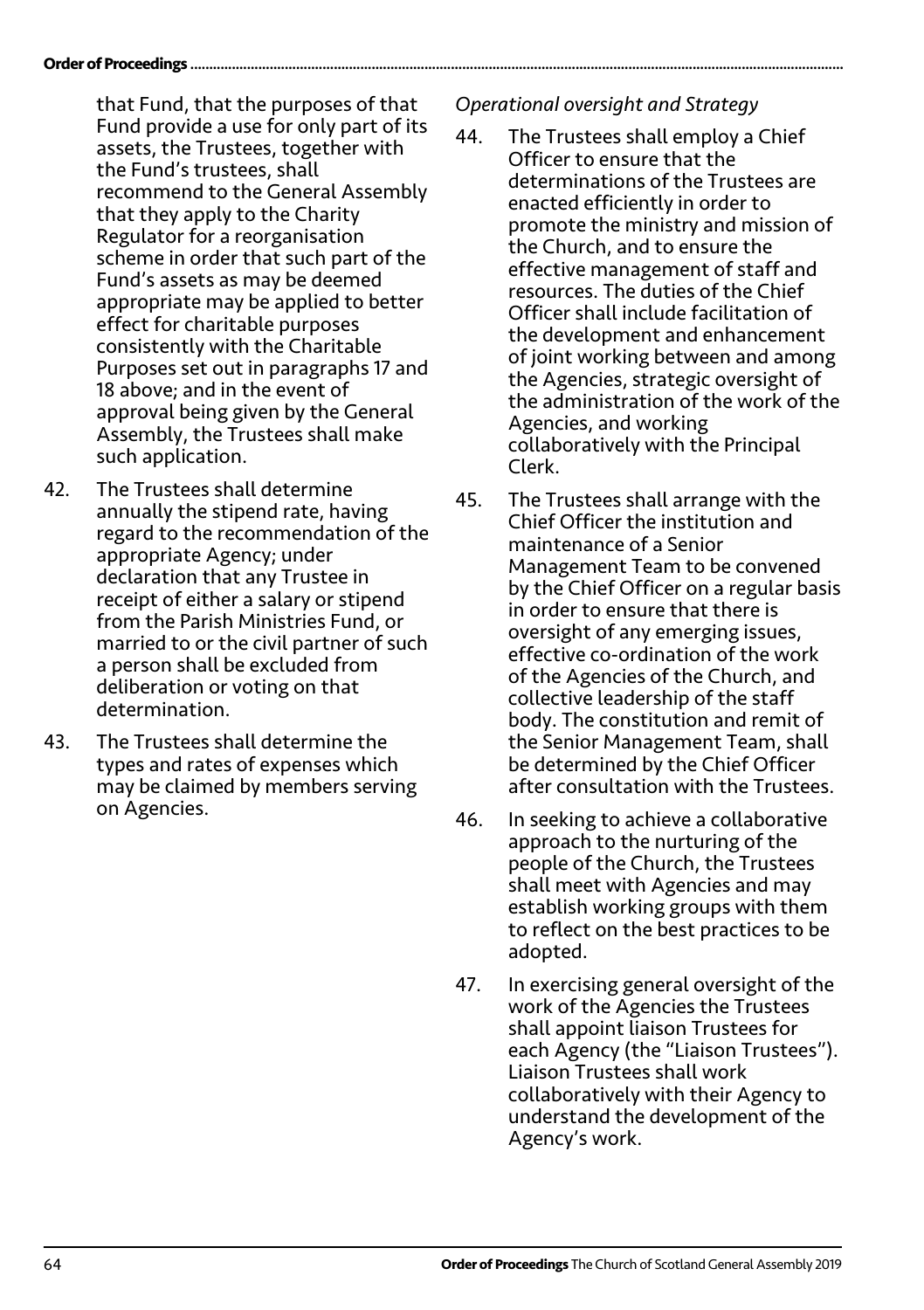- 48. The Trustees shall oversee the implementation of any broad frameworks as from time to time determined upon by the General Assembly.
- 49. The Trustees shall make recommendations to the General Assembly on the relative priority of work being undertaken by its various Agencies.
- 50. The Trustees shall keep under review the central administration of the Church, with particular regard to resolving issues of duplication of resources.
- 51. The Trustees shall make recommendations to the General Assembly on matters of reorganisation and structural change, including adjustments to the membership and remits of relevant Agencies.

### *Vision*

- 52. The Trustees shall encourage vision among the members and the Agencies of the Church so as to enable the emergence of ministries to meet the needs of the people of Scotland.
- 53. The Trustees may establish working groups to facilitate strategic thinking on vision with power to co-opt members.

### *Staffing, Management and Communications*

- 54. The Trustees shall consult with Agencies on matters of management, resourcing and organisation; and as and when required shall offer guidance to Agencies or issue instructions.
- 55. The Trustees shall, in consultation with Agencies determine their staffing and resourcing requirements, including inter-

Departmental sharing or transfer of staff, in line with priorities approved by the General Assembly and any policies drawn up by the Trustees; it being declared that the term "staff" shall not include those directly employed by the Ministries Council, the Social Care Council and the World Mission Council or by their successor bodies.

- 56. The Trustees shall consult with the relevant Agencies in their appointment of senior staff. The Trustees, after appropriate consultation, shall appoint the Ecumenical Officer, Interfaith Officer, the Head of Stewardship, the Head of Communications and the Head of Human Resources. The Trustees, in consultation with all other relevant persons shall nominate individuals to the General Assembly for appointment to the offices of Principal Clerk of the General Assembly, Depute Clerk of the General Assembly, General Treasurer and Solicitor of the Church.
- 57. The Trustees shall act as one of the employing agencies of the Church in respect of corporate service staff and shall assume and exercise the whole rights, functions and responsibilities of the former Central Services Committee in that regard.
- 58. The Trustees shall have responsibility for determining the terms and conditions of the staff for which it is the employing agency.
- 59. The Trustees shall ensure that proper salary provision, terms and conditions are adhered to by all Agencies and that salary scales are kept under review when necessary.
- 60. The Trustees shall have responsibility for policy matters relating to Data Protection within 117–123 George Street, Edinburgh (the "Church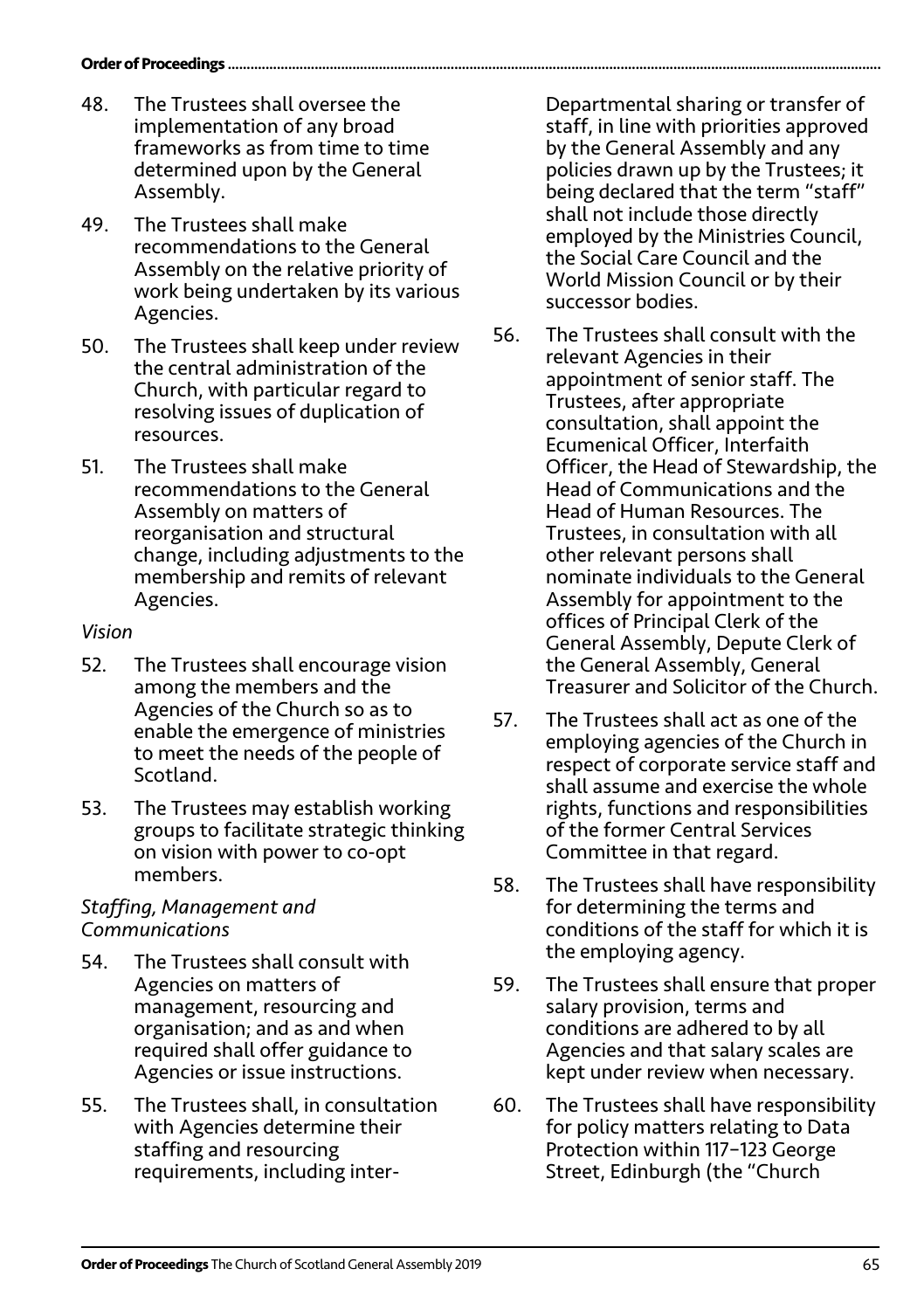Offices") and with respect to Agencies based elsewhere.

- 61. The Trustees shall oversee the delivery of central services to departments within the Church Offices, to Agencies and, where appropriate, to the Statutory Corporations, Presbyteries and Congregations namely -
	- (i) Those facilities directly managed by the Facilities Manager;
	- (ii) Information Technology (including the provision of support services to Presbytery Clerks);
	- (iii) Human Resources;
	- (iv) Legal Services (as delivered by the Law Department and subject to such oversight not infringing principles of legal privilege);
	- (v) Property Services.
- 62. The Trustees shall oversee the development and implementation of any Communication Strategy across the Church.
- 63. The Trustees shall oversee and manage any major reputational opportunities and risks for the Church, working with such Agencies as may be appropriate.
- 64. The Trustees shall oversee effective communication with members and courts of the Church, encouraging good practice.

### *Property and contracts*

65. The Trustees shall facilitate strategic property planning across the Agencies to ensure that the best use is made of the property portfolio.

- 66. The Trustees shall consider and decide on proposals from Agencies to purchase heritable property or any other asset valued in excess of £50,000 or lease any heritable property where the annual rental is greater than £25,000 per annum. No Agency, except as provided for in paragraph 72 below, shall purchase or lease such property without prior approval from the Trustees.
- 67. The Trustees shall consider and decide on proposals from Agencies, except as permitted in paragraph 72 below, to sell or lease for a period in excess of five years or otherwise dispose of any heritable property, or to sell or otherwise dispose of any asset valued above £50,000, held by or on behalf of that Agency. The Trustees shall have power to allocate all or part of the sale or lease proceeds to another Agency or Agencies.
- 68. The Trustees shall consider and decide on proposals from Agencies to enter into an agreement or contract for receipt of goods or services (with the exception of contracts of employment or those relating to property transactions) with a total actual or potential financial commitment in excess of £50,000. No Agency, except as provided for in paragraph 72 below, shall proceed to enter into such an agreement or contract without prior approval from the Trustees.
- 69. Title to the Church Offices shall be held by the Church of Scotland General Trustees for behoof of the Trustees.
- 70. The Trustees shall be responsible for the proper maintenance and insurance of the Church Offices.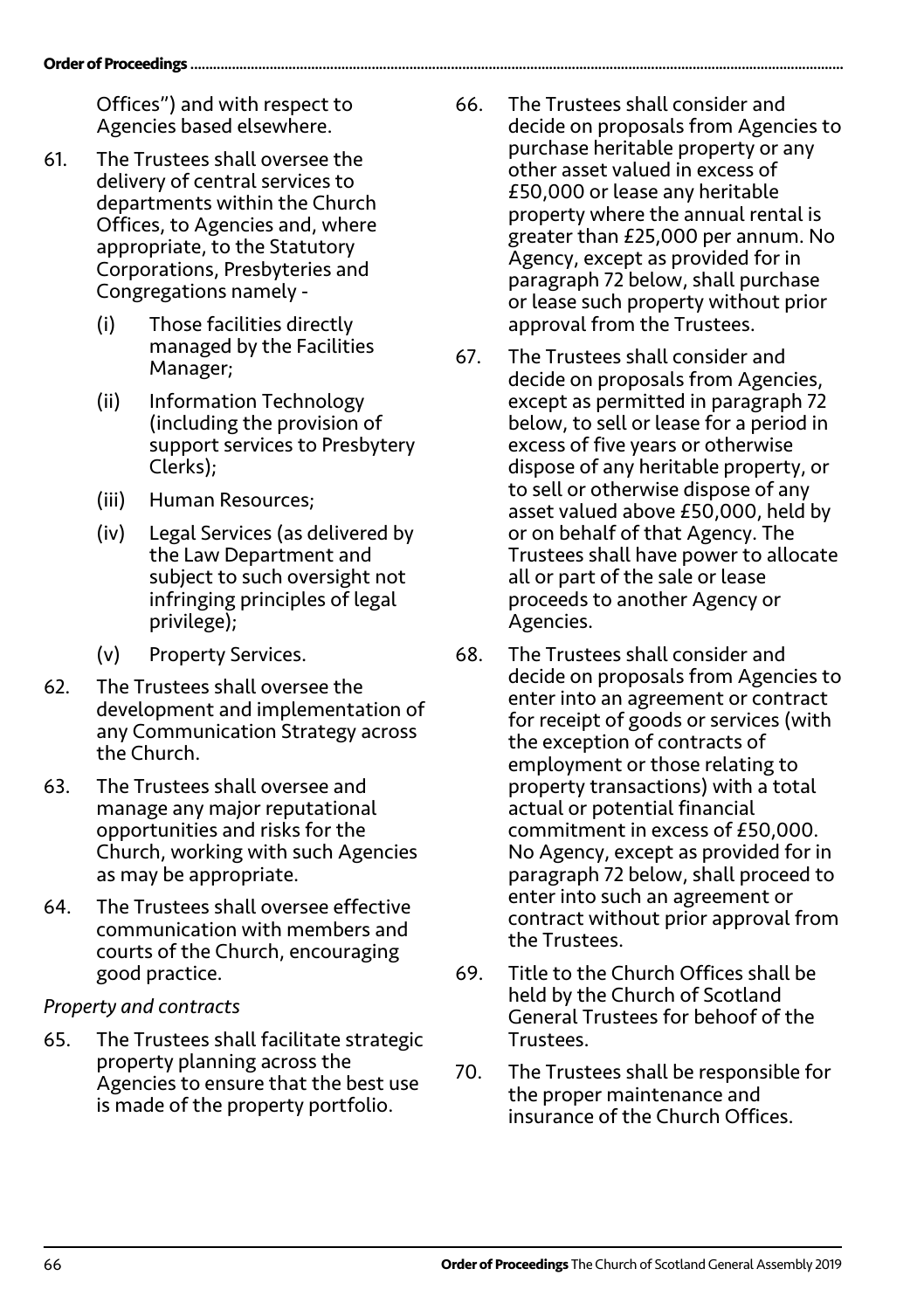- 71. The Trustees shall be responsible for policy matters relating to Health and Safety within the Church Offices.
- 72. For the avoidance of doubt, paragraphs 66, 67 and 68 shall not apply to the Church of Scotland General Trustees and the Church of Scotland Housing and Loan Fund for Retired Ministers and Widows and Widowers of Ministers both of which may deal with heritable property and other assets without the approval of the Trustees.

## *Interpretation*

- 73. The terms "Agency" and "Agencies" mean the following bodies being Standing Committees of the General Assembly, namely:
	- 1. the following Groups: Church and Society, Ministries, Mission and Discipleship, Social Care, World Mission; and
	- 2. the following Committees: Assembly Arrangements, Chaplains to Her Majesty's Forces, Ecumenical Relations, Legal Questions, Panel on Review and Reform, Safeguarding, Theological Forum, Interfaith Programs.
- 74. "Fund", except where used as part of a named Fund other than "Unrestricted Fund" and "Special Fund", means a financial unit, comprising investments or a sum of money or both, held as a separate component part of the Charitable Estate, and identified by reference to the name of a donor, to a particular use or purpose or to use by an Agency or Agencies.
- 75. "Go For It Fund" means the Fund established in 2012 as part of the Ministries Council of the Church.
- 76. "Growth Fund" means any Fund established by the General Assembly to be set apart for community and parish development.
- 77. "Trustee" and "Trustees", for the avoidance of doubt, mean all Trustees, including those participating by virtue of office.

## **SCHEDULE A**

### **POSSIBLE SCHEME FOR APPOINTMENT OF TRUSTEES**

- 1. When it becomes necessary to appoint a Trustee, the process shall be transparent and competency based and shall be of the following nature:
	- a. The Trustees shall identify the requisite and desirable experience and skills to fill the vacancy. In particular:
		- i. Trustees should possess an understanding of the life and culture of the Church and of Scotland's contemporary culture and should be committed to developing the vision and mission of the General Assembly; and
		- ii. the expertise of the Trustees must include finance, human resources, management, communications, civil law, strategic planning and theology.
	- b. The vacancy shall be advertised and circulated as the Trustees determine; such circulation to include Presbyteries, Congregations and the Nomination Committee. The advertisement and circulation shall confirm that applicants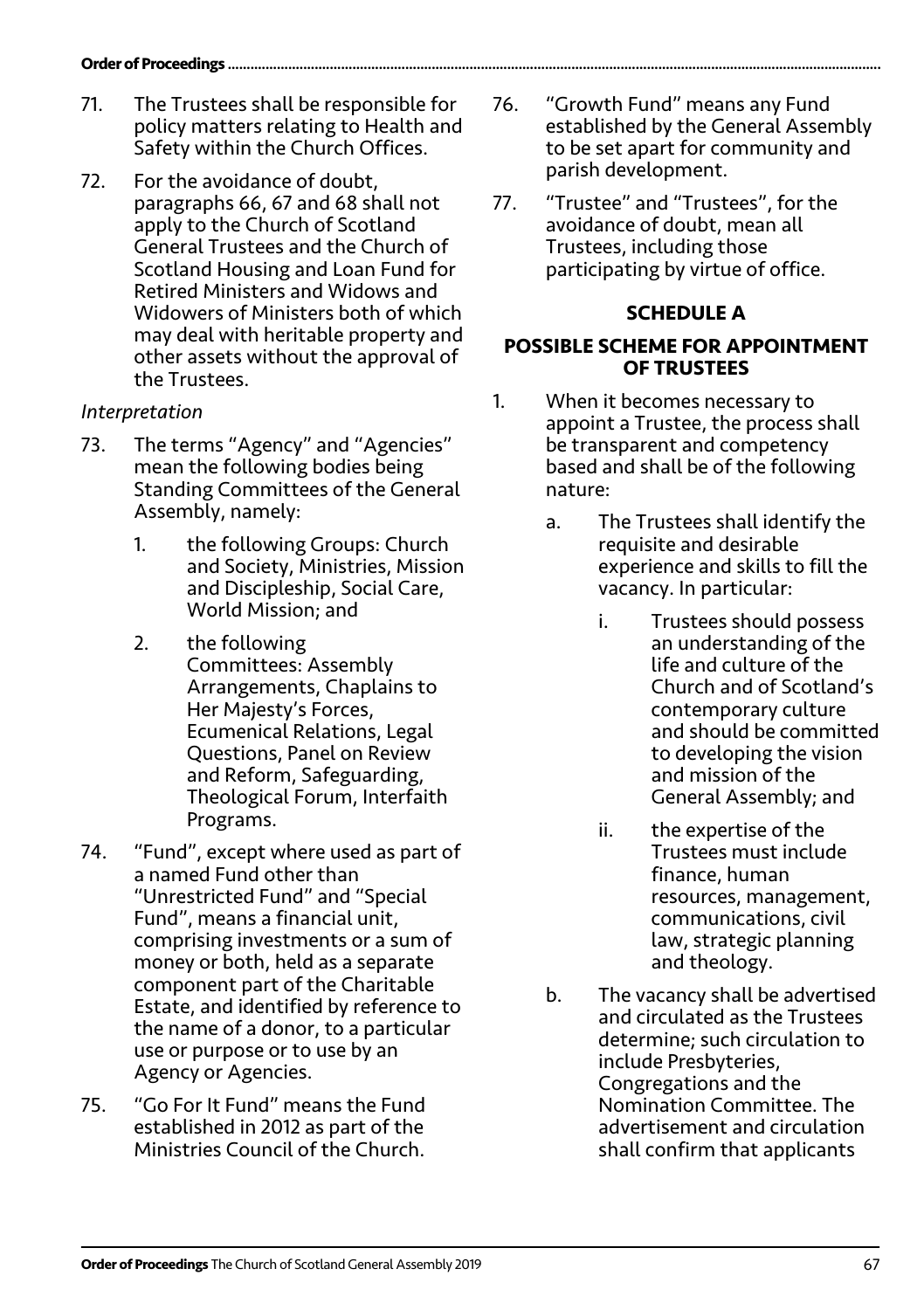must be members of the Church and that no employee of the Church and no member of any of the Agencies are eligible for appointment as a trustee.

- c. All applications shall be sifted by the Trustees according to the required criteria and an appropriate number shall be invited to interview.
- d. Interviews will be conducted by a panel of the Trustees according to such process of examination of the skills, experience and suitability for trusteeship as the Trustees, guided by the Head of Human Resources (who shall attend as a non-voting member of the panel), shall determine.
- e. The panel shall report to the Trustees, who shall consult with the Nomination Committee as to any comments which the Committee wish to make on the panel's recommendations for appointment;
- f. any appointment shall be made by the Trustees, subject to approval by the General Assembly. In proceeding to determine an appropriate appointment the Trustees shall have regard to the need to seek diversity among the Trustees; and
- g. Following acceptance of appointment, a new trustee shall be given an appropriate induction into each of the facets of Charity trusteeship. The induction process shall be determined upon by the Trustees after consultation

with the Solicitor of the Church.

- 2. The Chief Officer shall take no part in the process of recruitment or appointment of Trustees.
- 3. When the term of office of a Trustee has been completed and the Trustee is willing to serve a second term, the Trustees shall renew the appointment without discussion unless the Trustee has failed to participate fully in the work of the Trustees. In the event that a Trustee has failed to participate fully in the work of the Trustees, the Convener of the Trustees shall meet with the Trustee to establish why that failure has occurred and how it might be avoided in the event of reappointment. The Convener shall report to the remaining Trustees after such discussions and the Convener and the remaining Trustees shall decide whether to reappoint the Trustee.

### **SCHEDULE B**

## **TRUSTEES' GOVERNANCE GROUP**

- 1. A Governance Group of seven members shall be established by the Trustees, one of whom shall be the Convener, one the Vice Convener and one the Administrative Trustee.
- 2. The Governance Group shall establish, maintain and keep under review all necessary Codes of Conduct.
- 3. In establishing a Code of Conduct for Trustees (the "Code"), the Group shall have regard, in the first instance, to the Code of Conduct for the Voting Members of the Council of Assembly as Charity Trustees.
- 4. The Governance Group shall ensure –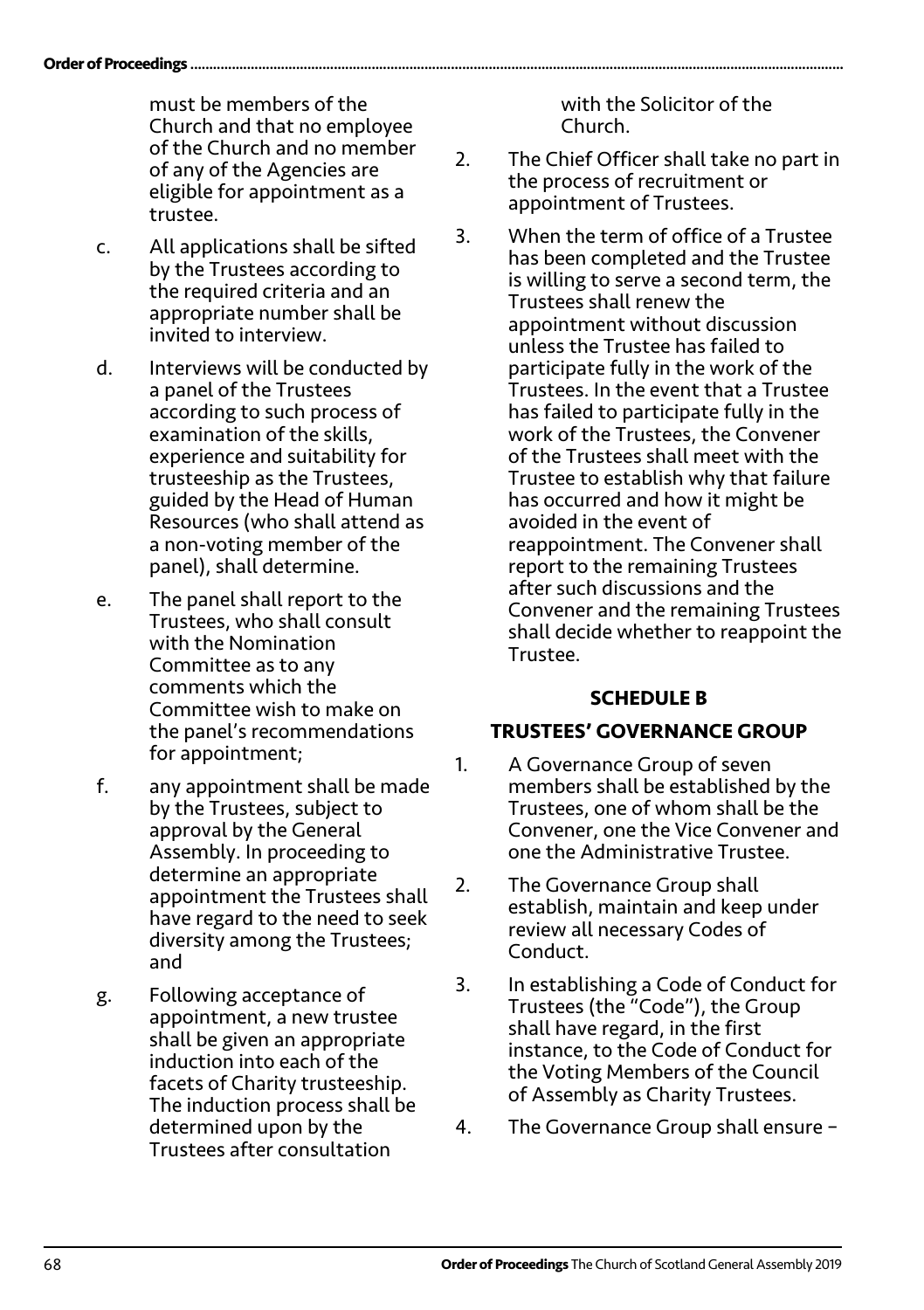- a. that each Trustee is aware of the terms of this Constitution;
- b. that each Trustee is aware of the deliverances from the most recent General Assembly;
- c. that each Trustee is aware of her or his role as an Assembly Trustee;
- d. that each Trustee is aware of the need to act with independence of mind and with probity;
- e. that the delivery of the work of the Charity and the Agencies is founded upon good operational and financial plans;
- f. that the effective working of the Trustees is enabled through the body of Trustees having appropriate skills, experience and diversity;
- g. that the Trustees exercise the controls necessary to ensure that the strategic priorities, policies and decisions of the Assembly are implemented effectively and efficiently and establish appropriate checks on management, financial control mechanisms and risk appraisal; and
- h. that the Trustees and the Agencies are open and accountable in their actions, enabling good communication among themselves and with staff, with others working within the Church, with members of the Church and with those with whom the Trustees and the Agencies engage.
- 5. Upon a report from the Administrative Trustee of a possible material breach of duty by a Trustee,

the Group will appoint a panel of three of their number (the "panel") to deal with the complaint. Unless the panel decides that the complaint is vexatious, frivolous or without merit (namely that even if the complaint were proved it would not constitute a breach of the Code) the panel will investigate the complaint. The Trustee who is the subject of such an investigation will be informed of the complaint and will be interviewed to ascertain the facts. The Trustee is required to give the investigators his/her fullest cooperation. The complaint and investigation will be handled in confidence as far as is practicable. Unless there are exceptional circumstances, the investigation will be completed within 56 days.

- a. In the event that the panel consider that there has been a breach of the Code justifying action being taken, it will refer the matter to the Governance Group for determination as to how the matter should be disposed of. Both the panel and the Trustee shall be entitled to attend and make representations to the Group (the Trustee having the right to speak last) both in relation to whether a breach has occurred and, if it has, the appropriate action to be taken. The Group shall determine the procedure to be followed. Evidence shall not be led from witnesses except where the Group deems this necessary.
- b. The Governance Group action thereafter may include:
	- i. reprimand, which shall be an expression of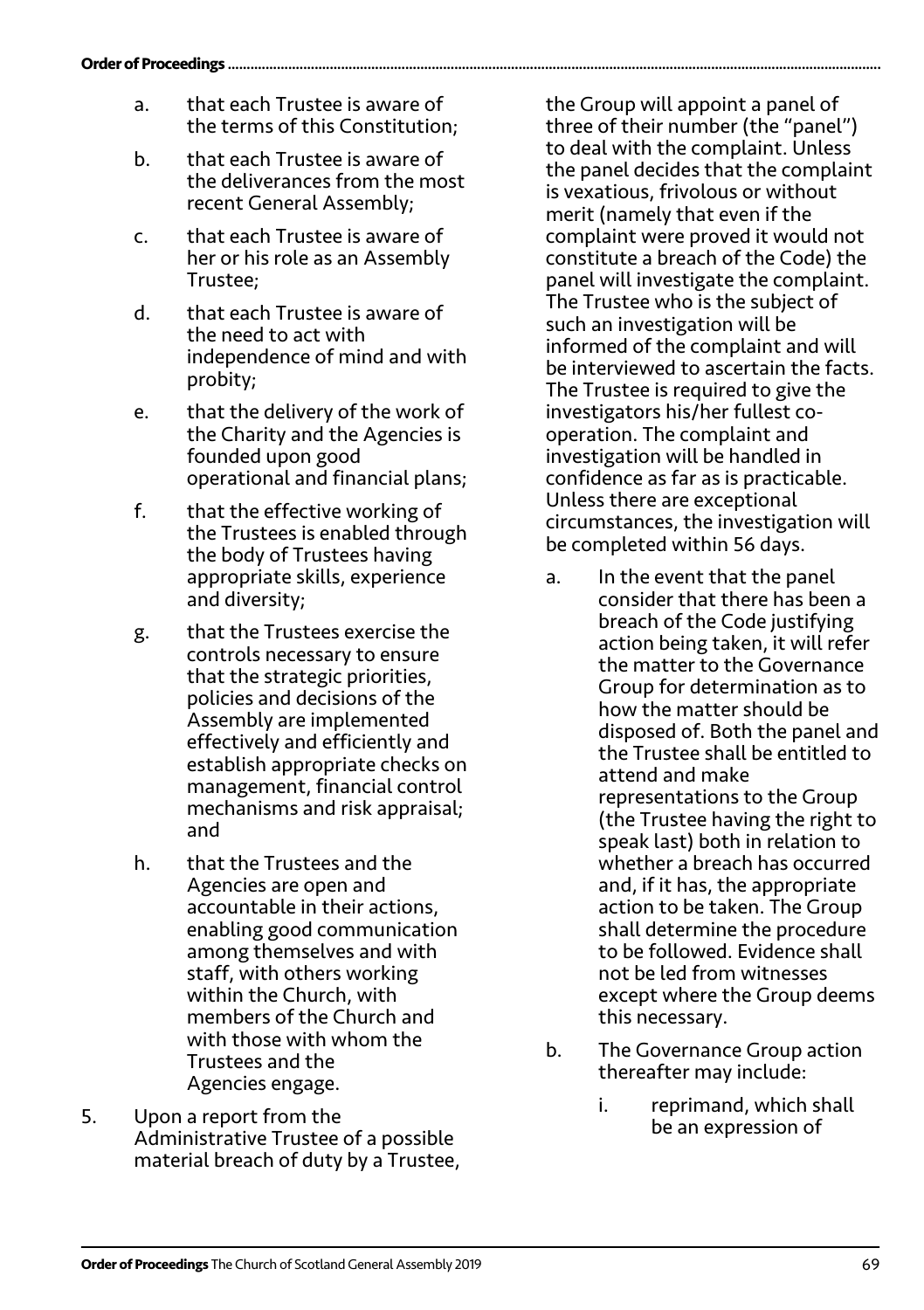disapproval of particular behaviour with counsel regarding future conduct;

- ii. removal of the Trustee from a sub-committee or group, either temporarily or permanently;
- iii. suspension from Charity Trusteeship either for a fixed period or until the next meeting of the General Assembly with a recommendation to that Assembly that the trustee be removed from membership of the Charity Trustees;
- iv. referral of the matter to the relevant Presbytery where the conduct found established could constitute a disciplinary offence in terms of General Assembly Discipline Legislation.
- c. A Trustee who is subject to such action will have the right of appeal to the Trustees on the following grounds:
	- i. an error in law
	- ii. irregularity of process, including breach of the principles of natural justice
	- iii. decision influenced by incorrect material fact; and
	- iv. the severity of any sanction imposed
- d. The Trustees will determine how to handle any such appeal. Members of the Governance Group will take no part in determining the appeal.
- e. If the Trustee whose conduct is the subject of a complaint under these provisions is a member of the Governance Group, he or she shall immediately withdraw from active membership of the Group until the matter is resolved. If it appears that the independence of the Governance Group may be compromised, the Trustees may appoint other members to act for the time being in place of the Group.
- f. If the Trustee whose conduct is the subject of a complaint under these provisions is the Convener of the Trustees, he or she will immediately withdraw from active membership of the Trustees until the matter is resolved. The Vice-Convener of the Trustees, with the Governance Group, will assume responsibility for the handling of the complaint.
- 6. Advice and guidance in relation to the processes set out within these provisions will be provided by the Solicitor of the Church.
- 7. The Governance Group shall establish, maintain and keep under review an appraisal system for the Trustees which is in accordance with current good governance practice. The system should be developed through consideration with a governance consultant external to the Church.
- 8. In developing an appraisal system, the Governance Group will have regard to the following possible elements –
	- a. that the Trustees should, at least every two years, set aside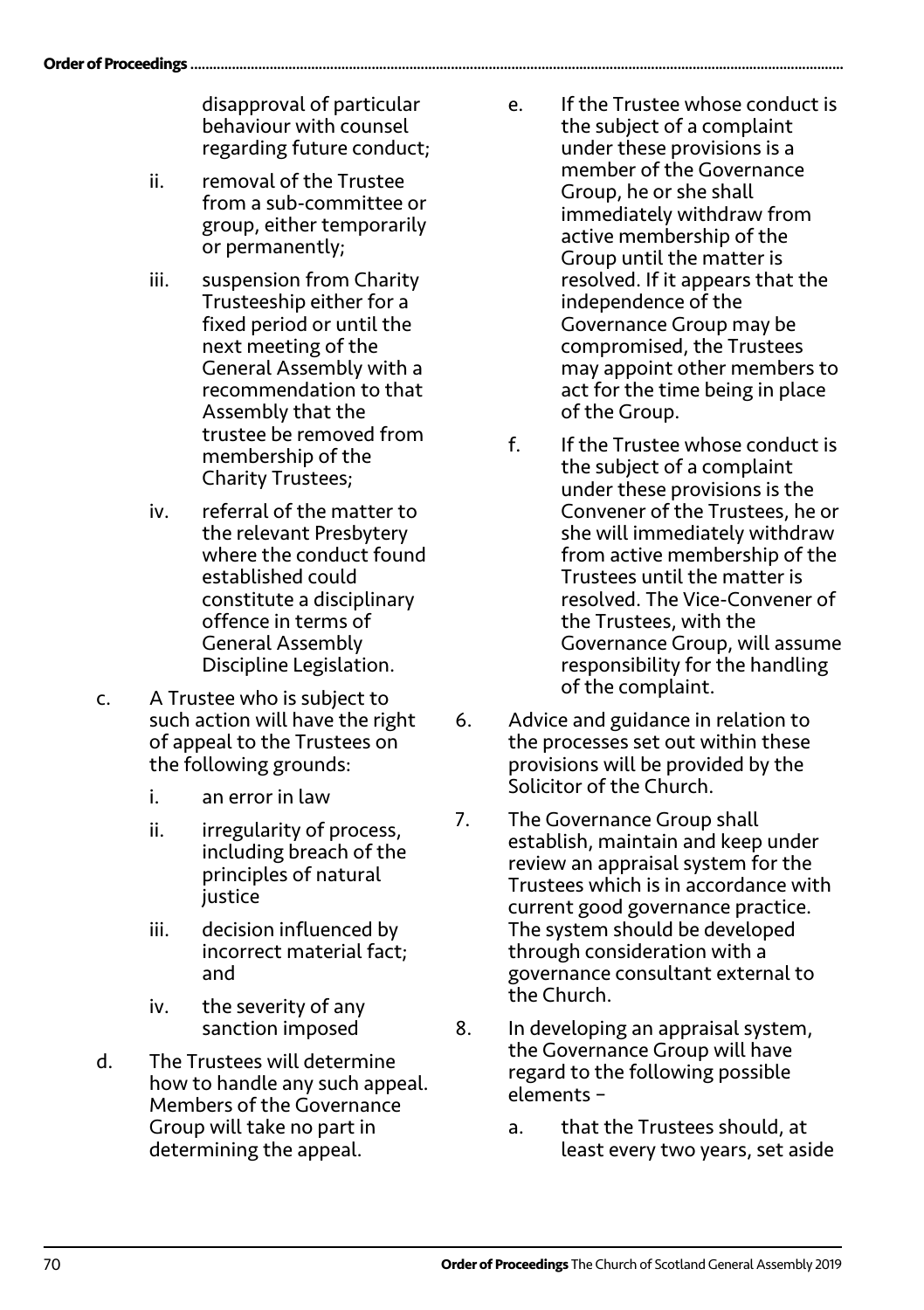time to reflect on their own performance and functioning as a team, identify areas for improvement and make necessary changes;

- b. that, in the event of determining upon a system of individual appraisal, such a process should –
	- i. be facilitated by a governance consultant external to the Church;
	- ii. be forward-looking and focused on learning and improvement;
	- iii. be sensitive to Trustees' volunteer status and proportionate in terms of demands on trustees' time.;
	- iv. provide an opportunity to reflect on individual responsibilities and performance as well as those of the Trustees as a whole;
	- v. encourage suggestions for improvement and development;
	- vi. permit the Chief Officer and the Senior Management Team to offer their views;
- c. that any system should provide for written conclusions and targets to be drawn up –
	- i. as regards the Trustees as a whole, by the facilitator and the Trustees, for further discussion and implementation by the Trustees; and
- ii. as regards any individual appraisals, by the facilitator and the Trustee, for personal development by the Trustee; and
- d. that the Trustees should reflect on the outcomes of such appraisals as a guide to the improvement of their Trustee training programmes, and in guiding their approach to Trustee renewal and recruitment.

## **SCHEDULE C**

## **OPERATIONAL WORKING OF THE TRUST**

### **Office Bearers**

- 1. The first Convener shall be ……., whose term of office as a Trustee shall be non-renewable and shall expire on ……..
- 2. The first Vice Convener shall be ……., whose term of office as a Trustee shall be non-renewable and shall expire on ……..
- 3. The first Administrative Trustee shall be ……., whose term of office as a Trustee shall be non-renewable and shall expire on ……..
- 4. Three months in advance of the anticipated retirement of an Office Bearer, or no later than one month after the occurrence of an unexpected vacancy, the Trustees shall choose a successor from among their own number.
- 5. Save as provided in respect of the first Office Bearers, the term of office as an Office Bearer is three years, non-renewable; and that term will be counted as part of her or his permissible terms as a Trustee.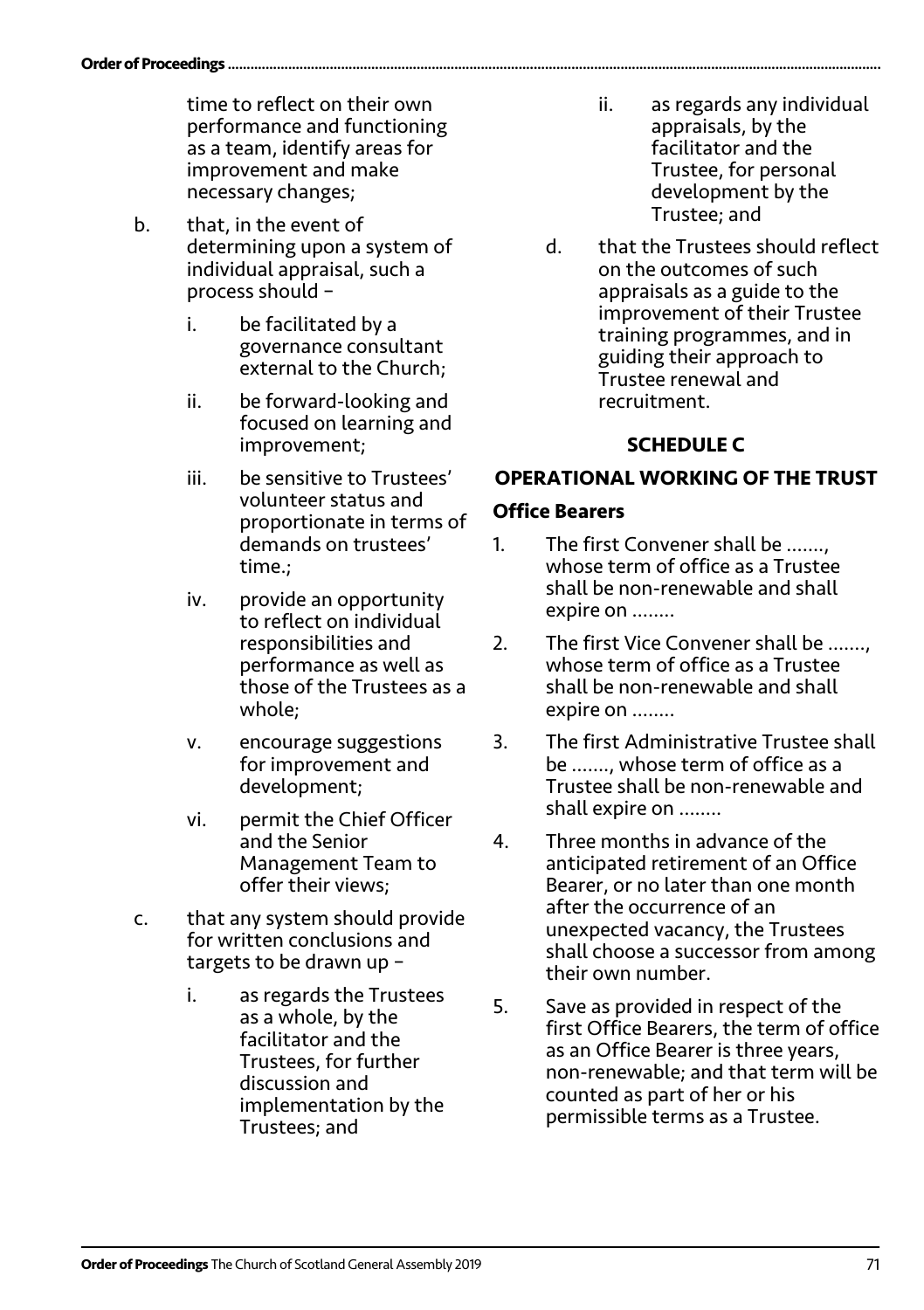## **Meetings of Trustees**

## *Proceedings*

- 6. The Trustees shall meet on at least seven occasions (an "Ordinary Meeting") in each year.
- 7. The dates of the Ordinary Meetings for the ensuing calendar year shall be settled by the Trustees no later than 31 October in the year preceding. One of those dates shall be specified as the annual meeting-in-person at which all Trustees are expected to attend in person.
- 8. Any trustee may request the Convener to hold an additional meeting (a "Special Meeting") by a request in writing or sent electronically to the Convener and copied to all other Trustees in confidence giving reasons for the request. After taking the views of all Trustees, the decision as to whether to call a Special Meeting shall be at the absolute discretion of the Convener.
- 9. Notices of every meeting together with an agenda shall be delivered electronically, or delivered by hand, or sent by post to each Trustee at least ten days prior to the meeting or within such time as the Trustees may determine.
- 10. Meetings shall be held at times and places convenient for each of the Trustees.
- 11. Except in respect of the annual meeting-in-person, attendance at an Ordinary Meeting or at a Special Meeting may be made by way of telephone-conferencing, Skype, video-conferencing and other internet- or electronic-based methods of communication.
- 12. Minutes shall be taken by the Administrative Trustee of topics covered at all meetings, recording

reports received, decisions taken and the allocation of any further work required. Matters properly to be treated as confidential, such as employment issues, should not be recorded in the main minute but the fact of the item of business having been discussed should be recorded and a full note set out in a paper apart, to be kept in a separate file from the minute book. The Solicitor of the Church shall be in attendance when it is anticipated that the giving of advice may be necessary on the legal implications of matters being discussed.

- 13. Copies of approved minutes and of confidential "papers apart" and of all reports and other papers considered at meetings must be retained in a form that continues to allow access throughout the anticipated lifetime of the Charity. All such papers should be retained both in hard copy and in electronic format.
- 14. A quorum of Trustees shall be 8.
- 15. The Convener shall chair each meeting of the Trustees.
- 16. In the event that the Convener is not present within 15 minutes after the time at which the meeting was due to start (or is not willing to act as Chairperson), the Vice Convener, if present, will act as chairperson failing which the Trustees present must elect, from among themselves, the person who will act as chairperson of that meeting, or until the arrival of the Convener.
- 17. In the event of the need for a vote, each Trustee has one vote, which must be cast personally, but may be given as part of electronic attendance.
- 18. All decisions will be made by majority vote.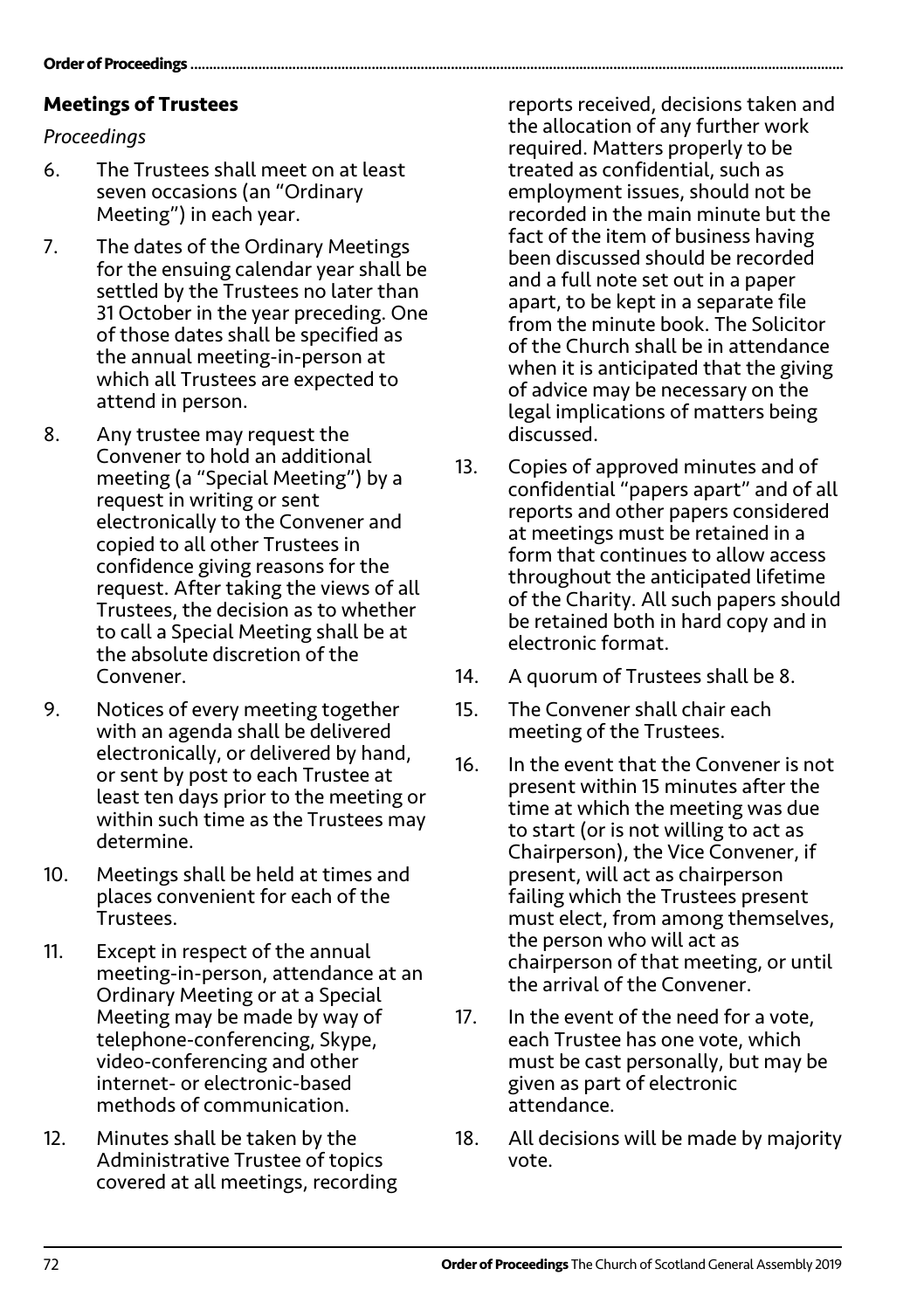#### **Order of Proceedings ........**

- 19. In the event of an equal number of votes for and against any decision, the Convener or the chairperson of the meeting will be entitled to a second, or casting vote.
- 20. The Trustees may, at their absolute discretion, allow any person to attend and speak at a meeting notwithstanding that the person is not a Trustee, but on the basis that they must not participate in decisionmaking. The minute of that meeting must make the status of any such person clear for the avoidance of doubt.
- 21. A Trustee must not vote at a meeting (or at a meeting of any subcommittee) on any decision which relates to a matter in which they have a private interest or duty which conflicts, or may conflict, with the interests of the Charity; the Trustee must withdraw from the meeting while an item of that nature is being dealt with.
- 22. For the purposes of paragraph 21 above:
	- a. private interest held by an individual who is connected with the Trustee (such as being husband, wife, partner, child, parent, brother, sister) shall be deemed to be held by that Trustee; and
	- b. a Trustee will be automatically deemed to have a private interest in relation to a particular matter, if a body in relation to which he or she is an employee, director, member of the management committee, charity trustee, officer or elected representative, has an interest in that matter.

#### *Requirements*

- 23. Each meeting shall be constituted with prayer.
- 24. At the commencement of each meeting each trustee shall be asked to declare whether he or she has any conflict of interest in any item of business.
- 25. In the event of a conflict being declared the remaining Trustees shall determine the course of action to be adopted.
	- a. They shall determine whether, in the whole circumstances, it is preferable for the Trustee to withdraw from the discussion and decision, or whether the Trustee may speak but not vote on the matter. In the event that a withdrawal is considered preferable but would render the meeting no longer quorate, and the item of business is urgent the Trustees shall remit the business to a special meeting.
	- b. Whichever course is adopted, the minutes should record:
		- i. which Trustee was affected;
		- ii. when the conflict was identified and declared;
		- iii. what was discussed about it and decided and why that step was considered to be in the best interests of the charity;
		- iv. whether the Trustee withdrew; and
		- v. if the Trustee was not required to withdraw, precisely what was his or her participation.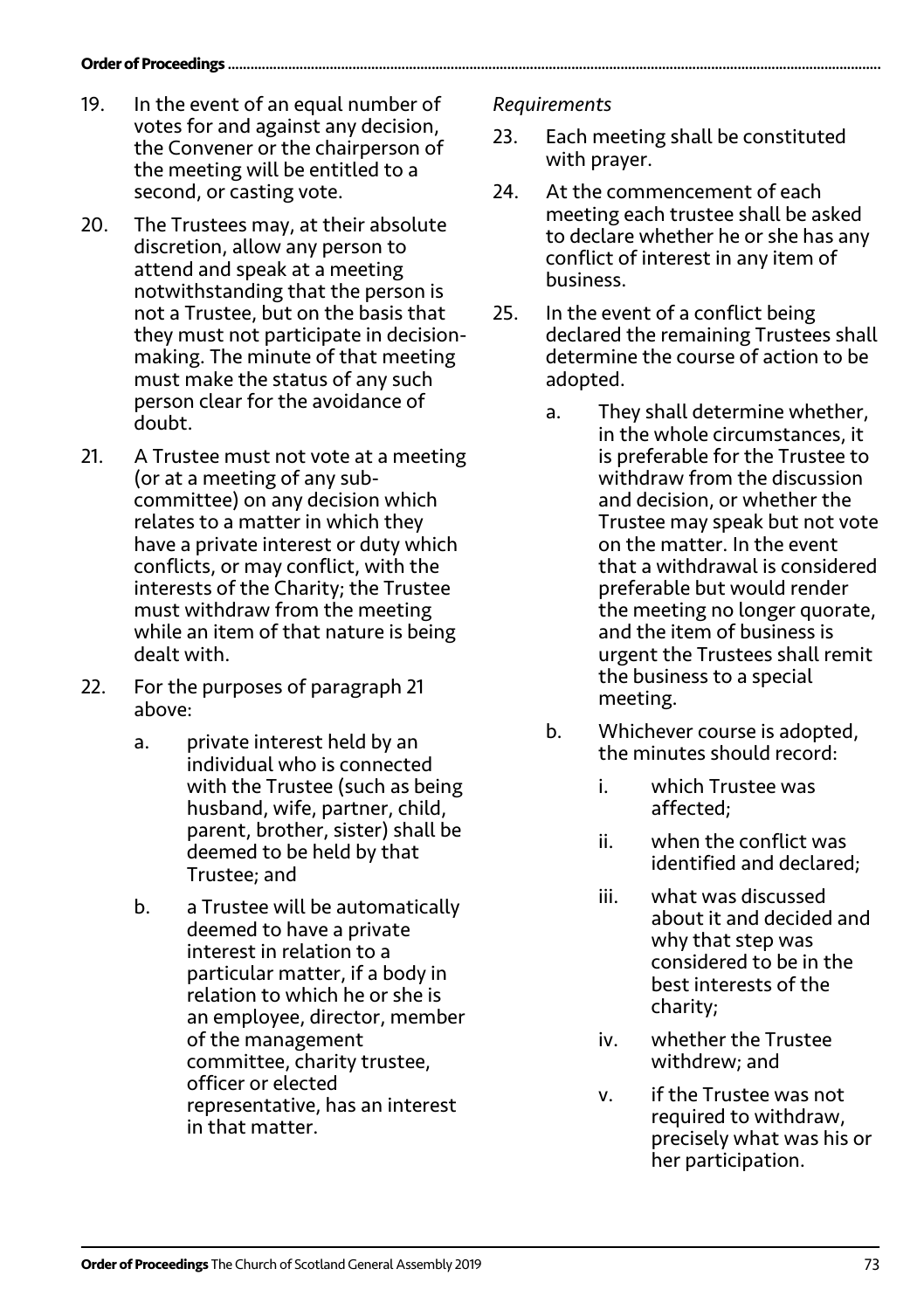26. At each meeting of the Trustees they shall consider a financial statement of assets, income and expenditure of the whole Charitable Estate up to date as at no more than six weeks prior to the date of the meeting.

### *Specific Powers*

- 27. The Trustees shall have power to appoint transition management consultants to advise upon and assist in the facilitation of the rearrangement of the work of Agencies following the General Assembly 2019. Such consultancy shall be on such terms and conditions as to the Trustees shall seem appropriate but shall be for a limited period and shall provide the identification and implementation of a strategic plan for change. It shall identify appropriate physical arrangements for staff to work together in the new Groups and shall assist Group members and staff to engage with the proposed plan and seek to enhance working culture and motivation whilst allowing members and staff to continue with the work of the Church. The Trustees shall have power to make an interim appointment to enable consideration by the Trustees as to an appropriate remit for consultants.
- 28. **Emoluments:** in the event of an Office Bearer being a parish minister the Trustees may make an appropriate payment to the relevant congregational treasurer to provide additional ministerial support.
- 29. **Expenses:** Trustees will be reimbursed expenses properly incurred in carrying out their duties as Trustees. Claims and vouchers will be presented to the Administrative Trustee within one month of the expense being incurred.

## **SCHEDULE D**

#### **BUDGET PLANNING, APPROVAL AND FINANCIAL CONTROL**

- 1. The Trustees shall adopt, maintain and keep under review both a Financial Strategy and Budget Principles.
- 2. For each calendar year the Trustees shall maintain budgetary control by –
	- (i) requiring each Agency to submit to the Chief Officer and the General Treasurer, no later than 30 September, (a) budget proposals for the cost of its work in the next but one calendar year and (b) draft budget proposals for such costs in the four ensuing calendar years;
	- (ii) requiring representatives from each Agency to meet with the Chief Officer and the General Treasurer, for the purpose of discussing the budget proposals for that Agency, at a meeting individual to the work of that Agency on a date in October or November following budget submission;
	- (iii) requiring the Chief Officer and the General Treasurer, following such meetings, to present to the Trustees a comprehensive annual and forward budget proposal;
	- (iv) requiring representatives from each Agency to meet with the Chief Officer and General Treasurer, for the purpose of discussing the Trustees' proposed financial provision for that Agency, at a meeting individual to the work of that Agency on a date in January or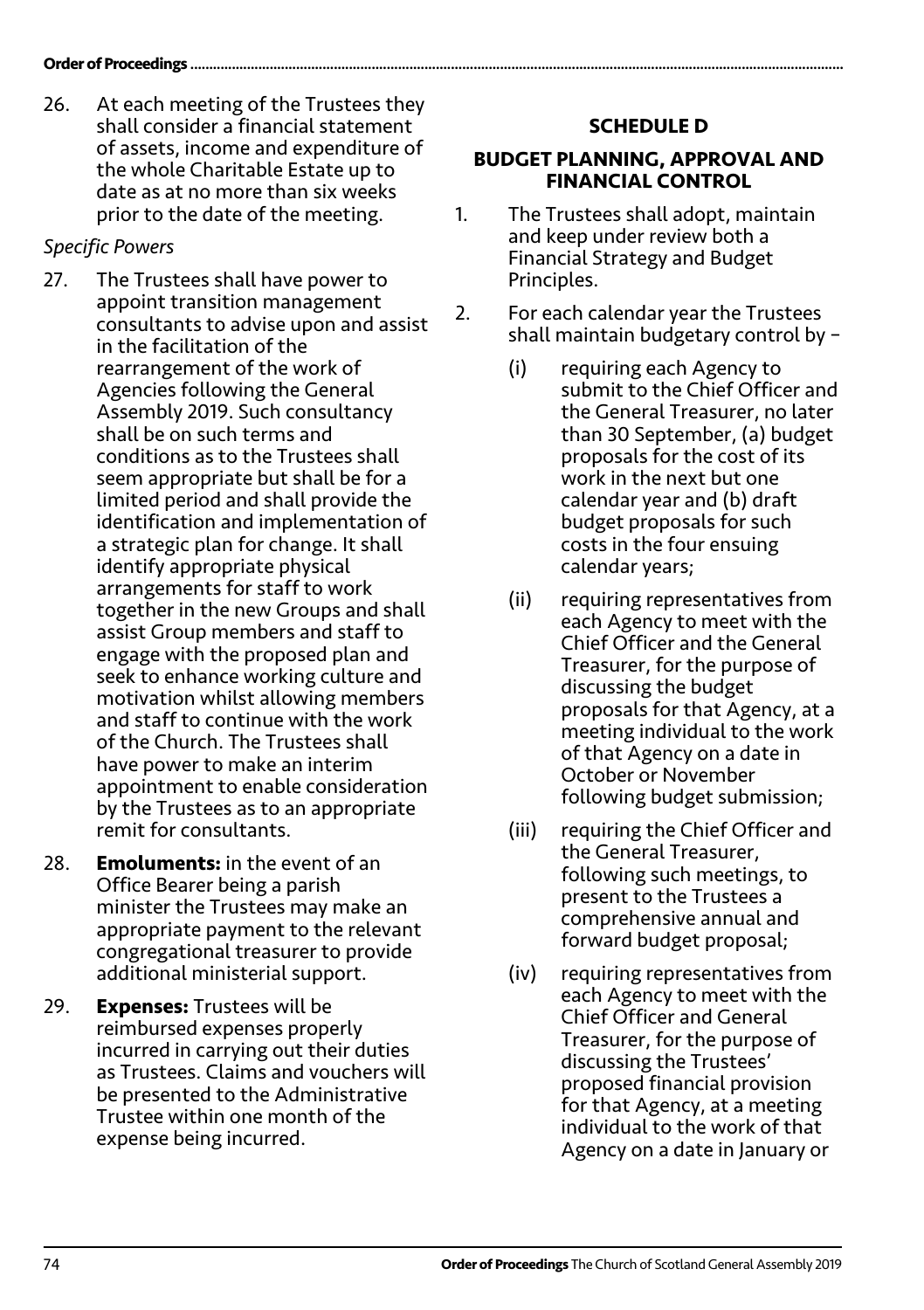February following budget submission;

- (v) determining, by 31 March in each year, the financial provision to be made available for the work of each Agency in the ensuing calendar year;
- (vi) commenting to each Agency, by 31 March in each year, upon its draft budget proposals for the four succeeding calendar years;
- (vii) making clear to each Agency that funds additional to the financial provision determined upon for a calendar year will not be made available to that Agency unless approved by the Trustees upon a special report being made by the Agency to the Trustees, no later than 31 March in the calendar year for which additional funds are sought, detailing the exceptional circumstances giving rise to the request, seeking appropriate approval and setting out proposals as to how the allowance of such additional funding is to be taken into account in the draft budget proposals for ensuing calendar years;
- (viii) making clear to each Agency that the financial provision determined upon for a calendar year will be made available to that Agency only for the work approved for that financial year through the foregoing budgetary process. Any funding not applied for such work will not be made available to the Agency for alternative work and will not be carried over as additional funding available to the

Agency in ensuing calendar years unless such an approach is approved by the Trustees upon a special report being made by the Agency to the Trustees, during the calendar year in respect of which special approval to use or carry over is sought, detailing the exceptional circumstances giving rise to the request, seeking appropriate approval and setting out proposals as to how the allowance of such additional funding is to be taken into account in the draft budget proposals for ensuing calendar years;

- (ix) making clear to each Agency that the foregoing provisions are as applicable to access to Special Funds held by the Trustees for the work of that Agency; and
- (x) presenting a report to the General Assembly annually recording the work of the Trustees during the preceding twelve months, outlining the strategic aims and policies which it is seeking to further and setting out the view of the Trustees as to the standards of financial management of each Agency and the compliance of each Agency with the requirements of the Trustees under the provisions of this paragraph.
- 3. In determining the said annual financial provisions the Trustees shall –
	- a. have regard to the strategic priorities, policies and decisions of the General Assembly;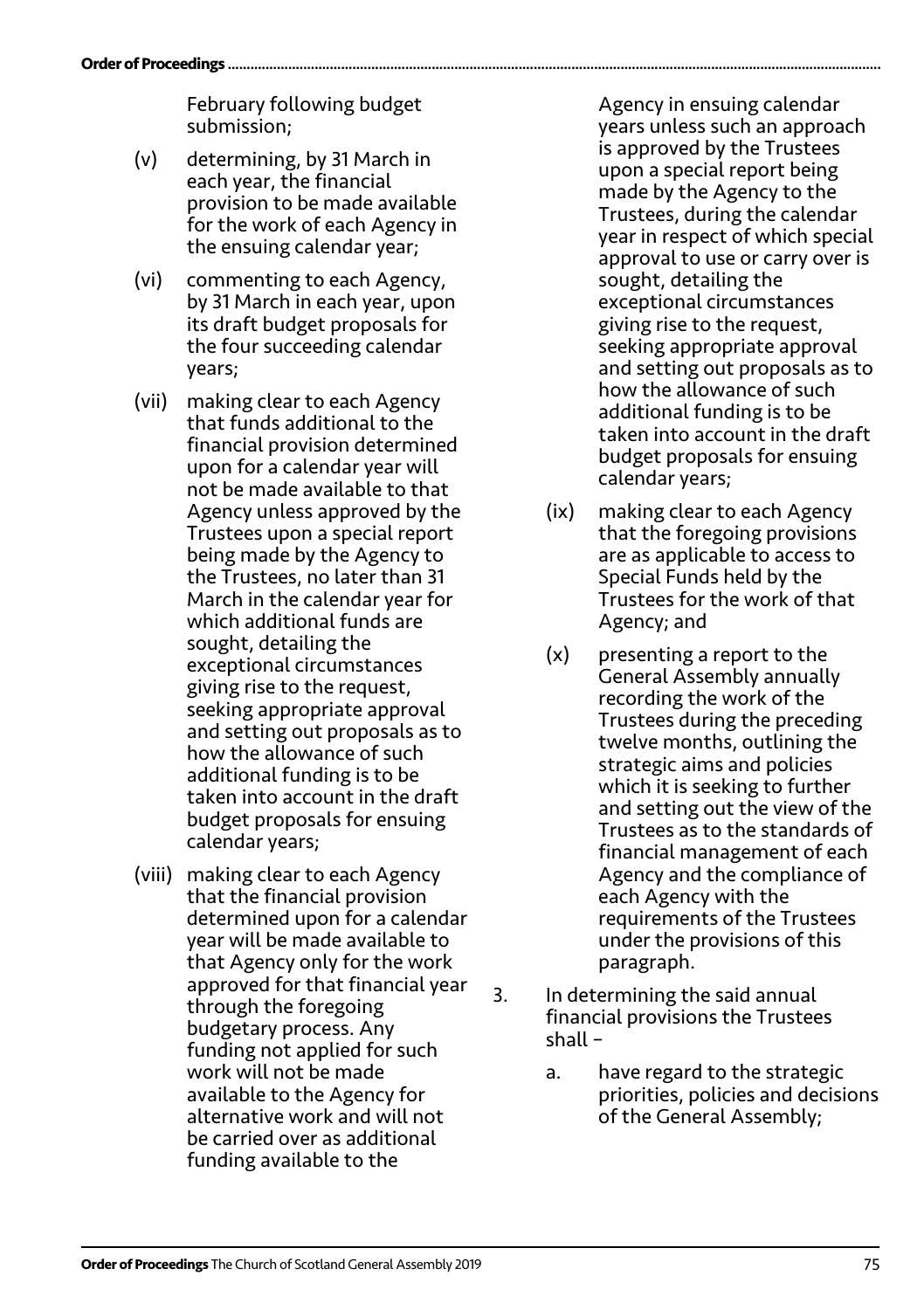- b. have regard to the anticipated income arising from the Charitable Estate for the year in question as estimated by the General Treasurer;
- c. take into account the availability to any individual Agency of income and capital from any part of a Special Fund or Unrestricted Fund;
- d. decide for the year in question whether, and if so to what extent, there should be a use of part of the capital of the Charitable Estate for any special purpose, whether from a Special Fund or otherwise.
- 4. In exercising financial control over the work of Agencies, the Trustees shall –
	- a. authorise the Chief Officer and the General Treasurer to liaise with the finance committees of Agencies;
	- b. ensure that the Chief Officer and the General Treasurer report to the Trustees as to their discussions with Agencies on budget proposals;
	- c. ensure that monthly management accounts are made available to the General Treasurer by each Agency showing actual income and expenditure as against budget together with the reasons for any material disparity; and
	- d. instruct the General Treasurer to report to each meeting of the trustees with an up to date financial statement showing overall expenditure against budget together with a note of any disparity of actual expenditure as against budget

in the management accounts of any Agency.

## **SCHEDULE E**

#### **AN OUTLINE OF THE WORK OF THE ADMINISTRATIVE TRUSTEE**

### **Meetings**

- 1. To prepare for and attend all meetings of the Trustees which, in an ordinary year, may be of the order of seven; and in particular –
	- a. Prepare for the preparatory meeting for the ensuing meeting of the Trustees with the Convener and Vice Convener of the Trustees, the Solicitor of the Church and the Chief Officer
		- i. Check the Yearplan for scheduled business
		- ii. Check preceding Minutes
		- iii. Prepare Agenda for preparatory meeting
		- iv. Confirm the date with those attending
		- v. Attend preparatory meeting
	- b. Prepare and circulate Agenda and all other papers for Trustees' ordinary meetings, confirm attendance and any special arrangements
		- i. Confirm with any nontrustee attending specially
		- ii. Confirm date(s) for any papers from others to be with Administrative Trustee
		- iii. Make any other contacts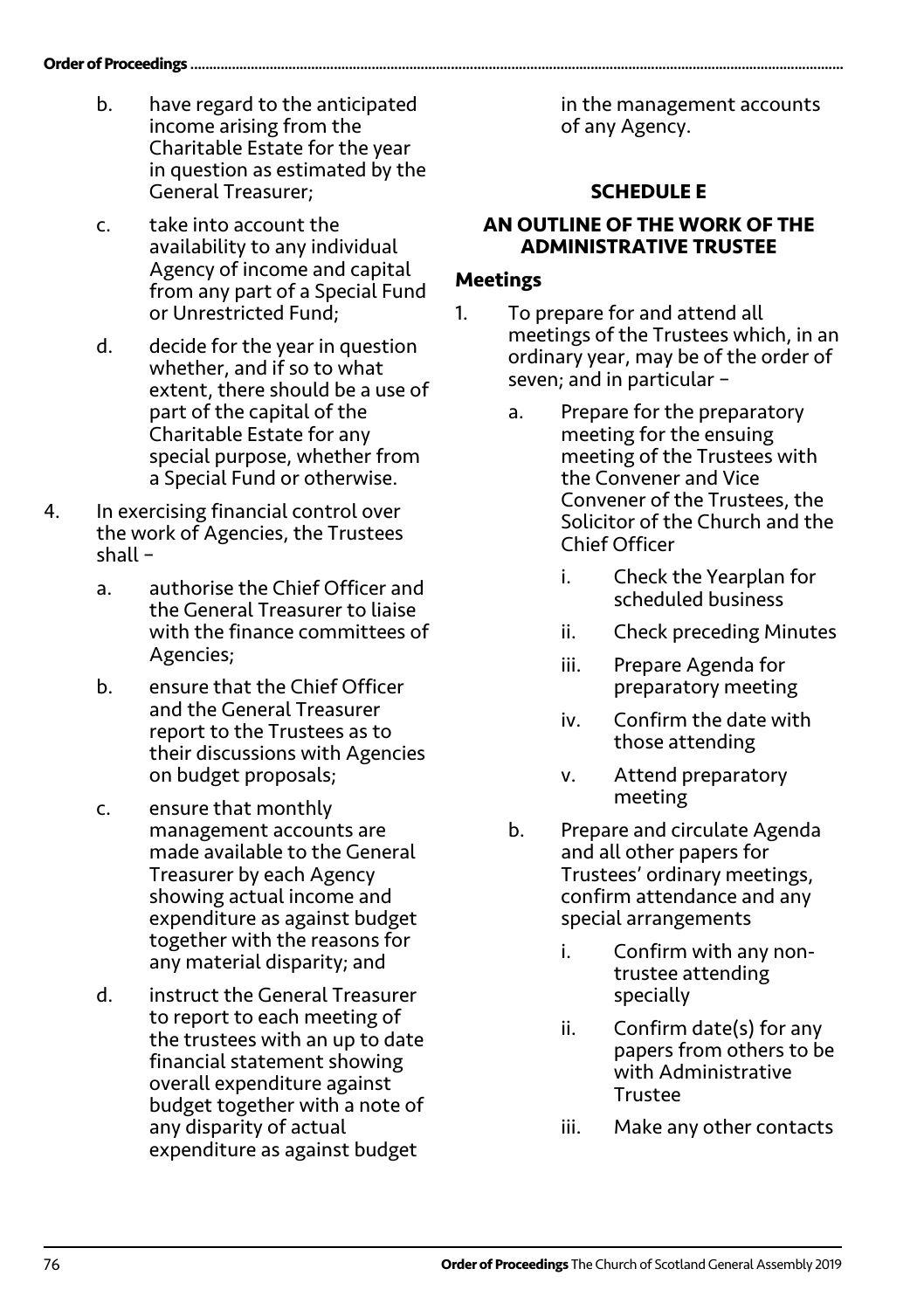- c. Attend Trustees' meetings
	- i. Prepare draft Minutes for convener
	- ii. Make any contacts requested at meeting
	- iii. Arrange date of next preparatory meeting

### **Governance**

- 2. Meet occasionally with Convener and Chief Officer to discuss emerging issues
- 3. Consider terms of trust accounts with Convener, General Treasurer and Chief Officer
- 4. Meet bi-annually with Convener, General Treasurer and Investment Managers
- 5. Have Trustees consider terms of Investment Policy bi-annually
- 6. Prepare Annual Report and Accounts
	- a. Prepare draft Report and discuss with Convener and General Treasurer
	- b. Circulate draft Report to Trustees for comment and finalise
	- c. Assist in liaising with Auditor regarding Accounts
- 7. Assist in the preparation and submission of OSCR return
- 8. Make arrangements for Trustees' biennial away-day
- 9. Prepare induction packs for new Trustees and meet with incoming Trustees

## **SCHEDULE F**

#### **DRAFT SCHEME OF FINANCIAL DELEGATION**

#### *Introduction*

- 1.1 The Church of Scotland is recognised as a Designated Religious Charity (the "Charity"), Scottish Charity No. SC011353. The assets of the Charity are those held for the Unincorporated Entities of the Church.
- 1.2 The Assembly Trustees (the "Trustees") have been appointed by the General Assembly (the "Assembly") to act as the Charity Trustees of the Charity and, as such Trustees, to have general control and management of the assets of the Charity.
- 1.3 This Scheme describes the limits and extent of financial decision‐making authority delegated by the Trustees. A clear scheme of delegation of authority is fundamental to good governance.
- 1.4 The Scheme includes a template for departmental schemes of delegation. Each Agency is required to put in place a robust scheme of delegation, to review it from time to time and to ensure that staff are aware of the scheme and adhere to it.
- 1.5 The Governance Group of the Trustees is responsible for overseeing the operation of this Scheme and will involve other bodies, including the Audit Committee, as appropriate. The General Treasurer is the senior staff member responsible for the scheme, reporting to the Governance Group and to the Trustees.
- 1.6 Assistance and advice on the Scheme may be obtained from the General Treasurer.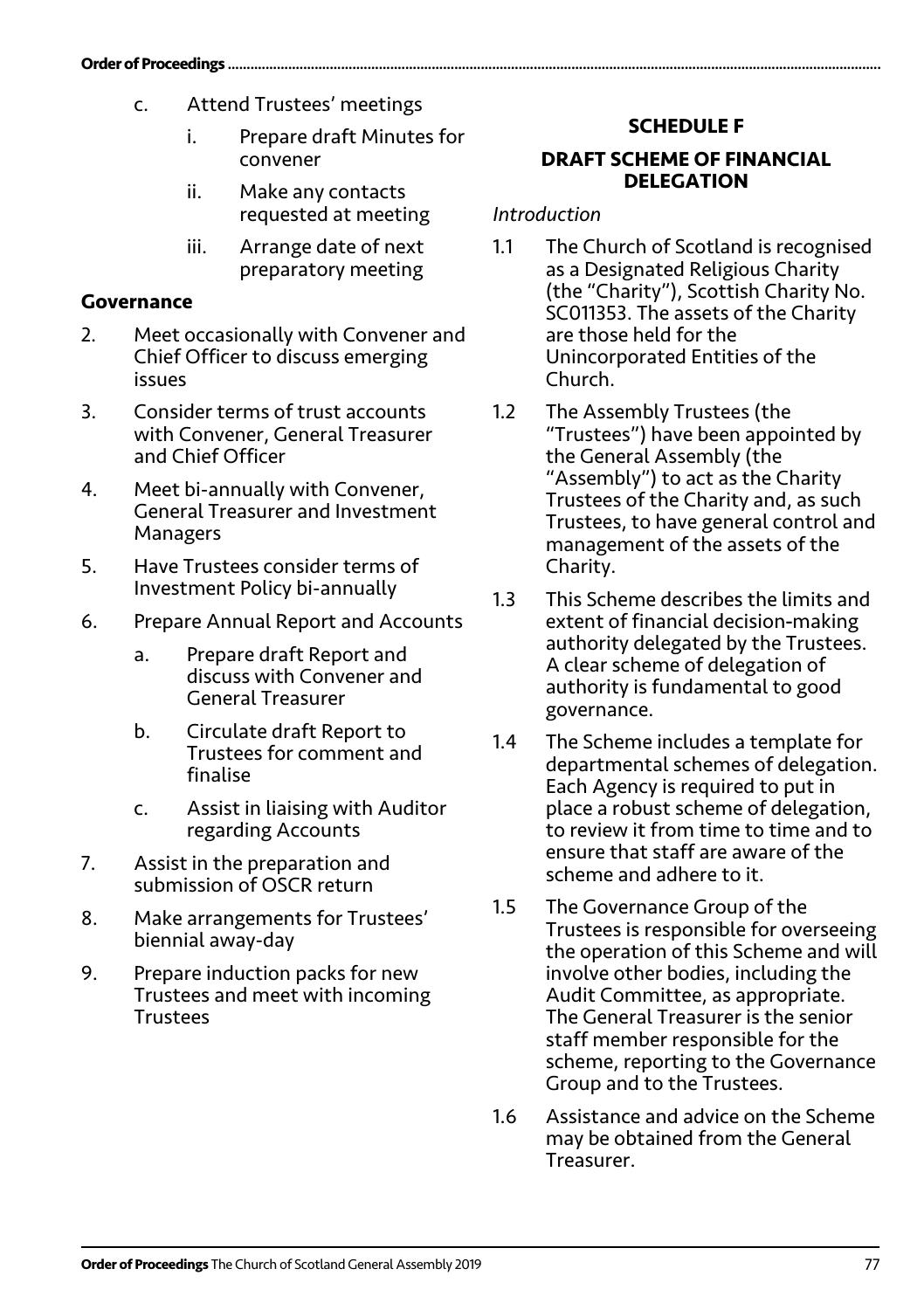#### **Order of Proceedings**

### *Delegated Powers*

- 2.1 The Assembly has created a number of Agencies which hold delegated powers from the Assembly. The powers are set out in remits for each body, as agreed and amended from time to time by the Assembly. The remits establish the ambit of decision-making powers for each body.
- 2.2 Budget arrangements for the financial consequences of decisions and actions taken by Agencies are approved for each financial year by the Trustees.
- 2.3 Any decisions or actions taken by Agencies and staff must be contained within the items of work for which budget approval has been given for the relevant financial year. The associated financial consequences of any decisions or actions taken by Agencies and staff must be contained within the approved budget provisions for those items for the relevant financial year.
- 2.4 Proposed plans which might incur unbudgeted costs for items of work for which budget approval has been given for the relevant financial year or which would involve items of work for which budget approval has not been given for the relevant financial year must be referred to the Trustees and their General Treasurer for decision.

### *Authorised Persons*

3.1 Agencies shall, in consultation with the General Treasurer, prepare individual schemes of delegation as to the level of authority in financial matters to be granted to individual office holders. Such schemes shall make provision for that authority to be exercised by the holder of another nominated office during periods of leave or illness, or where the post is vacant. Such schemes must be approved by the Trustees.

### *Accountability*

- 4.1 Agencies and staff tasked with delegated authority under the Scheme shall be accountable for their decisions and actions to appropriate governance bodies including the Audit Committee. The Governance Group, on behalf of the Trustees, has the power to invite representatives of Agencies and senior staff, to justify decisions and actions taken under the Scheme and to report on issues to the Trustees.
- 4.2 It must be made clear by a delegating Agency to all office holders to whom departmental financial authorisation is being given or upon whom departmental authorisation may fall in the event of leave or illness of an office holder or in the event of a vacancy, that they are accountable for their financial decisions and actions to appropriate governance bodies including the Audit Committee.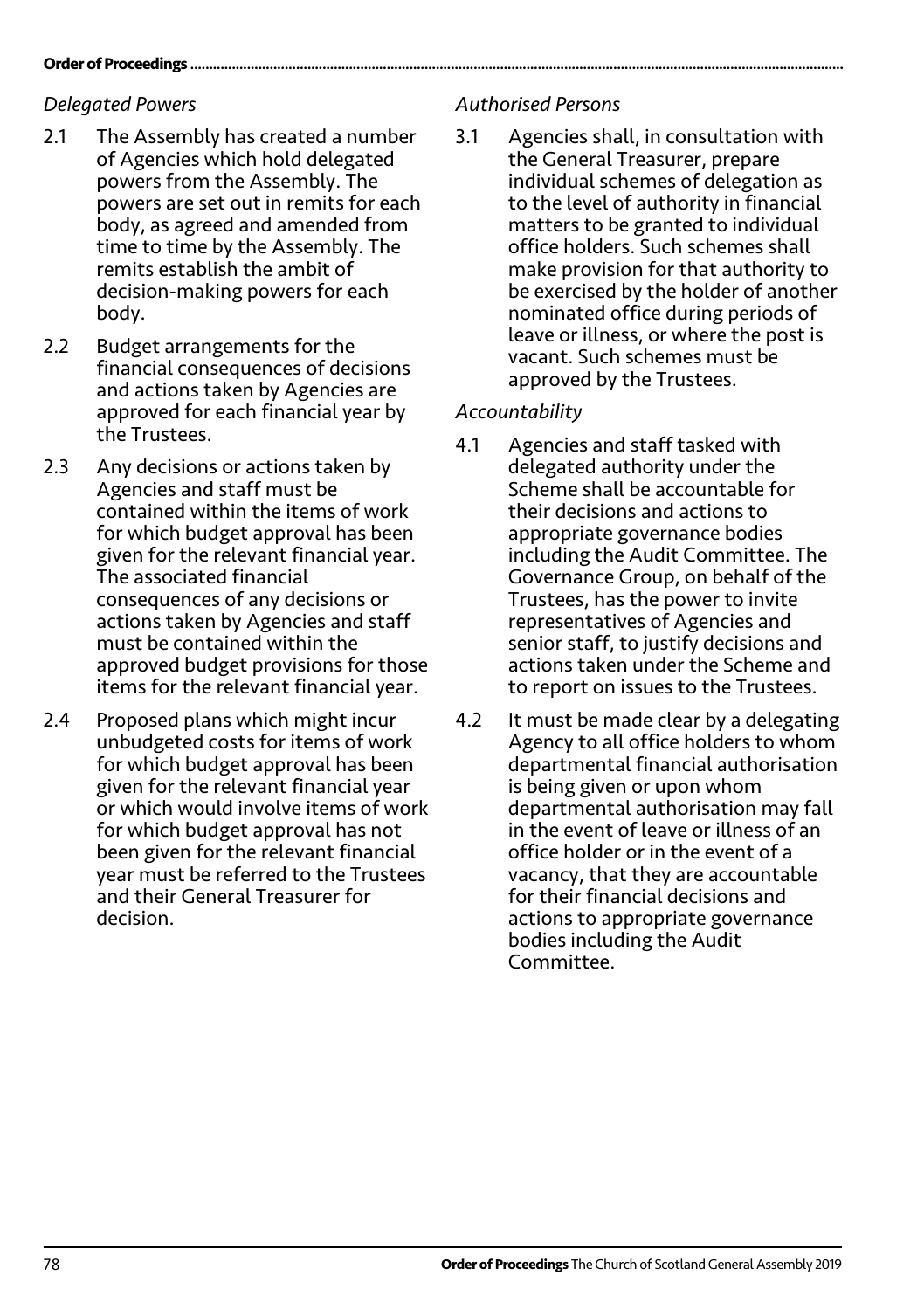### **Appendix 2**

#### **REMIT & MEMBERSHIP FOR THE PROPOSED NEW BUSINESS COMMITTEE OF THE GENERAL ASSEMBLY**

#### **The new Business Committee of the General Assembly**

The role of the Committee will be:

- To make all necessary arrangements and to order the business for the General Assembly and Commissions of Assembly.
- To have oversight of and keep under review the functions, the membership, the processes and procedures of the General Assembly.
- To advise the Moderator on his or her official duties if so required and to have oversight of the election, role and function of the Moderator.
- To be responsible to the General Assembly for the care and maintenance of the Assembly Hall and the Moderator's residence and for all arrangements in connection with the letting or other use of the Assembly Hall.
- To act in routine matters not the business of other General Assembly Standing Committees or the Trustees in accordance with the accepted practice and procedure of the Church.

#### **Membership –** 12

- Business Convener & Vice Convener
- 2 Members of Legal Questions (Convener & another member involved more in judicial matters to be nominated by Legal Questions)
- A further 6 members made up of ministers & elders around the country with experience of the General Assembly – its functions & arrangements, church law & property knowledge
- Moderator & Moderator Designate
- Ex officio members: Principal Clerk (to act as Secretary), Depute Clerk, Solicitor; Procurator; General Treasurer

#### **Detailed Remit**

- The ordering of General Assembly business
- Oversight and review of the process and procedures that govern the General Assembly)
- Nomination of the General Assembly's Selection Committee
- Monitor General Assembly decisions year on year and report to the General Assembly any non-compliance or failure to implement General Assembly decisions and instructions
- Oversight & responsibility for the practical arrangements of the General Assembly
- Oversight and control of the budget covering the General Assembly within the powers delegated to the Committee by (the New Trustee body)
- Oversight of the membership, shape and function of the General Assembly
- Oversight of commissioners and corresponding members of General Assembly